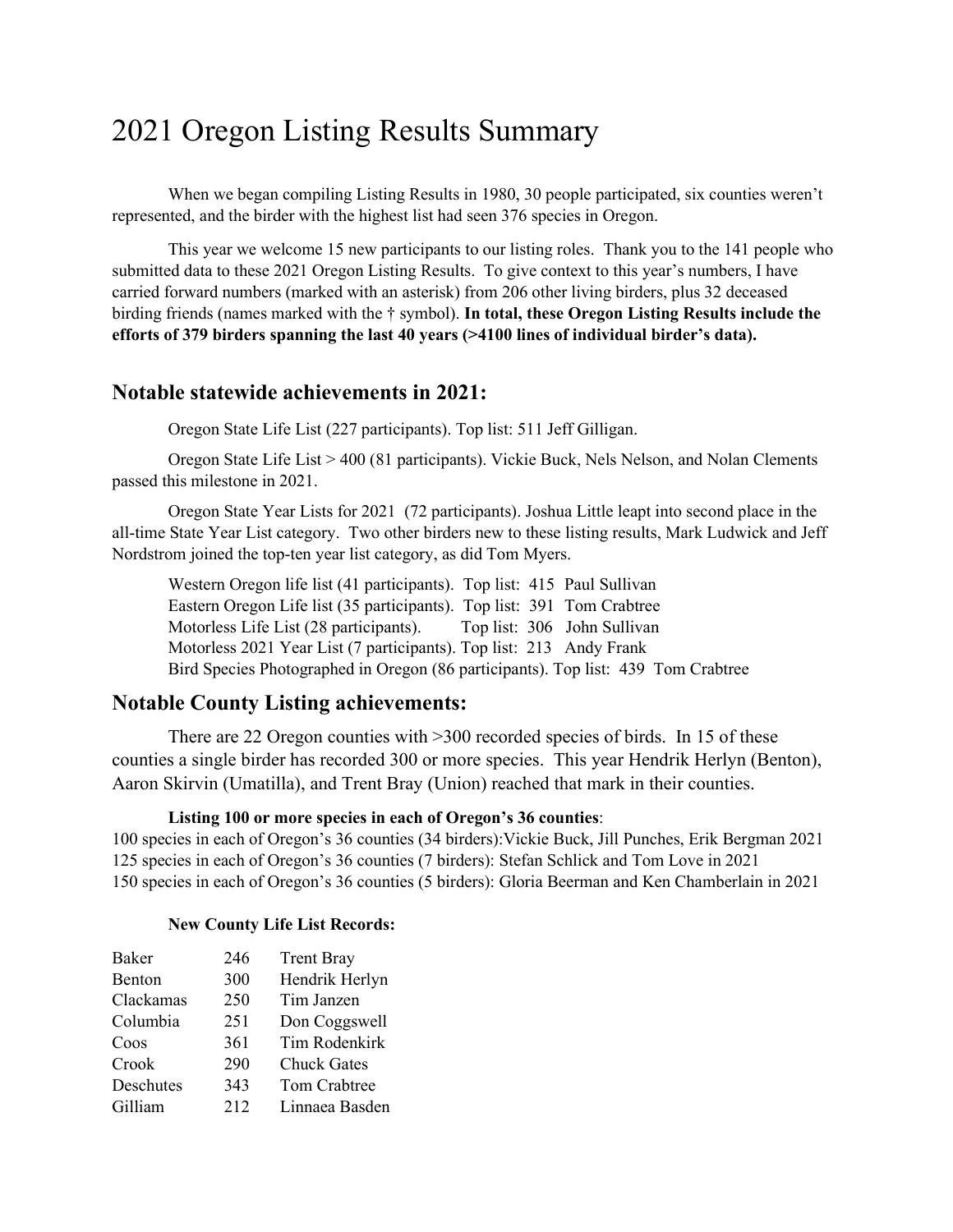| Grant      | 216 | Jimi Soupir        |
|------------|-----|--------------------|
| Harney     | 320 | <b>Rick Vetter</b> |
| Jefferson  | 259 | <b>Chuck Gates</b> |
| Josephine  | 260 | Dennis Vroman      |
| Klamath    | 325 | Kevin Spencer      |
| Lane       | 365 | Alan Contreras     |
| Lincoln    | 393 | Darrel Faxon       |
| Linn       | 276 | Mark Nikas         |
| Multnomah  | 310 | Andy Frank         |
| Polk       | 298 | <b>Bill Tice</b>   |
| Umatilla   | 300 | Aaron Skirvin      |
| Union      | 300 | <b>Trent Bray</b>  |
| Washington | 258 | Stefan Schlick     |

#### **New County Year List Record in 2021:**

| Klamath    | 264 | Elijah Hayes        |
|------------|-----|---------------------|
| Lane       | 296 | Alan Contreras      |
| Washington | 218 | <b>Rick Bennett</b> |

#### **Notable Local Listing:**

#### **15 mile diameter Circle Count**

| Life list (36 participants) Top list: 294 Tom Crabtree        |                                   |
|---------------------------------------------------------------|-----------------------------------|
| 2021 year list (11 participants) Top list: 220 Trent Bray     |                                   |
| 5 mile radius (5MR) Circle Count around a birder's home       |                                   |
| Life list (47 participants) Top list: 272 Hendrik Herlyn      |                                   |
| 2021 year list (22 participants) Top list: 201 Hendrik Herlyn |                                   |
| <b>Favorite Refuge</b> (47 participants)                      | Top list: 287 Malheur NWR         |
| <b>Favorite Spot</b> (55 participants)                        | Top list: 232 Redmond sewage pond |
|                                                               |                                   |

**Yard Lists** (111 participants) represent a variety of sizes, habitats, and duration of observation. Everyone's yard list is noteworthy, just for the fact that it gets us paying attention, no matter the number of species. Backyard birds brought a lot of us some comfort and joy in this second Covid-19 year.

#### **Congratulations to everyone who participated**!

We hope to hear from even more of our friends next year.

Thank you to Ken Chamberlain for helping post the call for listing results. Thank you to Caryn Stoess for her help setting up the website and getting the results published.

Good birding, everyone,

Paul T. Sullivan, McMinnville, OR

NEXT YEAR: I've been asked to include a new category: Species audio recorded.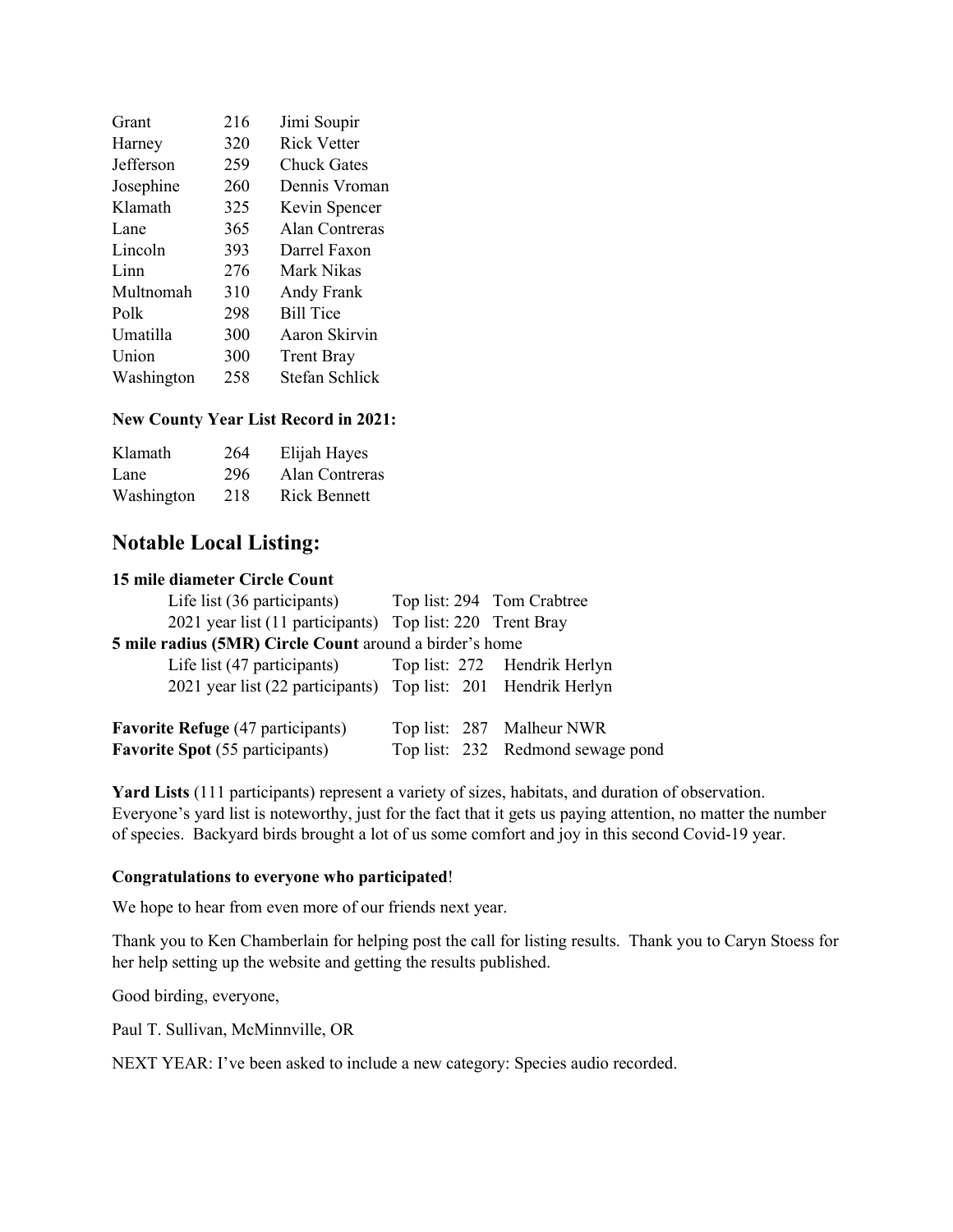# A. Oregon Statewide listing:

### Oregon State Life List (threshold 200)

| 511    | Jeff Gilligan      | $416*$ | Walt Yungen          | 394    | Joshua Little         |
|--------|--------------------|--------|----------------------|--------|-----------------------|
| 495    | Owen Schmidt       | 415    | Sally Hill           | 394    | Joe Evanich †         |
| 492    | Tom Crabtree       | $415*$ | Wink Gross           | 393*   | Phil Pickering        |
| 483    | Sheran Wright      | 415    | MerryLynn Denny      | 393*   | Reid Freeman          |
| 472    | Tim Janzen         | 414    | Jay Withgott         | 393*   | Patty Bernardi        |
| 470    | Gerard Lillie      | $414*$ | Donna Lusthoff       | 392*   | Jim Hein              |
| 466    | Paul Sullivan      | $413*$ | Rick Krabbe          | 391    | Floyd Schrock †       |
| 465    | Alan Contreras     | $413*$ | Greg Gillson         | 389    | John Lundsten †       |
| 463    | <b>Trent Bray</b>  | $413*$ | Mike Patterson       | 389*   | Larry Goodhew         |
| 460    | Tim Shelmerdine    | 412    | Lars Skalnes         | 388    | Vjera Thompson        |
| $460*$ | Judy Meredith      | 412    | Carol Karlen †       | 388    | Jeff Dillon           |
| 458    | Steve Kornfeld     | 410*   | Mike Rodegerdts      | 387    | Jan Krabbe †          |
| 458*   | Dave Irons         | $410*$ | Adrian Hinkle        | 387*   | <b>Steve Heinl</b>    |
| 455    | Hendrik Herlyn     | 409*   | Tom Mickel           | 385*   | Mark Elliott          |
| 451    | <b>Russ Namitz</b> | 409    | Ken Chamberlain      | 384    | Pamela Otley          |
| 450    | Tom Love           | 408    | Em Scattaregia       | 384    | Mark Ludwick          |
| 448    | Craig Miller       | 408*   | Barbara Combs        | 384*   | Kamal Islam           |
| 447    | <b>Bob Stites</b>  | 407*   | John Fitchen         | 384*   | Karl Fairchild        |
| 446    | Dan Heyerly        | 406*   | Linda Weiland        | 384*   | Nanette Armstrong     |
| 443    | Sylvia Maulding    | 405*   | Don Schrouder        | 383*   | <b>Rich Armstrong</b> |
| 439    | Anne Heyerly       | 405    | Vickie Buck          | 383*   | Judy Corder           |
| 438    | <b>Bill Tice</b>   | 404    | Ulo Kiigemagi †      | 383    | Don Coggswell         |
| 437    | Roger Robb         | 403*   | Mary Anne Sohlstrom  | 382    | Oscar Harper          |
| 436    | Jim Carlson        | 403*   | Tom Snetsinger       | 381*   | Paula Vanderheul      |
| 434*   | Skip Russell       | 403    | Nels Nelson          | 381    | John Rakestraw        |
| 432    | Mark Nikas         | 403    | Jeff Harding         | 381    | Philip Kline          |
| 431*   | Jim Johnson        | 403*   | Craig Corder         | 380    | Robert Lockett        |
| 429    | <b>Chuck Gates</b> | 403    | David Copeland †     | 378*   | Dennis Arendt         |
| 429    | Diana Byrne        | 403    | Nolan Clements       | 377*   | Jacque Goodhew        |
| 428*   | John F. Gatchet    | 401*   | <b>Steve Summers</b> | 377*   | Roy Gerig             |
| 428    | Marshall Beretta   | 401    | Gerald B. Smith †    | 376*   | Cheryl Whelchel       |
| 428*   | David C. Bailey    | 401*   | Christopher Hinkle   | 376*   | Marcia F. Cutler      |
| 427    | David W. Smith     | 401*   | Jack Corbett         | 376    | Audrey Addison        |
| 427    | Stefan Schlick     | 400    | Dean Hale †          | 375    | Martha Sawyer †       |
| 426*   | Richard Smith      | 399    | Linda Gilbert        | 375    | Alice Parker †        |
| 426    | Paul Sherrell †    | 398    | Ted Buerger          | 375    | Mary Oppenheimer      |
| 426*   | Diane Pettey       | 397*   | Patrick Muller       | 375*   | Shawneen Finnegan     |
| 425    | Ed McVicker        | 397*   | Allison Mickel       | 375*   | David Anderson        |
| 422    | John Sullivan      | 397    | Daniel Farrar        | $374*$ | Howard Sands          |
| 422    | Aaron Beerman      | 397*   | Darlene Betat        | $373*$ | Wayne Weber           |
| 420*   | Howard Horvath     | 397    | Gloria Beerman       | 373    | Jen Sanford           |
| 419    | Noah Strycker      | 396*   | <b>Steve Dowlan</b>  | $373*$ | Kathy Patterson       |
| 419    | Marilyn Miller     | 396    | Andy Frank           | 372    | Clarice Watson †      |
| 418    | Jamie Simmons      | 395*   | Will Wright          | $371*$ | Stuart Sparkman       |
| 418*   | Alan McGie         | 395*   | Larry Thornburgh     | $370*$ | Norm Barrett          |
| 418    | Ron Maertz         | 395*   | Richard C. Hoyer     | $369*$ | Patty Newland         |
| 418    | Mike Denny         | 395*   | Steve Gordon         | $369*$ | Joe Fontaine          |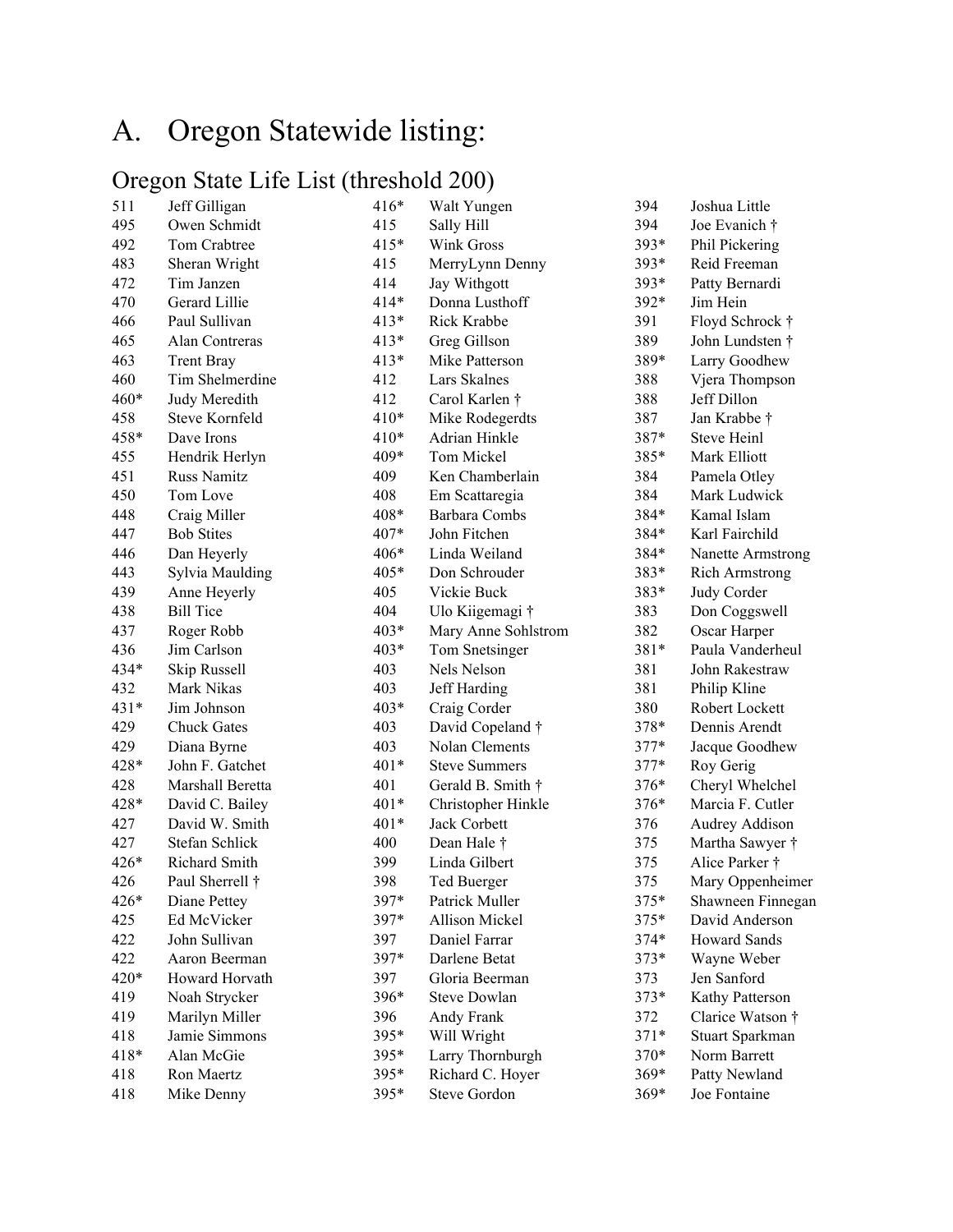| 368    | Aaron Skirvin        | 356    | Michael Krall              | 329 | Knute Andersson †    |
|--------|----------------------|--------|----------------------------|-----|----------------------|
| 368*   | Henry Gilmore        | 356*   | Tyler Hallman              | 328 | Craig Bennett        |
| 367    | Sarah Swanson        | 356    | Neil Bjorklund             | 325 | <b>Tanner Martin</b> |
| 366    | Max Smith            | 355    | Joshua Meyers              | 324 | Duke Tufty           |
| 366*   | David Leal           | 355    | Marion Corder †            | 324 | <b>Bob Sizoo</b>     |
| 366    | Don DeWitt †         | 354    | James Moodie               | 318 | Elmer Specht †       |
| $365*$ | Dick Lamster         | 354    | Nicholas Martens           | 318 | Fred Parker †        |
| 365*   | Tim Blount           | $354*$ | Isaac Denzer               | 317 | Romain Cooper        |
| 364    | Janet Lamberson      | $353*$ | Janet Kelly                | 317 | Ezra Cohen           |
| 364    | Ken Knittle †        | 353    | <b>Bob Hunter</b>          | 310 | Mike Hansen          |
| 364    | Tye Jeske            | 352    | Kelli Van Norman           | 309 | Mark Greenfield      |
| $364*$ | LeeAnn Harris        | $352*$ | Paul Osburn                | 308 | Jenny Jones          |
| 364    | Elzy Eltzroth †      | 352    | Paul Adamus                | 307 | Rebecca Waterman     |
| 364*   | <b>Becky Carlson</b> | 351    | Marilyn van Dyk †          | 307 | Mark Gonzalez        |
| $363*$ | Gerry Meenaghan      | 349    | Jim Kopitzke               | 304 | Sean Cozart          |
| 363    | Kayla McCurry        | 349    | Andrew Aldrich             | 296 | Kyle Landstra        |
| 363    | Elsie Eltzroth †     | 348    | <b>Brodie Cass Talbott</b> | 289 | Mike Unger           |
| $362*$ | Glen Lindeman        | 347    | Erik Bergman               | 288 | Jonathan Reimer-Berg |
| 361    | Todd Thornton †      | 345    | Linnaea Basden             | 275 | Kevin Scaldeferri    |
| $361*$ | Lewis Rems           | 344    | <b>Rick Bennett</b>        | 275 | Erik Ostrander       |
| 360    | Tom Myers            | 343    | Lois Miller †              | 274 | Deanna Emig          |
| $360*$ | Caleb Centanni       | 342    | France Davis               | 270 | Elijah Hayes         |
| 359    | Nick Mrvelj          | 341    | Kathleen Krall             | 264 | Chris Johnson        |
| 358    | Kevin Spencer        | 340    | Jill Punches               | 260 | Allen Brooks         |
| 358    | Eva Schultz †        | 338    | Don Berg                   | 243 | Jimi Soupir          |
| 358*   | Diantha Knott        | 337    | John Bishop                | 234 | Glenn Cantor / Inge  |
| $357*$ | Jan Knott            | 336    | Jim Arneson                |     | Eriks                |
| 357*   | Laura Johnson        | 334    | Kent Coe                   | 215 | Sevilla Rhoads       |
| 356    | Kimdel Owen †        | 329    | Jeff Hayes                 | 202 | Madrone Ruggiero     |

# Oregon Year List for 2021 (threshold 200)

| 365 | Joshua Little      | 306 | Daniel Farrar              | 280 | Tim Shelmerdine   |
|-----|--------------------|-----|----------------------------|-----|-------------------|
| 351 | Mark Ludwick       | 306 | Ken Chamberlain            | 278 | Erik Bergman      |
| 351 | Jeff Nordstrom     | 304 | Jen Sanford                | 277 | Andy Frank        |
| 350 | Tom Myers          | 304 | Hendrik Herlyn             | 277 | Ezra Cohen        |
| 344 | Roger Robb         | 303 | Aaron Beerman              | 272 | <b>Trent Bray</b> |
| 343 | Andrew Aldrich     | 302 | John Sullivan              | 270 | Kevin Scaldeferri |
| 341 | Noah Strycker      | 302 | <b>Rick Bennett</b>        | 269 | Craig Miller      |
| 337 | Pamela Otley       | 301 | Jill Punches               | 266 | Dan Heyerly       |
| 335 | Kayla McCurry      | 300 | Paul Sullivan              | 265 | Elijah Hayes      |
| 327 | Kelli Van Norman   | 297 | Linnaea Basden             | 264 | Neil Bjorklund    |
| 324 | Nolan Clements     | 293 | <b>Brodie Cass Talbott</b> | 263 | Mary Oppenheimer  |
| 321 | Sally Hill         | 293 | Gloria Beerman             | 263 | Philip Kline      |
| 313 | Jay Withgott       | 291 | Kyle Landstra              | 261 | Sylvia Maulding   |
| 313 | Alan Contreras     | 289 | Diana Byrne                | 259 | Chris Johnson     |
| 312 | <b>Russ Namitz</b> | 287 | Tye Jeske                  | 253 | Jamie Simmons     |
| 311 | Stefan Schlick     | 285 | Aaron Skirvin              | 253 | Don Berg          |
| 310 | Vickie Buck        | 285 | John Bishop                | 252 | Sarah Swanson     |
| 309 | Joshua Meyers      | 283 | Sean Cozart                | 251 | Max Smith         |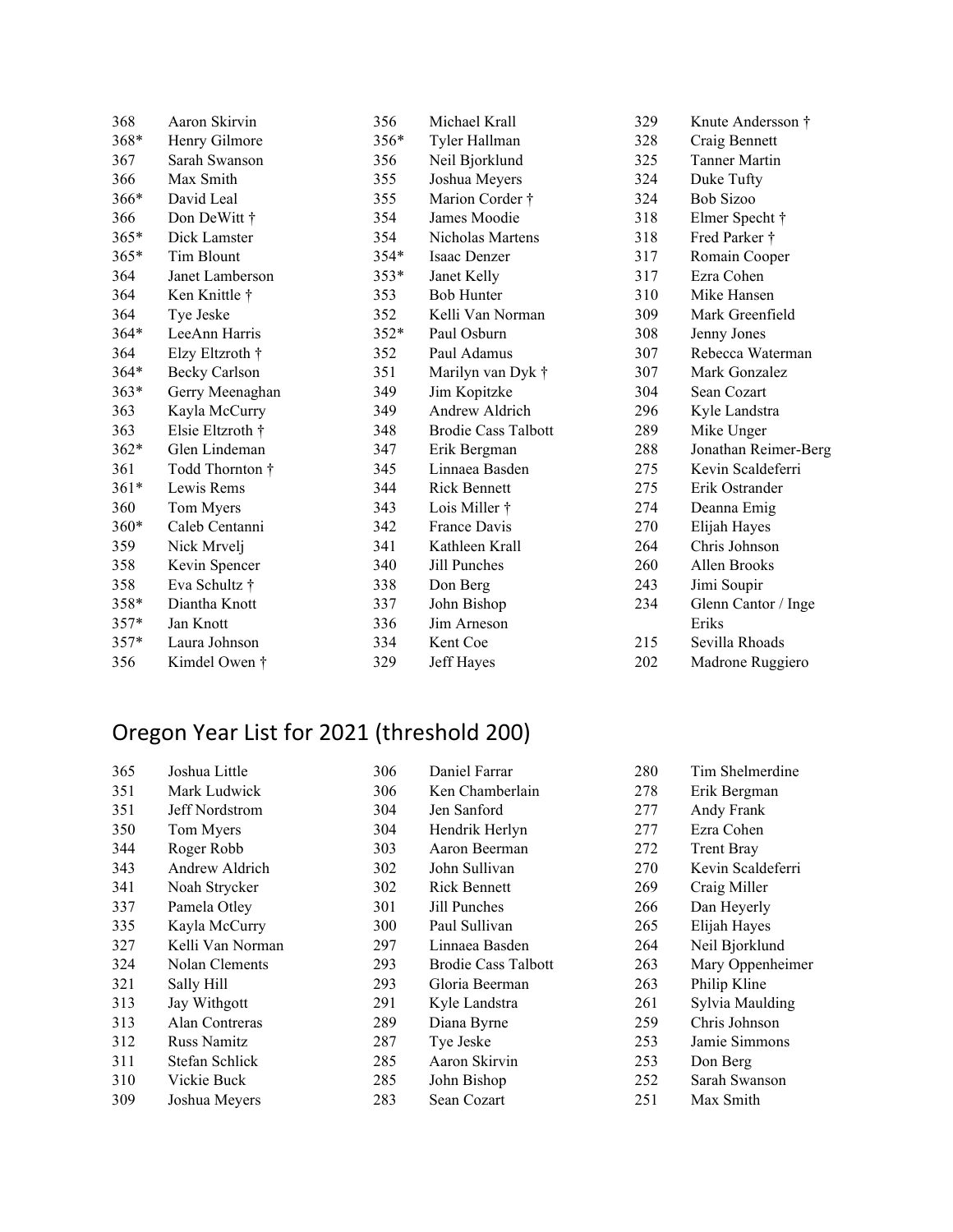| 241 | <b>Tanner Martin</b> | 236 | Michael Krall   |
|-----|----------------------|-----|-----------------|
| 240 | Rebecca Waterman     | 235 | Jim Kopitzke    |
| 240 | Bob Sizoo            | 232 | Mike Hansen     |
| 239 | Vjera Thompson       | 229 | Jeff Hayes      |
| 238 | Jonathan Reimer-Berg | 227 | James Moodie    |
| 238 | Kathleen Krall       | 221 | Audrey Addison  |
| 238 | Oscar Harper         | 218 | Janet Lamberson |

## Top Ten Oregon Year Lists (with ties)

| 381 | Russ Namitz (2011)    | 355 | Russ Namitz (2007)  | 351 | Jeff Nordstrom (2021) |
|-----|-----------------------|-----|---------------------|-----|-----------------------|
| 365 | Joshua Little 2021)   | 353 | Chris Hinkle (2015) | 350 | Tom Myers $(2021)$    |
| 364 | Nolan Clements (2019) | 352 | Diana Byrne (2014)  | 350 | Caleb Centanni (2019) |
| 363 | Trent Bray $(2015)$   | 351 | Tim Janzen (1996)   | 350 | Nolan Clements (2020) |
| 355 | Phil Pickering (1986) | 351 | Mark Ludwick (2021) |     |                       |

 Mike Unger Jim Arneson Glenn Cantor / Inge Eriks Deanna Emig

### Western Oregon Life List (threshold 200)

| 415    | Paul Sullivan     | 356    | Ted Buerger        | $313*$ | Wayne Weber             |
|--------|-------------------|--------|--------------------|--------|-------------------------|
| 405    | Roger Robb        | 352    | Vjera Thompson     | 313    | Janet Lamberson         |
| 394    | Tom Crabtree      | 352    | Philip Kline       | 305    | Howard Horvath          |
| 388    | Jamie Simmons     | 347    | Gloria Beerman     | 303    | Jill Punches            |
| 386    | John Sullivan     | $332*$ | Janet Kelly        | $301*$ | Darlene Betat           |
| 382    | <b>Trent Bray</b> | 329    | Tye Jeske          | $287*$ | <b>Grant Canterbury</b> |
| 381    | Noah Strycker     | $325*$ | Isaac Denzer       | $274*$ | Kaplan Yalcin           |
| 380*   | <b>Bill Tice</b>  | 320    | Jim Kopitzke       | $274*$ | Don Henise              |
| $380*$ | Skip Russell      | 320    | Paul Adamus        | $268*$ | Robyn Henise            |
| $374*$ | Tom Snetsinger    | 317    | Robert Lockett     | 266    | Kyle Landstra           |
| 373    | Vickie Buck       | 317    | Michael Krall      | 251    | Kevin Scaldeferri       |
| 369    | Ken Chamberlain   | 317    | <b>Chuck Gates</b> | 247    | Deanna Emig             |
| 368*   | Adrian Hinkle     | 316    | Tom Myers          | 241    | Chris Johnson           |
| 365    | Jeff Harding      | 315    | Don Berg           |        |                         |

### Eastern Oregon Life List (threshold 200)

| 391    | Tom Crabtree       | 297    | Jamie Simmons    | 253 | Jill Punches        |
|--------|--------------------|--------|------------------|-----|---------------------|
| 372    | <b>Trent Bray</b>  | 290    | John Sullivan    | 252 | Janet Lamberson     |
| 364    | Paul Sullivan      | 289    | Jeff Harding     | 245 | Paul Adamus         |
| 364    | Howard Horvath     | $284*$ | <b>Bill Tice</b> | 244 | Mike Hansen         |
| 360    | <b>Chuck Gates</b> | 283    | Vickie Buck      | 243 | Jimi Soupir         |
| 320    | Aaron Skirvin      | 268    | Elijah Hayes     | 236 | Jim Kopitzke        |
| 316    | Noah Strycker      | 262    | Vjera Thompson   | 234 | Robert Lockett      |
| $310*$ | Skip Russell       | $260*$ | Wayne Weber      | 228 | Michael Krall       |
| $310*$ | Larry Hammond      | 260    | Philip Kline     | 222 | Glenn Cantor / Inge |
| 306    | Roger Robb         | 259    | Ted Buerger      |     | Eriks               |
| 300    | Gloria Beerman     | $256*$ | Janet Kelly      | 211 | Tye Jeske           |
| 299    | Ken Chamberlain    | 254    | Tom Myers        | 201 | Don Berg            |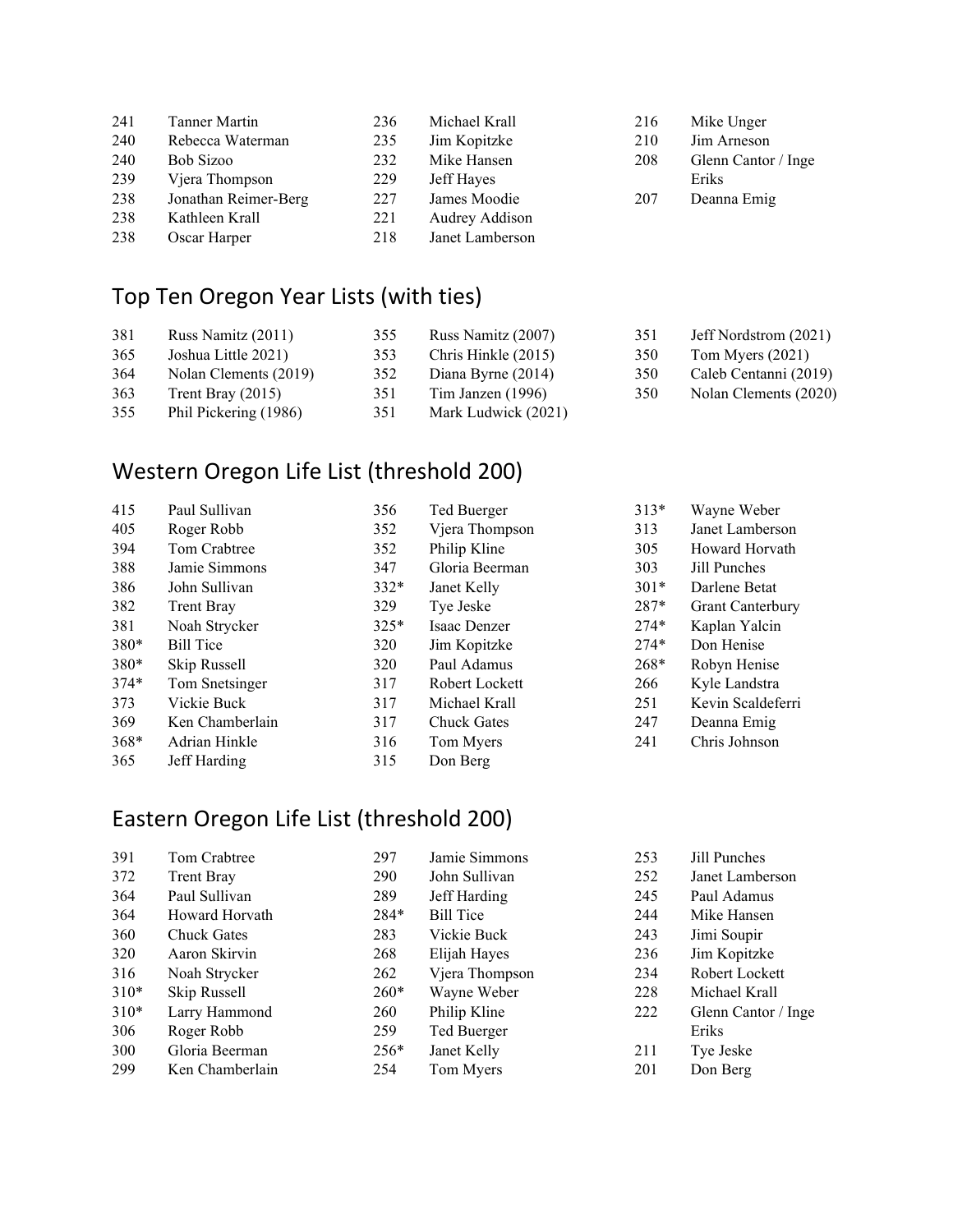### Motorless Oregon Life List (threshold 100)

| 306    | John Sullivan       | 194    | Michael Green           | $152*$ | Tin |
|--------|---------------------|--------|-------------------------|--------|-----|
| $305*$ | Tait Anderson       | 191    | Nick Mrvelj             | $152*$ | Lin |
| 298    | Andy Frank          | $191*$ | Joel Geier              | 152    | Key |
| $267*$ | Art Clausing        | $181*$ | John Notis              | $152*$ | Kei |
| $234*$ | Thomas Meinzen      | 173    | Jamie Simmons           | $151*$ | Ma  |
| $223*$ | Isaac Denzer        | $172*$ | Ezra Cohen              | 139    | Kyl |
| 213    | <b>Steve Warner</b> | $170*$ | Stephan Nance           | 130    | Chr |
| 208    | Vjera Thompson      | $166*$ | Eric Carlson            | 118    | Pau |
| $206*$ | <b>Howard Sands</b> | 164    | Tom Crabtree            |        |     |
| $201*$ | Mike Patterson      | $160*$ | <b>Grant Canterbury</b> |        |     |

## Motorless Oregon 2021 Year List (threshold 100)

| 213 | Andy Frank    | 138. | Steve Warner   |
|-----|---------------|------|----------------|
| 182 | Michael Green | 126  | Vjera Thompson |
| 139 | Kyle Landstra | 121  | John Sullivan  |

n A. Johnston da Fink vin Scaldeferri ith Phifer tthew Schneider le Landstra ris Johnson ıl Adamus

117 Chris Johnson

| Birds Photographed in Oregon (threshold 100) |  |
|----------------------------------------------|--|

| 439  | Tom Crabtree       | 325    | Lois Miller †              | $253*$ | Roxanna Tessman     |
|------|--------------------|--------|----------------------------|--------|---------------------|
| 415  | Diana Byrne        | 323    | Andrew Aldrich             | $252*$ | Tim A. Johnston     |
| 408* | Skip Russell       | $320*$ | Don Schrouder              | 249*   | Peyton Cook         |
| 395  | John Sullivan      | 318    | <b>Tanner Martin</b>       | $241*$ | Rick Leinen         |
| 395  | <b>Trent Bray</b>  | 318*   | Norm Barrett               | 239    | Kevin Scaldeferri   |
| 387  | Sylvia Maulding    | 317    | Nick Mrvelj                | 239    | James Moodie        |
| 381  | Nels Nelson        | $317*$ | Jan Knott                  | 238*   | Will Wright         |
| 381  | Ken Chamberlain    | $317*$ | Greg Gillson               | 234    | Kimdel Owen †       |
| 378  | Joshua Little      | 311    | Nolan Clements             | $234*$ | Tim Kurtz           |
| 378* | John F. Gatchet    | 310    | <b>Brodie Cass Talbott</b> | 234    | Deanna Emig         |
| 372  | Mark Ludwick       | 309*   | Art Clausing               | 230    | Jenny Jones         |
| 366* | Diane Pettey       | $307*$ | Kevin Smith                | $227*$ | Dawn Villaescusa    |
| 366  | <b>Chuck Gates</b> | 307    | Michael Krall              | $226*$ | Peter Thiemann      |
| 364  | Jen Sanford        | $304*$ | Susan Kirkbride            | 225    | Mark Gonzalez       |
| 364  | Ed McVicker        | $302*$ | Janet Kelly                | 225    | Kent Coe            |
| 358  | Tom Myers          | 300    | <b>Russ Namitz</b>         | $214*$ | Eric Carlson        |
| 356* | Gerry Meenaghan    | 288    | Erik Bergman               | 211    | Paul Adamus         |
| 355  | Mark Nikas         | 275    | Robert Lockett             | 208    | John Bishop         |
| 350  | Andy Frank         | 275    | Gloria Beerman             | 205    | Tim Shelmerdine     |
| 349  | Hendrik Herlyn     | $274*$ | Lyn Topinka                | $204*$ | Scott O'Donnell     |
| 345* | Mike Patterson     | 274    | Jill Punches               | 198    | Craig Miller        |
| 341  | Jeff Harding       | 274    | Sean Cozart                | 188    | Vjera Thompson      |
| 337  | Aaron Skirvin      | $266*$ | Larry Goodhew              | 185    | Glenn Cantor / Inge |
| 336  | Philip Kline       | $264*$ | Lukas Ferrenburg           |        | Eriks               |
| 328* | <b>Bill Tice</b>   | 257    | Duke Tufty                 | 182    | Tye Jeske           |
| 328* | Isaac Denzer       | 256*   | William Griffiths          | 177    | Janet Lamberson     |
| 327  | Jamie Simmons      | 255    | Allen Brooks               | 175    | Erik Ostrander      |
| 326* | Jack Williamson    | 254*   | Jack Maynard               | 142    | Daniel Farrar       |
| 326  | Knute Andersson †  | 254    | Neil Bjorklund             | 127    | Elijah Hayes        |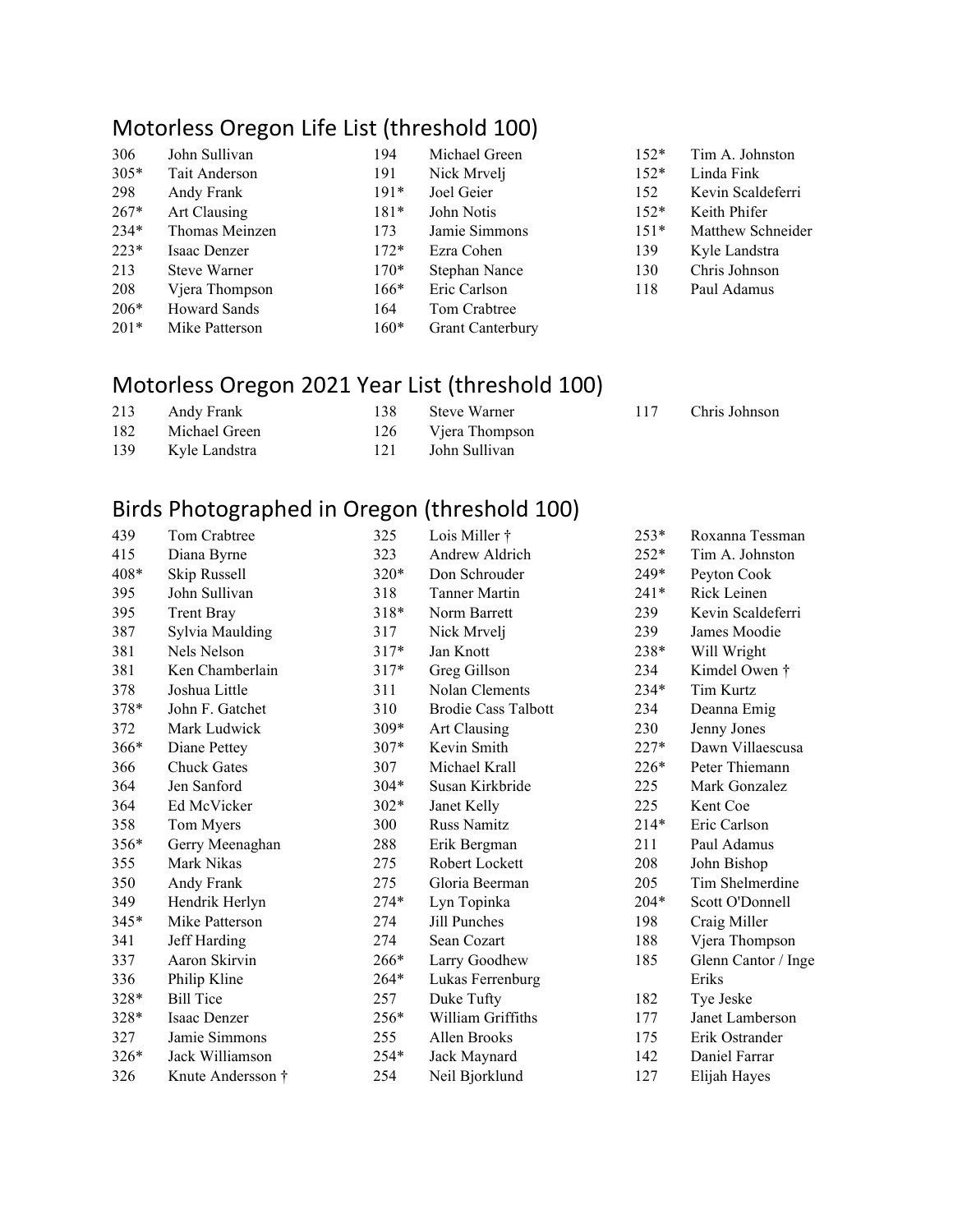# B.Oregon County Listing County Life Lists (threshold 100)

#### Baker

| 246    | <b>Trent Bray</b> | 144 | Carol Karlen †   | 117 | Joshua Meyers    |
|--------|-------------------|-----|------------------|-----|------------------|
| 231    | Ann Ward †        | 142 | Noah Strycker    | 117 | Craig Bennett    |
| $225*$ | James Lawrence    | 141 | Jimi Soupir      | 117 | Paul Adamus      |
| $221*$ | Craig Corder      | 137 | Howard Horvath   | 113 | Jamie Simmons    |
| 211    | Paul Sullivan     | 137 | Aaron Beerman    | 112 | Jen Sanford      |
| 203    | Sean Cozart       | 134 | Aaron Skirvin    | 110 | Jeff Harding     |
| $191*$ | Malakai Lawrence  | 132 | Darrel Faxon     | 109 | Sally Hill       |
| 189    | Nolan Clements    | 131 | Stefan Schlick   | 108 | Vickie Buck      |
| 182    | Kent Coe          | 130 | Craig Miller     | 107 | Roger Robb       |
| 181    | Mike Denny        | 129 | Mary Oppenheimer | 106 | Erik Bergman     |
| 181    | MerryLynn Denny   | 127 | David Copeland † | 104 | Jill Punches     |
| 173    | Russ Namitz       | 126 | Tom Love         | 104 | Jim Kopitzke     |
| 163    | Ken Chamberlain   | 126 | Don Coggswell    | 103 | Kelli Van Norman |
| 160    | Tim Shelmerdine   | 126 | Jay Withgott     | 100 | Marilyn Miller   |
| 159    | Gloria Beerman    | 125 | <b>Bill Tice</b> | 100 | Ed McVicker      |
| $152*$ | Walt Yungen       | 119 | Linnaea Basden   |     |                  |
|        |                   |     |                  |     |                  |

#### Benton

| 300    | Hendrik Herlyn        | 222    | Elsie Eltzroth †    | 181                |
|--------|-----------------------|--------|---------------------|--------------------|
| 290    | Jamie Simmons         | 221    | Mark Nikas          | 179.               |
| 260    | Oscar Harper          | $219*$ | Roy Gerig           | 178                |
| 259    | Pamela Otley          | 215    | Nolan Clements      | 177                |
| 257    | <b>Bill Tice</b>      | 213    | Paul Sullivan       | 175                |
| $255*$ | Will Wright           | 213    | Roger Robb          | $171$ <sup>*</sup> |
| $251*$ | Tom Snetsinger        | 209    | <b>Russ Namitz</b>  | 170                |
| 248*   | <b>Rich Armstrong</b> | 209*   | Karan Fairchild     | $170^{\circ}$      |
| $246*$ | Nanette Armstrong     | 208    | Tim Shelmerdine     | $170^{\circ}$      |
| $243*$ | Isaac Denzer          | 208*   | Zachary Person      | 170                |
| $240*$ | Paula Vanderheul      | $208*$ | Dave Irons          | $169^{\circ}$      |
| $238*$ | Rick Krabbe           | 206    | Carol Karlen †      | 167                |
| 235    | Noah Strycker         | 204    | Sally Hill          | 165                |
| $234*$ | Marcia F. Cutler      | $203*$ | Caleb Centanni      | $165^{\circ}$      |
| $232*$ | Cody Smith            | 203    | <b>Trent Bray</b>   | 164                |
| $231*$ | Alan McGie            | $202*$ | Jacob Mathison      | 163                |
| 229    | Ulo Kiigemagi †       | $201*$ | Kaplan Yalcin       | 162                |
| 229*   | Joe Fontaine          | $200*$ | Jesse Laney         | 162                |
| 229*   | Anthony Floyd         | 199    | John Sullivan       | 161                |
| 228    | Jan Krabbe †          | 196    | Jeff Harding        | $160^{\circ}$      |
| 227    | Elzy Eltzroth †       | 195    | David Copeland †    | $156^{\circ}$      |
| 226    | Paul Adamus           | $192*$ | Fred Zeillemaker    | $156^{\circ}$      |
| $224*$ | Richard C. Hoyer      | 184*   | Alan Contreras      | 155                |
| $224*$ | Karl Fairchild        | $184*$ | Tanya E. Bray       | 156                |
| 223    | Sylvia Maulding       | 184*   | <b>Austin Booth</b> | 154                |
| $222*$ | Tyler Hallman         | 182    | Janet Lamberson     | 154                |
|        |                       |        |                     |                    |

| 181    | Paul Sherrell †      |
|--------|----------------------|
| $179*$ | Greg Gillson         |
| 178    | Vickie Buck          |
| 177    | Dan Heyerly          |
| 175    | Nicholas Martens     |
| $171*$ | Cheryl Whelchel      |
| 170    | Tom Love             |
| $170*$ | Glen Lindeman        |
| $170*$ | Maureen Leong-Kee    |
| 170    | Don Berg             |
| $169*$ | Walt Yungen          |
| 167    | Jay Withgott         |
| 165    | Stefan Schlick       |
| 165*   | Barbara Combs        |
| 164*   | Karen Viste-Sparkman |
| 163    | Deanna Emig          |
| 162    | Joshua Little        |
| $162*$ | Craig Corder         |
| $161*$ | Stuart Sparkman      |
| 160*   | Dennis Arendt        |
| $156*$ | Steve Gordon         |
| $156*$ | Jack Corbett         |
| 155    | Ken Chamberlain      |
| 156    | Allen Brooks         |
| 154    | Deb Holland †        |
| 154    | Gloria Beerman       |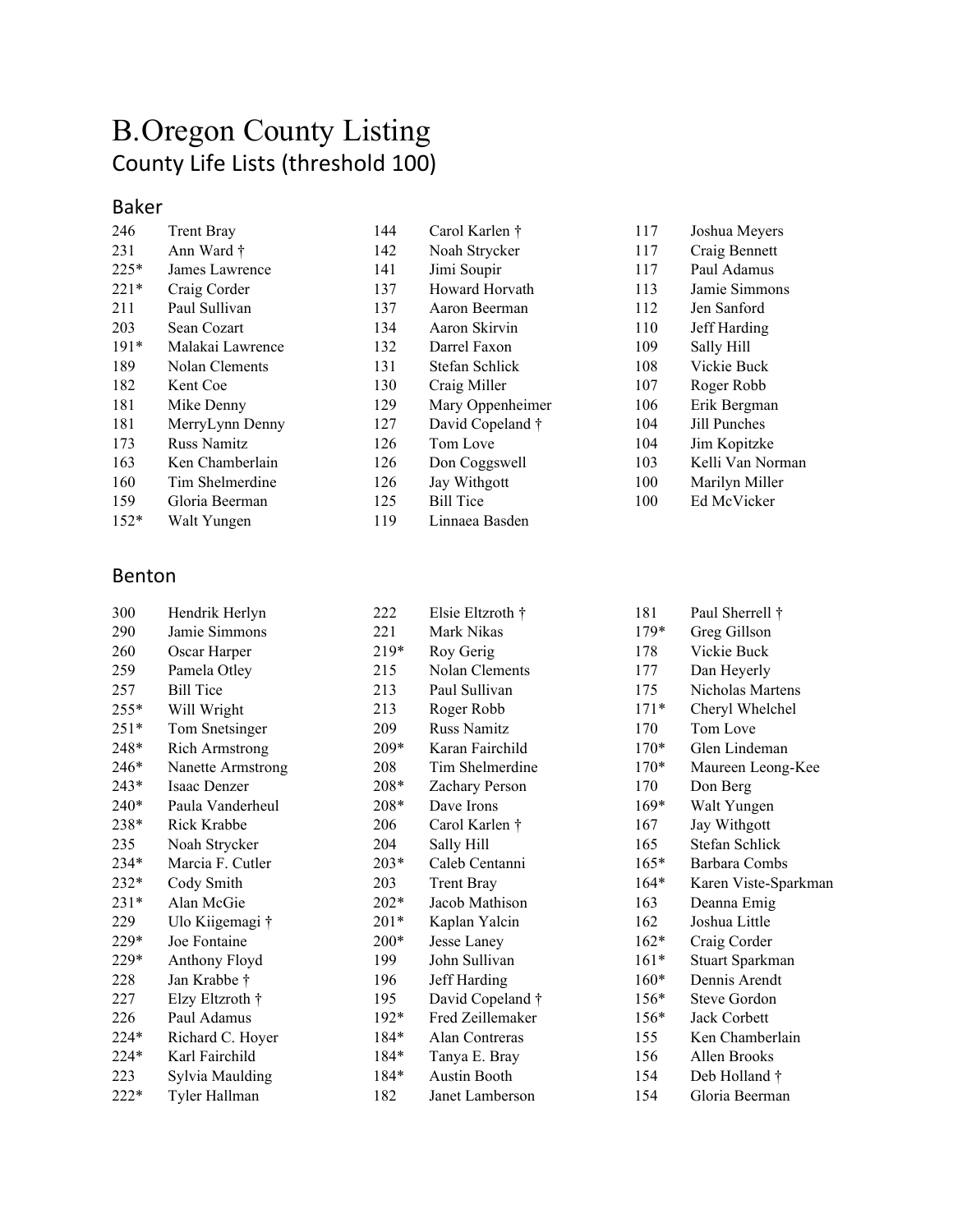| 147 | Ted Buerger        | 128 | Sarah Swanson        | 114 | Philip Kline               |
|-----|--------------------|-----|----------------------|-----|----------------------------|
| 145 | Anne Heyerly       | 128 | Max Smith            | 111 | <b>Brodie Cass Talbott</b> |
| 143 | Vjera Thompson     | 128 | Darrel Faxon         | 108 | Neil Bjorklund             |
| 142 | Jim Kopitzke       | 128 | <b>Rick Bennett</b>  | 107 | Jill Punches               |
| 140 | Aaron Beerman      | 127 | Mike Unger           | 107 | Erik Bergman               |
| 139 | <b>Chuck Gates</b> | 127 | Marilyn Miller       | 106 | Duke Tufty                 |
| 137 | Howard Horvath     | 126 | Mary Oppenheimer     | 103 | Tye Jeske                  |
| 133 | Andrew Aldrich     | 122 | Joshua Meyers        | 102 | Andy Frank                 |
| 132 | Eva Schultz †      | 121 | Jeff Dillon          | 100 | Ed McVicker                |
| 130 | Linnaea Basden     | 119 | Jonathan Reimer-Berg | 101 | Kyle Landstra              |
| 129 | Audrey Addison     | 119 | Craig Miller         | 101 | Don Coggswell              |
| 128 | Kelli Van Norman   | 117 | Aaron Skirvin        | 101 | John Bishop                |

### Clackamas

| 250    | Tim Janzen          | 176    | Tom Love                   | 119 | Noah Strycker    |
|--------|---------------------|--------|----------------------------|-----|------------------|
| 245    | Elmer Specht †      | 165    | Andy Frank                 | 119 | Robert Lockett   |
| 226    | Aaron Beerman       | $163*$ | Nancy Wallwork             | 119 | Linnaea Basden   |
| 225    | Tim Shelmerdine     | $161*$ | Donna Lusthoff             | 116 | Sarah Swanson    |
| 219    | Gloria Beerman      | 158    | <b>Bill Tice</b>           | 115 | Jamie Simmons    |
| 208    | Jeff Dillon         | 156    | Erik Bergman               | 114 | Kelli Van Norman |
| $206*$ | Al Ahlgrim          | 154    | Stefan Schlick             | 109 | Max Smith        |
| 203    | Paul Sullivan       | 153    | Ken Chamberlain            | 107 | Aaron Skirvin    |
| $203*$ | <b>Steve Dowlan</b> | 145    | Jeff Harding               | 106 | Jill Punches     |
| $203*$ | Darlene Betat       | 135    | Jenny Jones                | 106 | Jim Kopitzke     |
| $197*$ | Grant Canterbury    | 135    | <b>Rick Bennett</b>        | 105 | Don Coggswell    |
| 193    | Ed McVicker         | 131    | Ted Buerger                | 105 | Andrew Aldrich   |
| $193*$ | Mike Bogar          | 130    | <b>Trent Bray</b>          | 104 | Duke Tufty       |
| $191*$ | Louis Fredd         | 130    | Don Berg                   | 104 | Philip Kline     |
| 185    | <b>Russ Namitz</b>  | 129    | Carol Karlen †             | 104 | Howard Horvath   |
| $185*$ | Dave Irons          | 126    | <b>Brodie Cass Talbott</b> | 102 | Mary Oppenheimer |
| 184    | David Copeland †    | 125    | Roger Robb                 | 102 | John Bishop      |
| 183    | Jeff Hayes          | 125    | Paul Adamus                | 101 | Ezra Cohen       |
| 180    | Jay Withgott        | 120    | Joshua Meyers              | 101 | Vickie Buck      |
|        |                     |        |                            |     |                  |

## Clatsop

| $343*$ | Mike Patterson  | 230    | Tim Shelmerdine  | 205    | Aaron Beerman       |
|--------|-----------------|--------|------------------|--------|---------------------|
| 326    | Steve Warner    | $222*$ | Skip Russell     | 204    | Em Scattaregia      |
| 301    | David C. Bailey | 220    | Stefan Schlick   | $202*$ | Wayne Weber         |
| 284*   | Lee Cain        | $219*$ | Greg Gillson     | $200*$ | Susan Kirkbride     |
| 282    | Todd Thornton † | 217    | Tom Love         | $198*$ | Henry Horvat        |
| 282    | Diana Byrne     | $217*$ | John F. Gatchet  | $196*$ | David Anderson      |
| 278*   | Jeff Gilligan   | 216    | David Copeland † | 194    | Erik Ostrander      |
| $257*$ | Dave Irons      | $211*$ | Donna Lusthoff   | 194    | Ed McVicker         |
| 251    | Paul Sullivan   | 211    | Andy Frank       | $190*$ | <b>Rick Sanders</b> |
| $242*$ | Henry Gilmore   | 210    | Philip Kline     | 188    | Sarah Swanson       |
| 236    | Jay Withgott    | 208    | Ken Chamberlain  | 186    | Noah Strycker       |
| 236    | Joe Evanich †   | $207*$ | Walt Yungen      | 185    | Tom Myers           |
| 236    | Tom Crabtree    | 205    | Russ Namitz      | 185    | <b>Chuck Gates</b>  |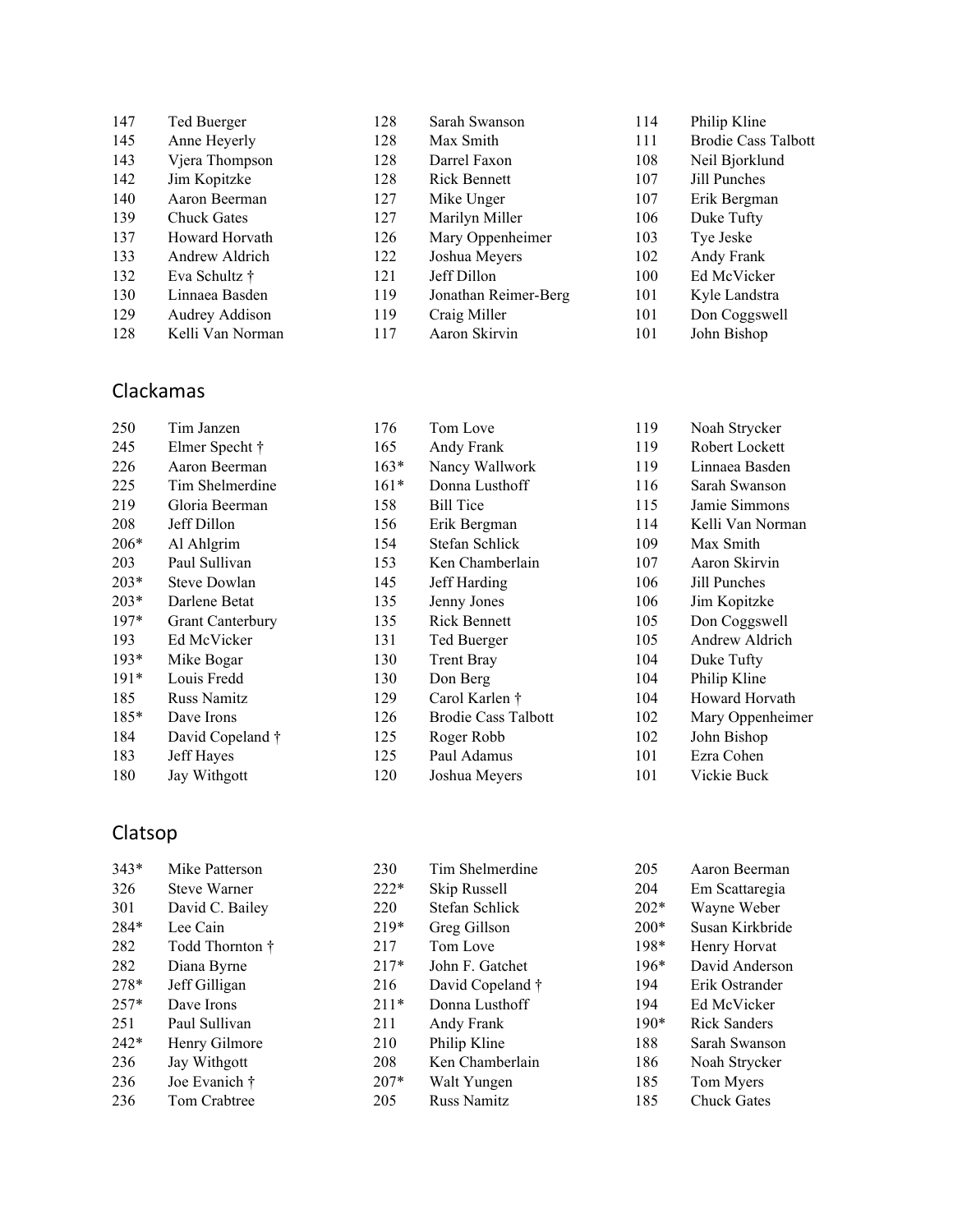| 184    | <b>Bill Tice</b>           | 152    | Craig Miller     | 133 | John Bishop     |
|--------|----------------------------|--------|------------------|-----|-----------------|
| 183    | Max Smith                  | 151    | Jeff Hayes       | 127 | Jamie Simmons   |
| 183    | Gloria Beerman             | $150*$ | Dena Turner      | 126 | Janet Lamberson |
| 182*   | Nick Mrvelj                | 150    | Roger Robb       | 123 | Anne Heyerly    |
| 176    | Andrew Aldrich             | 150    | Howard Horvath   | 120 | John Sullivan   |
| 175    | Hendrik Herlyn             | 149    | Mike Denny       | 118 | Robert Lockett  |
| 175    | Audrey Addison             | 149    | MerryLynn Denny  | 114 | Sally Hill      |
| 173    | Jeff Harding               | 148    | Dan Heyerly      | 111 | Paul Adamus     |
| 172    | Nels Nelson                | 148    | Darrel Faxon     | 110 | Duke Tufty      |
| 172    | Don Coggswell              | 145    | Jill Punches     | 110 | Jeff Dillon     |
| $172*$ | Barbara Combs              | 143    | Sylvia Maulding  | 110 | Nolan Clements  |
| $171*$ | Craig Corder               | 142    | Linnaea Basden   | 108 | Ted Buerger     |
| 170    | Ulo Kiigemagi †            | 139    | Nicholas Martens | 107 | Bob Sizoo       |
| $168*$ | <b>Andrew Mattingly</b>    | 139    | Don Berg         | 106 | Ron Maertz      |
| 167    | Joshua Little              | 137    | Paul Sherrell †  | 106 | Jim Kopitzke    |
| 167    | Carol Karlen †             | 137    | Joshua Meyers    | 105 | Vickie Buck     |
| 164    | Jen Sanford                | 135    | Kelli Van Norman | 104 | Mark Nikas      |
| 161    | <b>Brodie Cass Talbott</b> | 134    | Aaron Skirvin    | 104 | Marilyn Miller  |
| 154    | Erik Bergman               | 134    | Floyd Schrock †  | 102 | Ezra Cohen      |
| 153    | <b>Rick Bennett</b>        | 133    | Mary Oppenheimer | 101 | Craig Bennett   |

#### Columbia

| 251    | Don Coggswell      | $169*$ | Lona Pierce                |
|--------|--------------------|--------|----------------------------|
| 246    | Philip Kline       | $169*$ | Shawneen Finnegan          |
| 235    | Tom Myers          | 165    | Jeff Hayes                 |
| $223*$ | John F. Gatchet    | 161    | David Copeland †           |
| $214*$ | Phil Pickering     | 160    | Ken Chamberlain            |
| $214*$ | Wink Gross         | 159    | Gloria Beerman             |
| 210    | Aaron Beerman      | 159    | Andrew Aldrich             |
| 206    | Andy Frank         | 158    | Carol Karlen †             |
| 204    | Paul Sullivan      | 154    | <b>Bill Tice</b>           |
| $203*$ | Henry Horvat       | $153*$ | Dave Irons                 |
| 202    | Tim Shelmerdine    | 152    | Joshua Meyers              |
| 198    | Jay Withgott       | $151*$ | Ray Korpi                  |
| $196*$ | Susan Kirkbride    | 151    | Erik Bergman               |
| 193    | <b>Bob Stites</b>  | 150    | Tom Love                   |
| 188*   | Jim Johnson        | $150*$ | Greg Gillson               |
| 185    | Stefan Schlick     | 147    | Ed McVicker                |
| $182*$ | David C. Bailey    | 146    | Linnaea Basden             |
| 178    | <b>Russ Namitz</b> | 140    | <b>Brodie Cass Talbott</b> |
| $178*$ | Jeff Gilligan      | 137    | Jeff Harding               |
| 178    | Joe Evanich †      | 137    | John Bishop                |
| $176*$ | Skip Russell       | 135    | <b>Rick Bennett</b>        |
| 173    | Nick Mrvelj        | 134    | Paul Adamus                |

| 133 | Sarah Swanson    |
|-----|------------------|
| 133 | Max Smith        |
| 133 | Roger Robb       |
| 130 | Kelli Van Norman |
| 130 | Jenny Jones      |
| 127 | Jill Punches     |
| 127 | Nels Nelson      |
| 126 | Aaron Skirvin    |
| 125 | Audrey Addison   |
| 120 | Jamie Simmons    |
| 117 | Robert Lockett   |
| 114 | Ezra Cohen       |
| 113 | Noah Strycker    |
| 111 | Don Berg         |
| 108 | Duke Tufty       |
| 107 | Mary Oppenheimer |
| 107 | Howard Horvath   |
| 107 | Sally Hill       |
| 107 | Hendrik Herlyn   |
| 107 | Jeff Dillon      |
| 106 | Vickie Buck      |
| 101 | Kyle Landstra    |
|     |                  |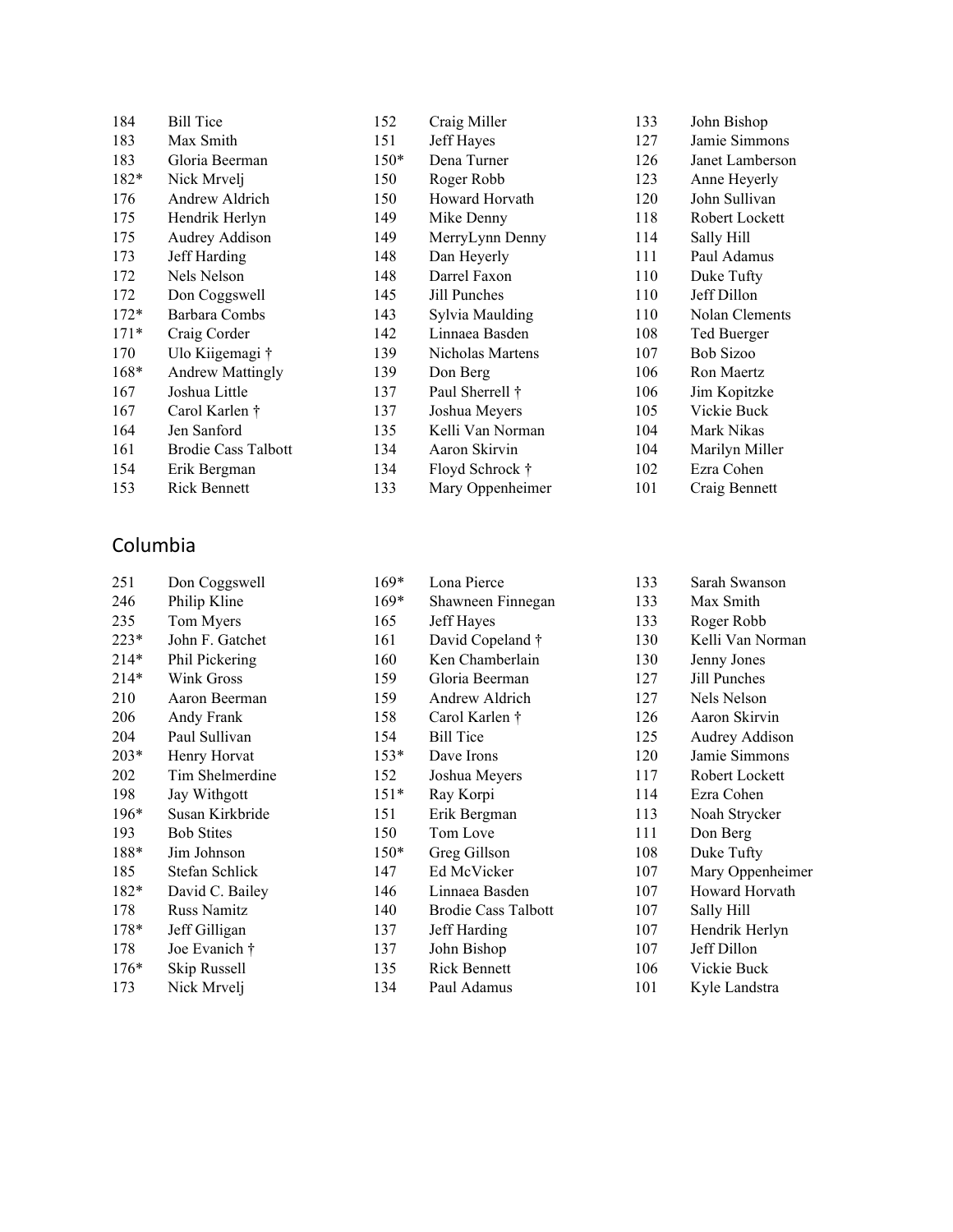## Coos

| 361    | Tim Rodenkirk       | 207*   | Skip Russell         | 165    | Joshua Little              |
|--------|---------------------|--------|----------------------|--------|----------------------------|
| 330    | <b>Russ Namitz</b>  | 207*   | <b>Steve Gordon</b>  | 161    | Gloria Beerman             |
| 301*   | Larry Thornburgh    | 207*   | Greg Gillson         | 160    | Jeff Harding               |
| 296*   | Alan McGie          | 207    | Mike Denny           | $157*$ | Janet Kelly                |
| 281*   | Alan Contreras      | 207    | MerryLynn Denny      | 157    | Howard Horvath             |
| $277*$ | Mike Wihler         | 205*   | Jack Corbett         | $155*$ | Craig Corder               |
| 272    | Tim Shelmerdine     | 200*   | <b>Brian Kruse</b>   | 152    | Oscar Harper               |
| 266    | Paul Sullivan       | 199    | Marilyn Miller       | $151*$ | Reid Freeman               |
| 260*   | Dave Irons          | 198    | John Sullivan        | 150    | Ed McVicker                |
| 257    | David W. Smith      | 193    | Jan Krabbe †         | 149    | Elzy Eltzroth †            |
| 256*   | Don Henise          | 193    | <b>Chuck Gates</b>   | 148    | Stefan Schlick             |
| 252*   | Colin Dillingham    | 190*   | <b>Steve Dowlan</b>  | 148    | Elsie Eltzroth †           |
| 250*   | Robyn Henise        | 189*   | <b>Barbara Combs</b> | 142    | Tom Love                   |
| 247    | Hendrik Herlyn      | 188*   | Diane Cavaness       | 139    | Eva Schultz †              |
| 246    | Dan Heyerly         | 186*   | Karl Fairchild       | 137    | Mary Oppenheimer           |
| 241    | Roger Robb          | 185*   | Joe Fontaine         | 136    | <b>Brodie Cass Talbott</b> |
| 240*   | Jim Rogers          | 185    | Daniel Farrar        | 135    | Don Coggswell              |
| 240    | Ron Maertz          | 185    | Ken Chamberlain      | 134    | Aaron Skirvin              |
| 239    | Ulo Kiigemagi †     | 182*   | Donna Lusthoff       | 133    | Dean Hale †                |
| 237    | Alice Parker †      | 180    | Jamie Simmons        | 133    | Nolan Clements             |
| 235*   | Harv Schubothe      | 178    | Joe Evanich †        | 130    | Kelli Van Norman           |
| 234    | Noah Strycker       | 177    | Vickie Buck          | 126    | Darrel Faxon               |
| 234    | Lois Miller †       | 177    | Aaron Beerman        | 123    | Andy Frank                 |
| 231    | Anne Heyerly        | 175    | Vjera Thompson       | 116    | Don Berg                   |
| 228*   | Walt Yungen         | $174*$ | John F. Gatchet      | 114    | <b>Jill Punches</b>        |
| 227    | Sylvia Maulding     | 175    | <b>Trent Bray</b>    | 110    | <b>Bob Hunter</b>          |
| 226    | David Copeland †    | 175    | Jim Arneson          | 110    | Craig Bennett              |
| 220    | Craig Miller        | 173    | Tom Crabtree         | 109    | Sarah Swanson              |
| 216*   | <b>Howard Sands</b> | 172*   | David C. Bailey      | 109    | Max Smith                  |
| 216    | Jim Carlson         | $171*$ | Glen Lindeman        | 109    | Joshua Meyers              |
| 214    | Mark Nikas          | 170*   | Phillip White        | 109    | Linnaea Basden             |
| $213*$ | Keith Phifer        | $170*$ | Amrit Sidhu          | 108    | Paul Adamus                |
| 212*   | <b>Steve Heinl</b>  | 170    | Romain Cooper        | 106    | Ted Buerger                |
| 211    | Jay Withgott        | 169*   | Mike Patterson       | 105    | Erik Bergman               |
| 211    | <b>Bill Tice</b>    | 168*   | Wayne Weber          | 105    | Audrey Addison             |
| 211    | Paul Sherrell †     | 166    | Sally Hill           | 102    | Robert Lockett             |
| 208    | Carol Karlen †      | $165*$ | Tom Snetsinger       |        |                            |
|        |                     |        |                      |        |                            |

## Crook

| 290    | <b>Chuck Gates</b> | 223    | Howard Horvath     | $163*$ | David Anderson   |
|--------|--------------------|--------|--------------------|--------|------------------|
| 261    | Craig Miller       | 207    | <b>Russ Namitz</b> | $161*$ | Donna Lusthoff   |
| 258    | Tom Crabtree       | 202    | Dean Hale †        | 161    | Ken Chamberlain  |
| $250*$ | Lewis Rems         | 192    | Carol Karlen †     | 155    | Tim Shelmerdine  |
| 247    | Marilyn Miller     | 187    | James Moodie       | 155    | Gloria Beerman   |
| 240    | Kimdel Owen †      | $181*$ | Karen Theodore     | 155    | Craig Bennett    |
| 238*   | Tony Kutzen        | 175    | <b>Bill Tice</b>   | 154    | John Lundsten †  |
| 234    | Mark Gonzalez      | $172*$ | Walt Yungen        | 151    | Bob Sizoo        |
| 225    | Paul Sullivan      | 169    | Roger Robb         | 150    | Mary Oppenheimer |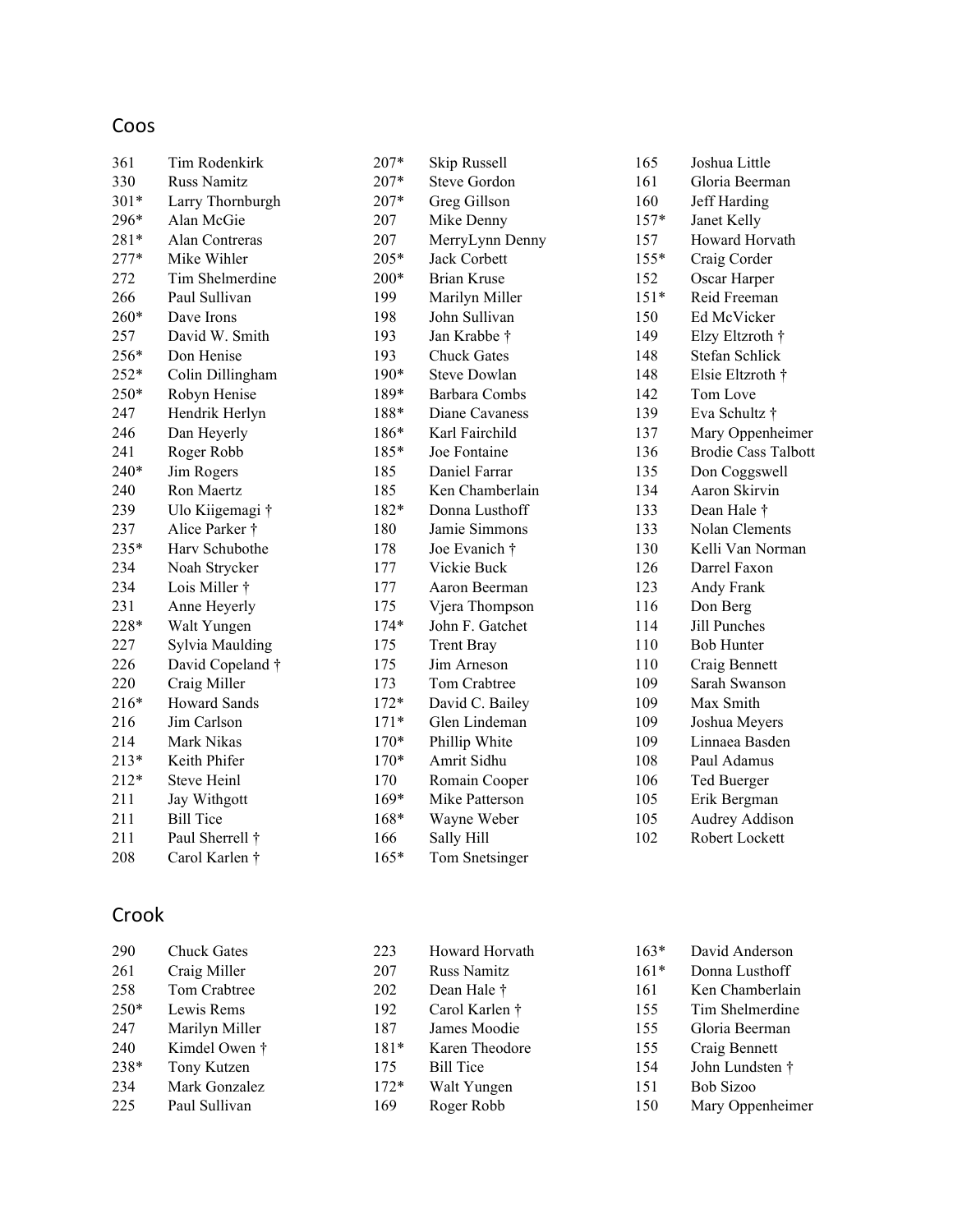| $150*$ | Patty Meehan     | 135 | Darrel Faxon   | 117 | Don Coggswell              |
|--------|------------------|-----|----------------|-----|----------------------------|
| $150*$ | Glen Lindeman    | 130 | Paul Adamus    | 111 | Andy Frank                 |
| 150    | David Copeland † | 129 | Joshua Meyers  | 111 | Erik Bergman               |
| 147    | Tom Love         | 129 | Linnaea Basden | 109 | Noah Strycker              |
| 147    | Ulo Kiigemagi †  | 127 | Aaron Skirvin  | 105 | Kelli Van Norman           |
| 146    | Eva Schultz †    | 127 | Jamie Simmons  | 104 | Jill Punches               |
| 142    | Stefan Schlick   | 125 | Hendrik Herlyn | 103 | <b>Brodie Cass Talbott</b> |
| 142    | Aaron Beerman    | 123 | Jeff Harding   | 102 | Mike Denny                 |
| 140    | Jay Withgott     | 119 | Sally Hill     | 102 | MerryLynn Denny            |
| 139    | Vickie Buck      | 117 | Nels Nelson    |     |                            |

## Curry

| 338*   | Jim Rogers          | $176*$ | Steve Gordon      | 142 | Tom Love                   |
|--------|---------------------|--------|-------------------|-----|----------------------------|
| 332    | Tim Rodenkirk       | 175    | Alice Parker †    | 141 | John Sullivan              |
| $314*$ | Colin Dillingham    | 175    | <b>Trent Bray</b> | 141 | Stefan Schlick             |
| 309    | <b>Russ Namitz</b>  | 172    | Anne Heyerly      | 141 | Jan Krabbe †               |
| 309*   | Alan Barron         | 173    | Mike Denny        | 139 | Joshua Little              |
| 300    | Lois Miller †       | 172    | MerryLynn Denny   | 138 | Tom Crabtree               |
| 281    | Knute Andersson †   | 170    | Roger Robb        | 133 | Mark Nikas                 |
| 270*   | Angie Dillingham    | $168*$ | Skip Russell      | 133 | Ed McVicker                |
| $261*$ | <b>Buzz Stewart</b> | $168*$ | Joe Fontaine      | 128 | Marilyn Miller             |
| 246*   | Diane Cavaness      | 167    | Oscar Harper      | 127 | Sylvia Maulding            |
| 233    | Paul Sullivan       | $166*$ | Walt Yungen       | 127 | Howard Horvath             |
| 228*   | Fred Hummel         | 164    | Mike Hansen       | 126 | Paul Sherrell †            |
| $227*$ | Dave Irons          | $164*$ | Caleb Centanni    | 124 | Don Coggswell              |
| $227*$ | Alan Contreras      | 163    | Kim Zumwalt       | 122 | <b>Brodie Cass Talbott</b> |
| 225*   | Ken Goldwater       | 162    | David Copeland †  | 120 | Mary Oppenheimer           |
| 217    | Jay Withgott        | 160    | Vickie Buck       | 114 | Joshua Meyers              |
| 215    | Tim Shelmerdine     | 159    | Carol Karlen †    | 114 | Linnaea Basden             |
| 213    | Jim Carlson         | 158    | Sally Hill        | 113 | Andy Frank                 |
| $205*$ | Steve Heinl         | 154    | Gloria Beerman    | 110 | Erik Bergman               |
| $194*$ | <b>Howard Sands</b> | 153    | Noah Strycker     | 109 | Daniel Farrar              |
| 193    | Ken Chamberlain     | $153*$ | Greg Gillson      | 108 | Kelli Van Norman           |
| 191    | Hendrik Herlyn      | 151    | Nolan Clements    | 107 | Jill Punches               |
| 189    | Ulo Kiigemagi †     | 147    | Aaron Skirvin     | 107 | Paul Adamus                |
| 189    | Dan Heyerly         | 146    | Jamie Simmons     | 100 | <b>Chuck Gates</b>         |
| 185    | Romain Cooper       | 143    | Craig Miller      | 100 | Don Berg                   |
| 183    | <b>Bill Tice</b>    | 143    | Ron Maertz        |     |                            |
| 181    | Aaron Beerman       | 143    | Jeff Harding      |     |                            |

### Deschutes

| 343    | Tom Crabtree   | 308    | Steve Kornfeld     | 283 | Mary Oppenheimer |
|--------|----------------|--------|--------------------|-----|------------------|
| 330    | Howard Horvath | 307    | Marilyn Miller     | 273 | David W. Smith   |
| 328    | Judy Meredith  | 298    | Kimdel Owen †      | 269 | Mark Gonzalez    |
| 324    | Craig Miller   | 298    | <b>Chuck Gates</b> | 257 | Paul Sullivan    |
| 313    | Dean Hale †    | $295*$ | Tony Kutzen        | 256 | Bob Sizoo        |
| $309*$ | Lewis Rems     | 287    | James Moodie       | 254 | Russ Namitz      |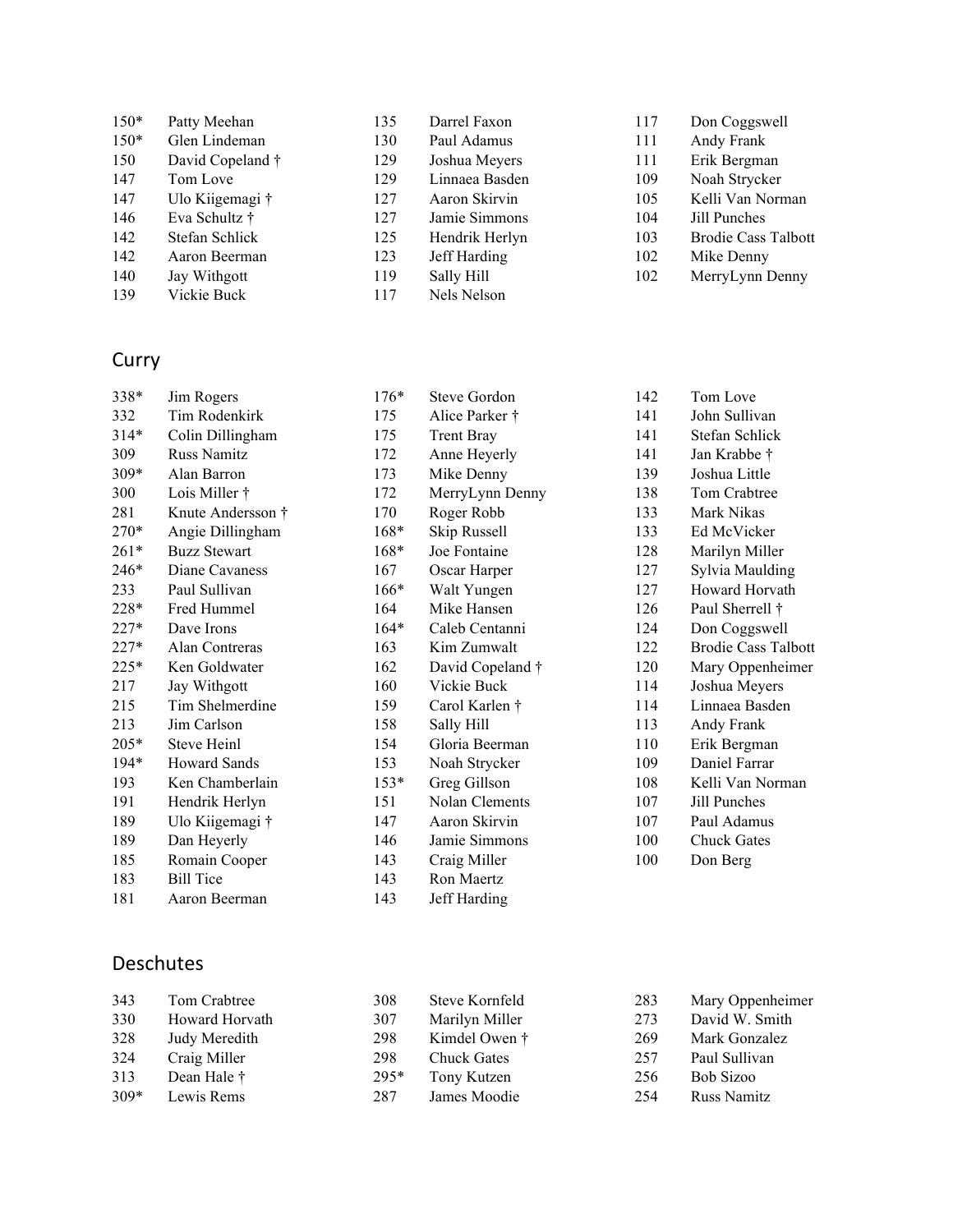| 232    | Craig Bennett       | 177    | Andy Frank          | 147 | Don Coggswell              |
|--------|---------------------|--------|---------------------|-----|----------------------------|
| $231*$ | Patty Meehan        | 175    | John Sullivan       | 146 | Mike Denny                 |
| $231*$ | Merle Greenway      | 173    | Jan Krabbe †        | 146 | MerryLynn Denny            |
| 230*   | Karen Theodore      | $172*$ | Dave Irons          | 143 | Anne Heyerly               |
| 222    | Roger Robb          | 171    | Eva Schultz †       | 141 | Nels Nelson                |
| 221    | <b>Bill Tice</b>    | 171    | Ron Maertz          | 138 | Oscar Harper               |
| 221    | Carol Karlen †      | 171    | David Copeland †    | 138 | Marion Corder †            |
| 217    | Tom Love            | 170    | Jeff Harding        | 135 | Ed McVicker                |
| 217    | Chris Johnson       | 170    | Gloria Beerman      | 133 | Darrel Faxon               |
| 215    | Ulo Kiigemagi †     | $167*$ | Jack Williamson     | 131 | <b>Brodie Cass Talbott</b> |
| 215    | Cal Elshoff †       | 167    | Alice Parker †      | 131 | Philip Kline               |
| 204    | Tim Shelmerdine     | 167    | Dan Heyerly         | 130 | Erik Bergman               |
| 204*   | Skip Russell        | $165*$ | Stuart Sparkman     | 128 | Aaron Skirvin              |
| 202    | Sally Hill          | $165*$ | William Griffiths   | 127 | Janet Lamberson            |
| 202    | Hendrik Herlyn      | $164*$ | <b>Steve Dowlan</b> | 125 | Jim Kopitzke               |
| $201*$ | Greg Gillson        | $163*$ | Cody Smith          | 125 | <b>Rick Bennett</b>        |
| 200    | Sylvia Maulding     | 163    | Nolan Clements      | 123 | <b>Tanner Martin</b>       |
| 200    | Jim Arneson         | 160    | Aaron Beerman       | 122 | Jill Punches               |
| 199    | Glenn Cantor / Inge | $159*$ | Wayne Weber         | 122 | <b>Trent Bray</b>          |
|        | Eriks               | 159    | Duke Tufty          | 117 | Jonathan Reimer-Berg       |
| $194*$ | Walt Yungen         | 158    | Joshua Little       | 117 | Mark Nikas                 |
| $194*$ | Donna Lusthoff      | 158    | Ken Chamberlain     | 116 | Joshua Meyers              |
| 193    | Stefan Schlick      | $156*$ | Will Wright         | 116 | Linnaea Basden             |
| $191*$ | Milton Vine         | 154    | Tye Jeske           | 114 | Paul Adamus                |
| 191    | Paul Sherrell †     | 154    | Jeff Dillon         | 112 | Don Berg                   |
| $190*$ | Mike Mayer          | 153    | Jamie Simmons       | 108 | Vjera Thompson             |
| $190*$ | Caleb Centanni      | $153*$ | Jack Corbett        | 104 | Andrew Aldrich             |
| 190    | Jim Carlson         | $152*$ | Peyton Cook         | 103 | Kelli Van Norman           |
| 189    | Vickie Buck         | $151*$ | Barbara Combs       | 103 | Audrey Addison             |
| 186    | Noah Strycker       | 149    | Sarah Swanson       | 102 | Kyle Landstra              |
| 182    | Jay Withgott        | 149    | Max Smith           | 100 | Michael Krall              |
| 180*   | Henry Gilmore       | 149    | Nicholas Martens    | 100 | Deanna Emig                |
| 179    | Pamela Otley        | 148    | Tom Myers           |     |                            |
| 178*   | <b>Steve Gordon</b> | 147    | Nick Mrvelj         |     |                            |

## Douglas

| 327    | Ron Maertz         | $217*$ | Brian Kruse         | $173*$ | Walt Yungen     |
|--------|--------------------|--------|---------------------|--------|-----------------|
| $308*$ | Matthew Hunter     | 210    | Daniel Farrar       | $172*$ | John F. Gatchet |
| 301    | <b>Russ Namitz</b> | 209    | Tim Shelmerdine     | 170    | Craig Miller    |
| 296    | Alice Parker †     | $209*$ | <b>Howard Sands</b> | 169    | Jeff Harding    |
| 292    | Martha Sawyer †    | 205    | <b>Bill Tice</b>    | 168    | Gloria Beerman  |
| 272    | Ken Knittle †      | 205    | Jim Arneson         | 166    | Roger Robb      |
| $271*$ | Jimmy Billstine    | 194    | Noah Strycker       | 165    | Marilyn Miller  |
| $250*$ | Dave Irons         | 184    | Jay Withgott        | 164    | Ken Chamberlain |
| $249*$ | Keith Phifer       | 182    | Dan Heyerly         | $163*$ | Barbara Combs   |
| $244*$ | Jim Hein           | 181    | Paul Sherrell †     | $163*$ | Norm Barrett    |
| 238    | Fred Parker †      | 181    | Ulo Kiigemagi †     | $161*$ | Wayne Weber     |
| 233    | Paul Sullivan      | 181    | Jim Carlson         | 161    | Anne Heyerly    |
| $227*$ | Steve Heinl        | 175    | Hendrik Herlyn      | 155    | Sylvia Maulding |
| $221*$ | Steve Gordon       | 174    | Madrone Ruggiero    | 155    | Sally Hill      |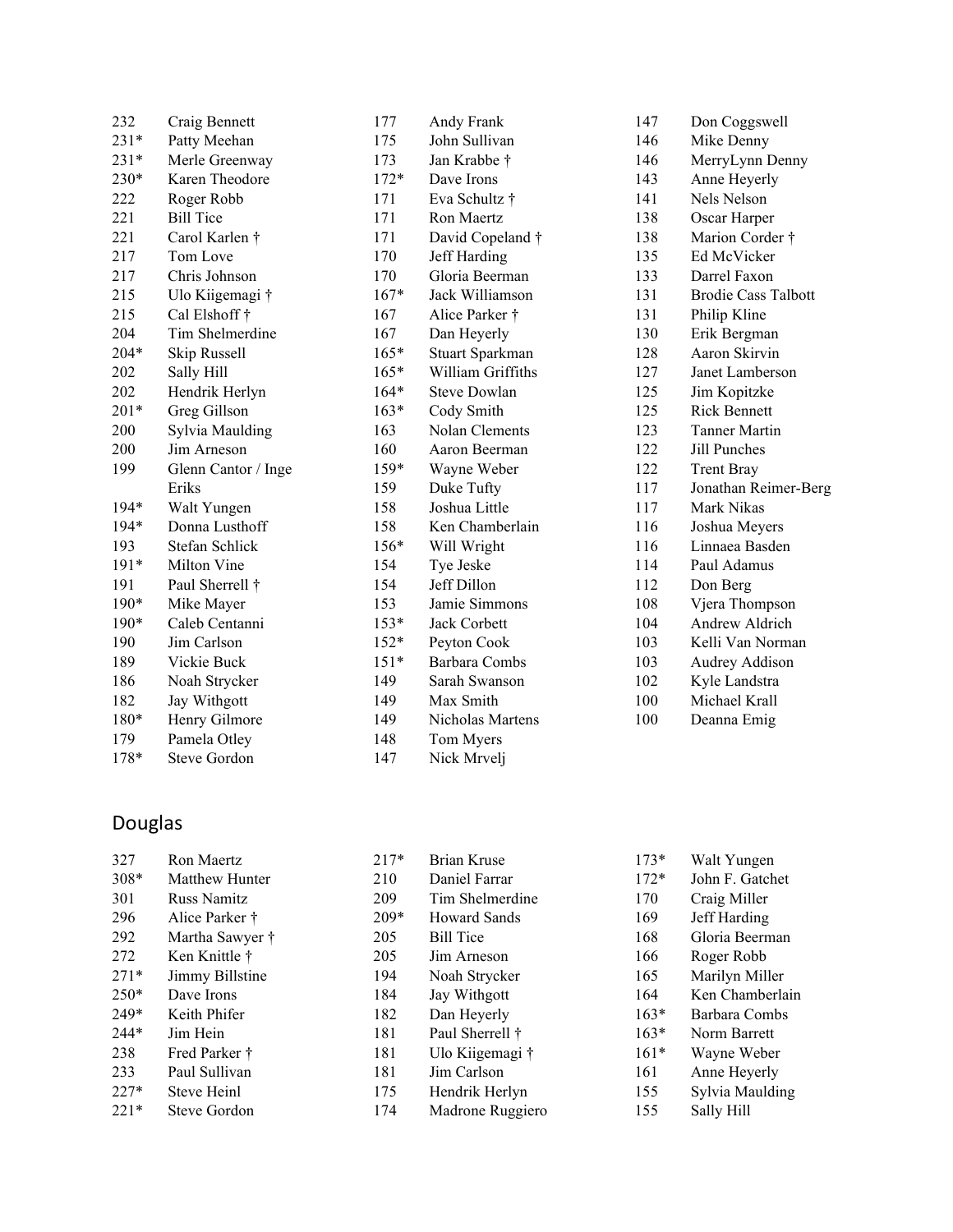| 155    | David Copeland † | 139 | Howard Horvath   | 117 | Andy Frank           |
|--------|------------------|-----|------------------|-----|----------------------|
| $152*$ | Steve Dowlan     | 138 | John Sullivan    | 115 | Romain Cooper        |
| 150    | Vickie Buck      | 137 | Don Berg         | 122 | <b>Chuck Gates</b>   |
| 145    | Aaron Beerman    | 132 | Mary Oppenheimer | 109 | Ed McVicker          |
| 144    | Eva Schultz †    | 129 | Jamie Simmons    | 108 | Jill Punches         |
| 143    | Mike Denny       | 129 | Don Coggswell    | 108 | Erik Bergman         |
| 143    | MerryLynn Denny  | 128 | Joshua Little    | 105 | Darrel Faxon         |
| 142    | Paul Adamus      | 126 | Aaron Skirvin    | 104 | Jonathan Reimer-Berg |
| 141    | Tom Love         | 124 | Mark Nikas       | 101 | <b>Trent Bray</b>    |
| 139    | Stefan Schlick   | 117 | Kelli Van Norman | 100 | Jeff Dillon          |
|        |                  |     |                  |     |                      |

#### Gilliam

| 212    | Linnaea Basden     | 153 | Carol Karlen †   | 113 | Nick Mrvelj      |
|--------|--------------------|-----|------------------|-----|------------------|
| 211    | Joshua Meyers      | 151 | Marion Corder †  | 112 | Chuck Gates      |
| 208    | Darrel Faxon       | 140 | David Copeland † | 111 | Jamie Simmons    |
| $205*$ | Judy Corder        | 139 | Jeff Harding     | 111 | Mary Oppenheimer |
| $205*$ | Craig Corder       | 136 | Jay Withgott     | 110 | Erik Bergman     |
| 204    | Paul Sullivan      | 133 | Aaron Skirvin    | 108 | Roger Robb       |
| $203*$ | Roy Gerig          | 132 | Jen Sanford      | 104 | Paul Adamus      |
| 195    | Stefan Schlick     | 125 | Tom Love         | 103 | Kelli Van Norman |
| 178    | <b>Russ Namitz</b> | 125 | Howard Horvath   | 103 | Jill Punches     |
| 171    | Ken Chamberlain    | 125 | Ezra Cohen       | 103 | Sally Hill       |
| $164*$ | Donna Lusthoff     | 123 | <b>Bill Tice</b> | 101 | Mike Denny       |
| 163    | Tim Shelmerdine    | 121 | Philip Kline     | 101 | MerryLynn Denny  |
| 163    | Aaron Beerman      | 118 | Noah Strycker    | 101 | Don Coggswell    |
| $157*$ | Peter Szasz        | 115 | Vickie Buck      |     |                  |
| 156    | Gloria Beerman     | 114 | Andy Frank       |     |                  |

### Grant

| 216    | Jimi Soupir     | 140 | Craig Miller       | 117 | Noah Strycker    |
|--------|-----------------|-----|--------------------|-----|------------------|
| 215    | Paul Sullivan   | 137 | Jay Withgott       | 117 | Mary Oppenheimer |
| $203*$ | Karen Jacobs    | 137 | Philip Kline       | 117 | Joshua Meyers    |
| 198    | Mike Denny      | 134 | Jamie Simmons      | 117 | Hendrik Herlyn   |
| 198    | MerryLynn Denny | 134 | Carol Karlen †     | 116 | Linnaea Basden   |
| $195*$ | Merle Archie    | 134 | Howard Horvath     | 115 | Vickie Buck      |
| 187    | Russ Namitz     | 134 | Paul Adamus        | 114 | <b>Bill Tice</b> |
| $177*$ | Walt Yungen     | 133 | Don Coggswell      | 110 | Sally Hill       |
| 163    | Ken Chamberlain | 131 | Nick Mrvelj        | 110 | Mark Gonzalez    |
| 158    | Gloria Beerman  | 130 | Roger Robb         | 106 | John Sullivan    |
| 157    | Tim Shelmerdine | 130 | Tom Love           | 105 | Ron Maertz       |
| 150    | Stefan Schlick  | 129 | Andy Frank         | 104 | Tom Myers        |
| 149    | John Lundsten † | 128 | David Copeland †   | 102 | Kelli Van Norman |
| 146    | Aaron Beerman   | 123 | <b>Chuck Gates</b> | 102 | Erik Bergman     |
| 145    | Jan Krabbe †    | 121 | Darrel Faxon       | 101 | Jill Punches     |
| 142    | Aaron Skirvin   | 120 | Marilyn Miller     |     |                  |
| 142    | Ulo Kiigemagi † | 118 | Jeff Harding       |     |                  |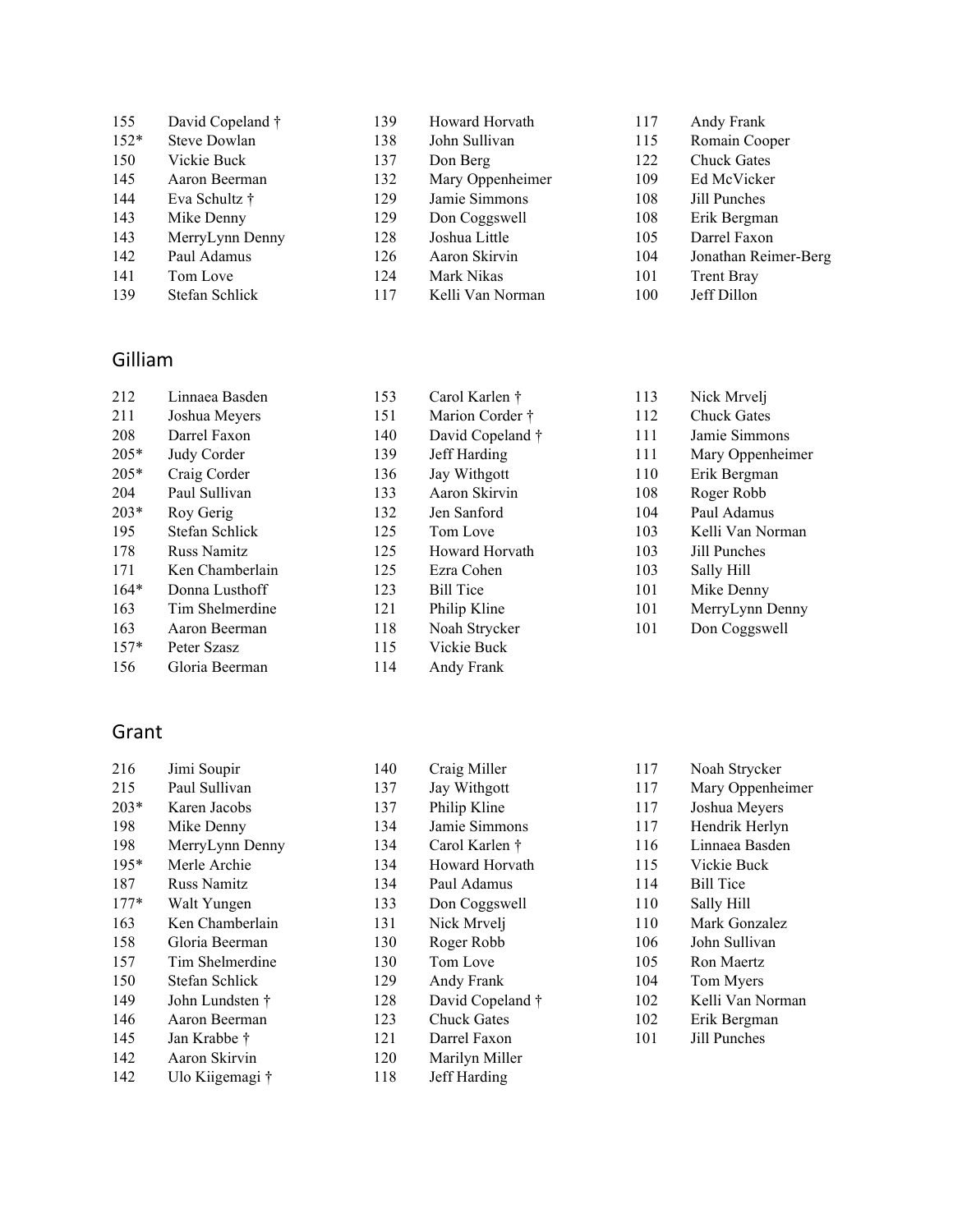## Harney

| 320    | <b>Rick Vetter</b>  | 228*   | Jack Corbett     |
|--------|---------------------|--------|------------------|
| 307*   | Alan Contreras      | 227    | Jay Withgott     |
| 297    | Craig Miller        | $227*$ | Richard C. Hoyer |
| 295    | Joan Suther         | 226    | Roger Robb       |
| 292    | <b>Trent Bray</b>   | 225    | <b>Bill Tice</b> |
| 291*   | Larry Hammond       | $224*$ | Henry Horvat     |
| 291    | Jim Carlson         | 224    | Diana Byrne      |
| 290    | Tom Crabtree        | 224*   | David C. Bailey  |
| 283    | Noah Strycker       | $223*$ | Tony Kutzen      |
| 281*   | Tim Blount          | 223*   | Barbara Combs    |
| 280    | Paul Sullivan       | $222*$ | Will Wright      |
| 278    | Mike Denny          | 222    | Tom Love         |
| 275    | MerryLynn Denny     | $221*$ | John F. Gatchet  |
| $272*$ | Merle Archie        | 221    | Daniel Farrar    |
| 269    | Hendrik Herlyn      | $220*$ | Skip Russell     |
| 269    | <b>Chuck Gates</b>  | 220    | Sally Hill       |
| 268    | Marilyn Miller      | 220    | Darrel Faxon     |
| 268*   | Jeff Gilligan       | 220    | David Copeland † |
| 267    | David W. Smith      | $219*$ | Merle Greenway   |
| 265*   | Dave Irons          | 218    | Aaron Beerman    |
| 262    | Mark Nikas          | $218*$ | David Anderson   |
| 260*   | Anne Archie         | 217    | Paul Sherrell †  |
| 259    | <b>Russ Namitz</b>  | 217    | Alice Parker †   |
| 255*   | <b>Steve Dowlan</b> | $217*$ | Henry Gilmore    |
| 254*   | Alan McGie          | 216    | Mary Oppenheimer |
| 253    | Carol Karlen †      | $216*$ | Harry Fuller     |
| 251    | Dean Hale †         | 216    | Ken Chamberlain  |
| 250    | Tim Shelmerdine     | 215    | Jeff Harding     |
| 250    | Ulo Kiigemagi †     | $213*$ | Dennis Arendt    |
| 247    | Cal Elshoff †       | 212    | Oscar Harper     |
| 245    | Em Scattaregia      | 211    | Pamela Otley     |
| 244    | Dan Heyerly         | 211    | Jan Krabbe †     |
| 244*   | Steve Heinl         | $211*$ | Larry Goodhew    |
| 244    | Jim Arneson         | $211*$ | Jacque Goodhew   |
| 243    | Howard Horvath      | $210*$ | Glen Lindeman    |
| 242*   | Brandyn Six         | 209    | Kimdel Owen †    |
| $242*$ | Craig Corder        | 209    | Vickie Buck      |
| 240*   | Steve Gordon        | 209    | Gloria Beerman   |
| 240*   | Rick Krabbe         | 208    | Janet Lamberson  |
| 238    | John Sullivan       | 207    | Sylvia Maulding  |
| 237    | Vjera Thompson      | 205*   | Karen Theodore   |
| 237    | Joe Evanich †       | 205*   | Roy Gerig        |
| 237*   | Judy Corder         | 204    | Joshua Little    |
| 236*   | Greg Gillson        | $201*$ | Fred Zeillemaker |
| 235    | Anne Heyerly        | 201    | Tom Myers        |
| 234    | Jamie Simmons       | 200    | John Lundsten †  |
| 233*   | Patty Newland       | 198    | Stefan Schlick   |
| $231*$ | Donna Lusthoff      | $196*$ | Stuart Sparkman  |
| 229    | Nolan Clements      | 196    | Ron Maertz       |
| 228*   | Walt Yungen         | 195    | Mark Gonzalez    |
|        |                     |        |                  |

| 195    | Jeff Dillon          |
|--------|----------------------|
| 194    | Joshua Meyers        |
| 194    | Don Coggswell        |
| 194    | Linnaea Basden       |
| 193    | Tye Jeske            |
| 193*   | Marcia F. Cutler     |
| 189*   | Lars Skalnes         |
| 189*   | Jesse Laney          |
| 188*   | Caleb Centanni       |
| 187*   | Reid Freeman         |
| 186    | Floyd Schrock †      |
| 185*   | Darlene Betat        |
| 184    | Andy Frank           |
| 183*   | David Leal           |
| 182*   | Mike Patterson       |
| 182    | Ed McVicker          |
| 182*   | Karl Fairchild       |
| 182    | Kent Coe             |
| 182    | Ted Buerger          |
| 181*   | Patty Meehan         |
| 180*   | Wayne Weber          |
| 180*   | William Griffiths    |
| 179*   | Kathy Krabbe         |
| 179*   | Joe Fontaine         |
| 178*   | Karen Viste-Sparkman |
| 176    | Kelli Van Norman     |
| 178    | Eva Schultz †        |
| 176    | Mark Ludwick         |
| 173    | Elzy Eltzroth †      |
| 173    | Elsie Eltzroth †     |
| $172*$ | <b>Rick Maulding</b> |
| 172    | Nicholas Martens     |
| 172    | Neil Bjorklund       |
| $171*$ | Jacob Mathison       |
| $171*$ | Katy Averill         |
| 170    | Erik Bergman         |
| $169*$ | Paula Vanderheul     |
| $169*$ | Tim Johnson          |
| 168*   | Don Albright         |
| $163*$ | Tyler Hallman        |
| $163*$ | Ronald McDow         |
| $162*$ | Isaac Denzer         |
| 162    | France Davis         |
| $161*$ | Ray Korpi            |
| 159    | Jimi Soupir          |
| 159    | Aaron Skirvin        |
| 159*   | Gerry Meenaghan      |
| 159*   | Maureen Leong-Kee    |
| 158*   | Jack Maynard         |
| 156*   | Neal Hinds           |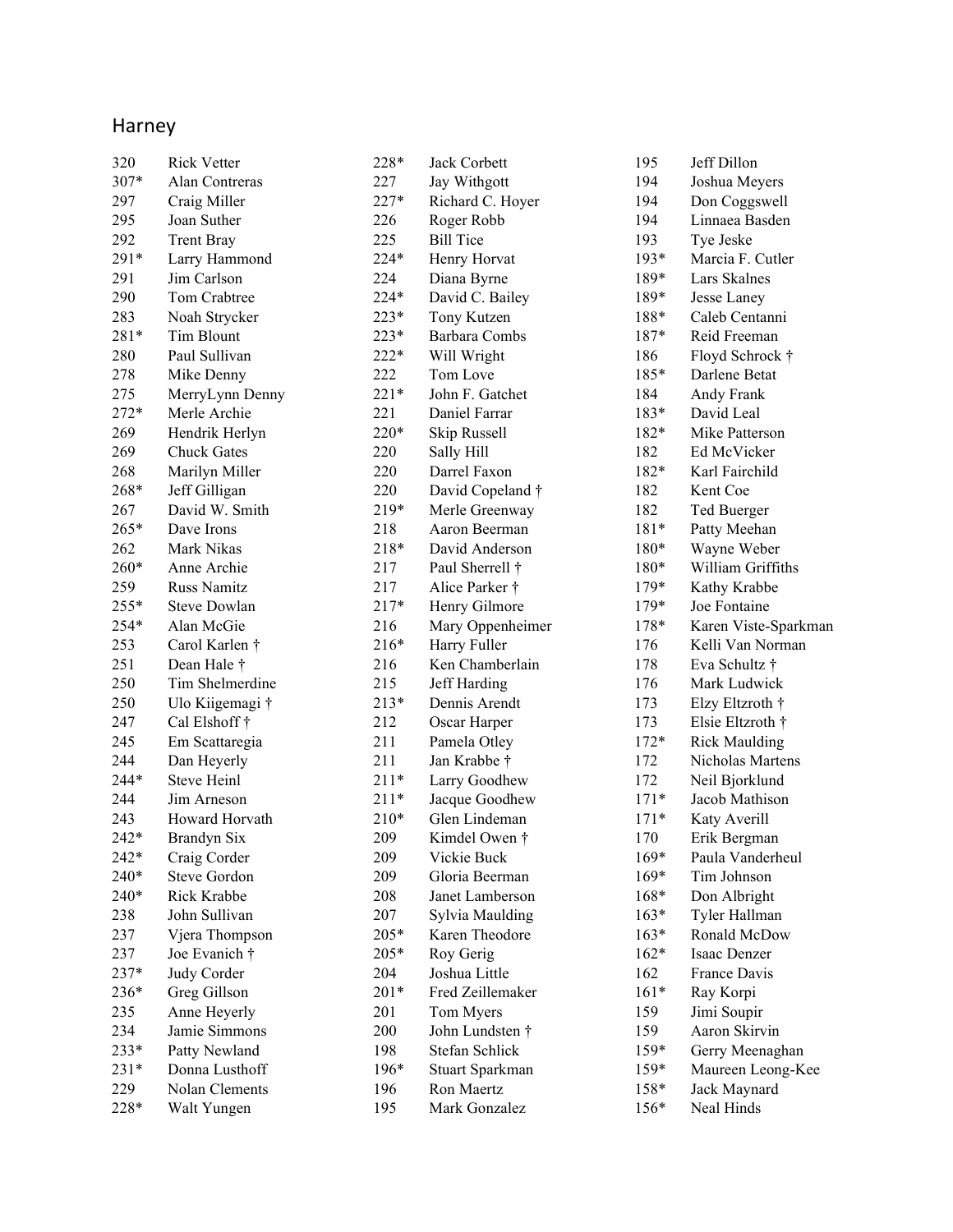| 152    | Bob Sizoo                  | 139 | Craig Bennett     | 115 | Robert Lockett      |
|--------|----------------------------|-----|-------------------|-----|---------------------|
| $152*$ | Keith Phifer               | 138 | Todd Thornton †   | 113 | Kathleen Krall      |
| 151    | <b>Brodie Cass Talbott</b> | 133 | Nels Nelson       | 111 | Kyle Landstra       |
| 150    | James Moodie               | 132 | Jill Punches      | 109 | Michael Krall       |
| 150    | Andrew Aldrich             | 129 | Audrey Addison    | 108 | Glenn Cantor / Inge |
| 148    | Bob Hunter                 | 127 | Jenny Jones       |     | Eriks               |
| 148    | Paul Adamus                | 125 | Jim Kopitzke      | 106 | Chris Johnson       |
| 146    | <b>Rick Bennett</b>        | 122 | Sean Cozart       | 103 | Philip Kline        |
| 145    | Nick Mrvelj                | 120 | Kevin Scaldeferri |     |                     |

#### Hood River

| $221*$ | David Anderson     | 136 | Ed McVicker       | 111 | Vickie Buck                |
|--------|--------------------|-----|-------------------|-----|----------------------------|
| 216    | John Bishop        | 135 | Tom Love          | 110 | <b>Brodie Cass Talbott</b> |
| 204    | Paul Sullivan      | 132 | Joshua Meyers     | 110 | Don Berg                   |
| $204*$ | Donna Lusthoff     | 132 | Nick Mrvelj       | 109 | Roger Robb                 |
| $204*$ | John F. Gatchet    | 132 | <b>Trent Bray</b> | 107 | Andrew Aldrich             |
| 176    | Ken Chamberlain    | 132 | Aaron Beerman     | 106 | Noah Strycker              |
| 175    | <b>Russ Namitz</b> | 128 | Jen Sanford       | 106 | Mike Denny                 |
| 167    | Jay Withgott       | 126 | Jeff Harding      | 106 | MerryLynn Denny            |
| 167    | Tim Shelmerdine    | 125 | Linnaea Basden    | 105 | Kelli Van Norman           |
| 167    | Stefan Schlick     | 124 | Howard Horvath    | 105 | Robert Lockett             |
| 166    | Carol Karlen †     | 124 | Audrey Addison    | 103 | Sarah Swanson              |
| 163    | Andrew Solomon     | 120 | Erik Bergman      | 103 | Max Smith                  |
| 160    | Jeff Hayes         | 118 | Aaron Skirvin     | 103 | Duke Tufty                 |
| 153    | David Copeland †   | 117 | Jill Punches      | 103 | Ron Maertz                 |
| 152    | Gloria Beerman     | 117 | Mary Oppenheimer  | 101 | Sally Hill                 |
| 146    | Andy Frank         | 115 | Jamie Simmons     | 100 | Jonathan Reimer-Berg       |
| 145    | Philip Kline       | 115 | Paul Adamus       | 100 | Craig Miller               |
| 140    | <b>Bill Tice</b>   | 111 | Don Coggswell     |     |                            |

#### Jackson

| $310*$ | Norm Barrett       | 212    | Paul Sullivan       | 167    | Carol Karlen †             |
|--------|--------------------|--------|---------------------|--------|----------------------------|
| $308*$ | Howard Sands       | $212*$ | Dennis Niebuhr      | 164    | <b>Bill Tice</b>           |
| 307    | Marjorie Moore †   | $208*$ | John Vial           | $156*$ | Skip Russell               |
| 290    | <b>Bob Hunter</b>  | $208*$ | Douglas Kirkpatrick | 152    | Tom Love                   |
| 285*   | Frank Lospalluto   | $205*$ | Jimmy Billstine     | 151    | Gloria Beerman             |
| 282    | <b>Russ Namitz</b> | $204*$ | Cody Smith          | 150    | Jamie Simmons              |
| $274*$ | Ron Ketchum        | 201    | Tim Shelmerdine     | 150    | Howard Horvath             |
| $272*$ | Janet Kelly        | 199*   | Roxanna Tessman     | 150    | Ken Chamberlain            |
| $255*$ | John Kemper        | 184    | Romain Cooper       | 149    | Jan Krabbe †               |
| $249*$ | Jeff Tufts         | 182    | Noah Strycker       | 147    | Kelli Van Norman           |
| 248    | Tanner Martin      | 178    | Ulo Kiigemagi †     | 145    | Sylvia Maulding            |
| $234*$ | Harry Fuller       | $177*$ | Alan Contreras      | 144    | Mary Oppenheimer           |
| $233*$ | Don Schrouder      | $*175$ | Steve Gordon        | 144    | Joshua Little              |
| 226    | Paul Sherrell †    | 174    | Roger Robb          | 143    | John Sullivan              |
| $225*$ | Camden Bruner      | 173    | David Copeland †    | 141    | Don Coggswell              |
| $223*$ | Tim A. Johnston    | $169*$ | Colin Dillingham    | 140    | <b>Brodie Cass Talbott</b> |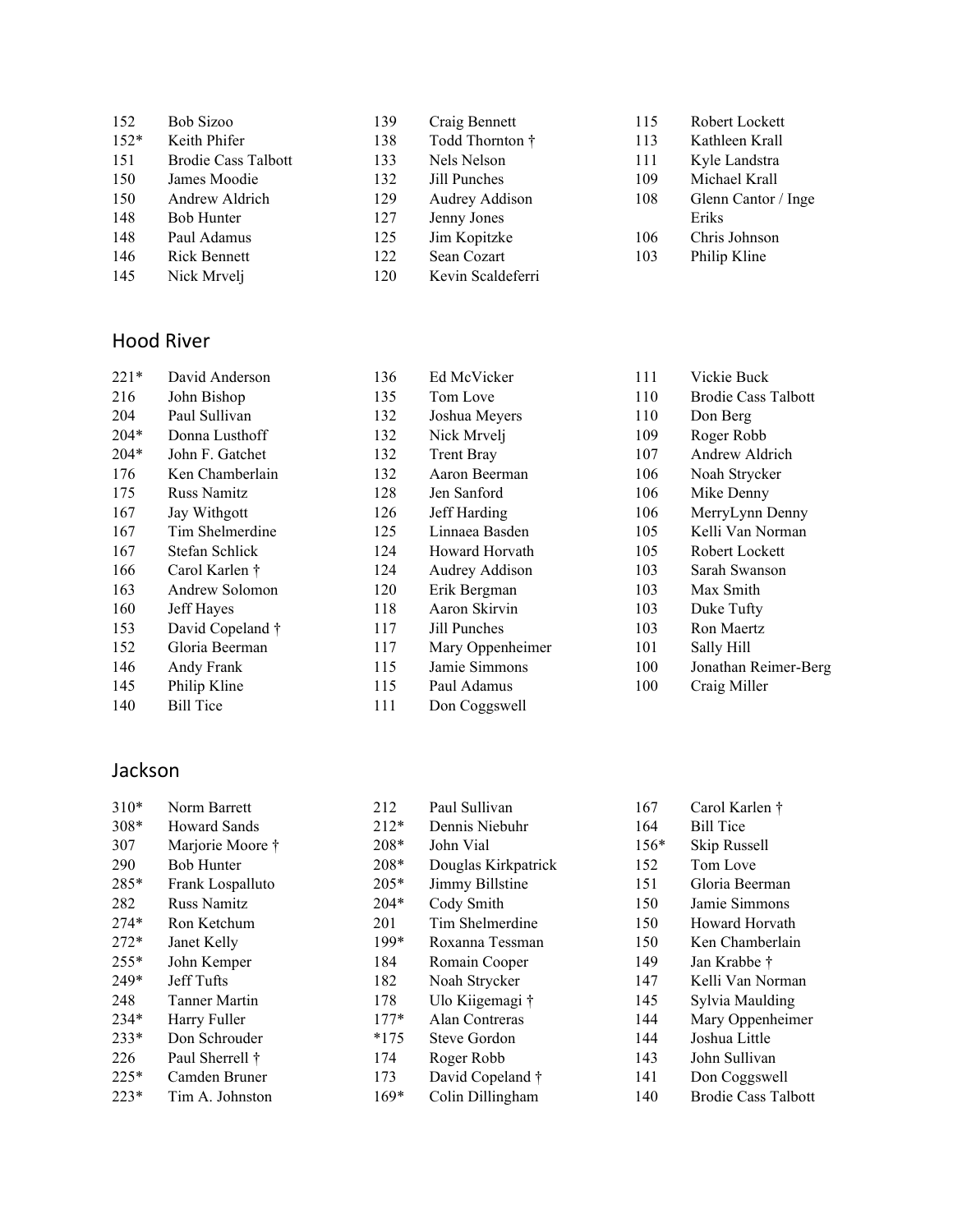| 139 | Jay Withgott       | 128 | Ron Maertz     | 111 | Paul Adamus  |
|-----|--------------------|-----|----------------|-----|--------------|
| 139 | Aaron Skirvin      | 127 | Jeff Harding   | 108 | Jill Punches |
| 135 | Stefan Schlick     | 121 | Michael Krall  | 108 | Andy Frank   |
| 134 | Alice Parker †     | 119 | Erik Bergman   | 107 | Sally Hill   |
| 133 | Aaron Beerman      | 118 | Kathleen Krall | 107 | Jeff Dillon  |
| 132 | Dan Heyerly        | 114 | Marilyn Miller | 107 | Vickie Buck  |
| 131 | <b>Chuck Gates</b> | 111 | Hendrik Herlyn | 105 | Anne Heyerly |
| 128 | Ed McVicker        | 111 | Darrel Faxon   |     |              |

### Jefferson

| 259    | <b>Chuck Gates</b> | 161    | James Moodie     | 126 | <b>Brodie Cass Talbott</b> |
|--------|--------------------|--------|------------------|-----|----------------------------|
| $255*$ | Lewis Rems         | 160    | <b>Bob Sizoo</b> | 125 | Vickie Buck                |
| 250    | Tom Crabtree       | 160    | Craig Bennett    | 123 | Erik Bergman               |
| 248    | Craig Miller       | 159    | Floyd Schrock †  | 121 | Jamie Simmons              |
| $231*$ | Tony Kutzen        | 158    | Jeff Harding     | 114 | Jill Punches               |
| 225    | Kimdel Owen †      | 157    | Stefan Schlick   | 114 | Nick Mrvelj                |
| 225    | Marilyn Miller     | 152    | Mary Oppenheimer | 108 | John Sullivan              |
| 221    | Steve Kornfeld     | 151    | Roger Robb       | 107 | Max Smith                  |
| 218    | Paul Sullivan      | $150*$ | Walt Yungen      | 107 | Sylvia Maulding            |
| 214    | <b>Russ Namitz</b> | 150    | Ken Chamberlain  | 107 | Paul Adamus                |
| 206    | Howard Horvath     | 149    | Aaron Beerman    | 106 | Sarah Swanson              |
| 184    | <b>Bill Tice</b>   | 145    | Mark Gonzalez    | 106 | Joshua Meyers              |
| $180*$ | Roy Gerig          | 143    | Tom Love         | 106 | Linnaea Basden             |
| $173*$ | Kevin Smith        | 137    | Noah Strycker    | 105 | Duke Tufty                 |
| 172    | John Lundsten †    | 135    | Carol Karlen †   | 105 | Don Coggswell              |
| 169    | Dean Hale †        | 132    | Jay Withgott     | 104 | Kelli Van Norman           |
| 169    | David Copeland †   | 130    | Andy Frank       | 104 | Darrel Faxon               |
| 165    | Tim Shelmerdine    | 128    | Aaron Skirvin    | 103 | Jonathan Reimer-Berg       |
| 164    | Gloria Beerman     | 128    | Sally Hill       | 100 | Don Berg                   |
|        |                    |        |                  |     |                            |

## Josephine

| 260    | Dennis Vroman        | 150 | Ken Chamberlain  | 116 | Jamie Simmons              |
|--------|----------------------|-----|------------------|-----|----------------------------|
| 224    | Romain Cooper        | 137 | Marilyn Miller   | 113 | Kelli Van Norman           |
| 220    | <b>Russ Namitz</b>   | 134 | Tom Love         | 113 | Sally Hill                 |
| 202    | <b>Tanner Martin</b> | 131 | Stefan Schlick   | 110 | Don Coggswell              |
| 201    | Paul Sullivan        | 128 | <b>Bill Tice</b> | 109 | <b>Bob Hunter</b>          |
| 198*   | <b>Steve Summers</b> | 125 | Aaron Skirvin    | 108 | Howard Horvath             |
| $176*$ | Robert G. Carton     | 125 | Roger Robb       | 107 | <b>Chuck Gates</b>         |
| 175    | Tim Shelmerdine      | 122 | John Sullivan    | 106 | Vickie Buck                |
| $161*$ | Lee Cain             | 121 | Jay Withgott     | 105 | Mary Oppenheimer           |
| 159    | Carol Karlen †       | 120 | Noah Strycker    | 103 | Erik Bergman               |
| $156*$ | Marlowe Kissinger    | 120 | Nolan Clements   | 102 | <b>Brodie Cass Talbott</b> |
| $154*$ | <b>Howard Sands</b>  | 118 | Craig Miller     | 102 | Paul Adamus                |
| $151*$ | Colin Dillingham     | 118 | Jeff Harding     | 101 | Jill Punches               |
| 151    | Gloria Beerman       | 118 | Aaron Beerman    |     |                            |
| $150*$ | Janet Kelly          | 117 | Sylvia Maulding  |     |                            |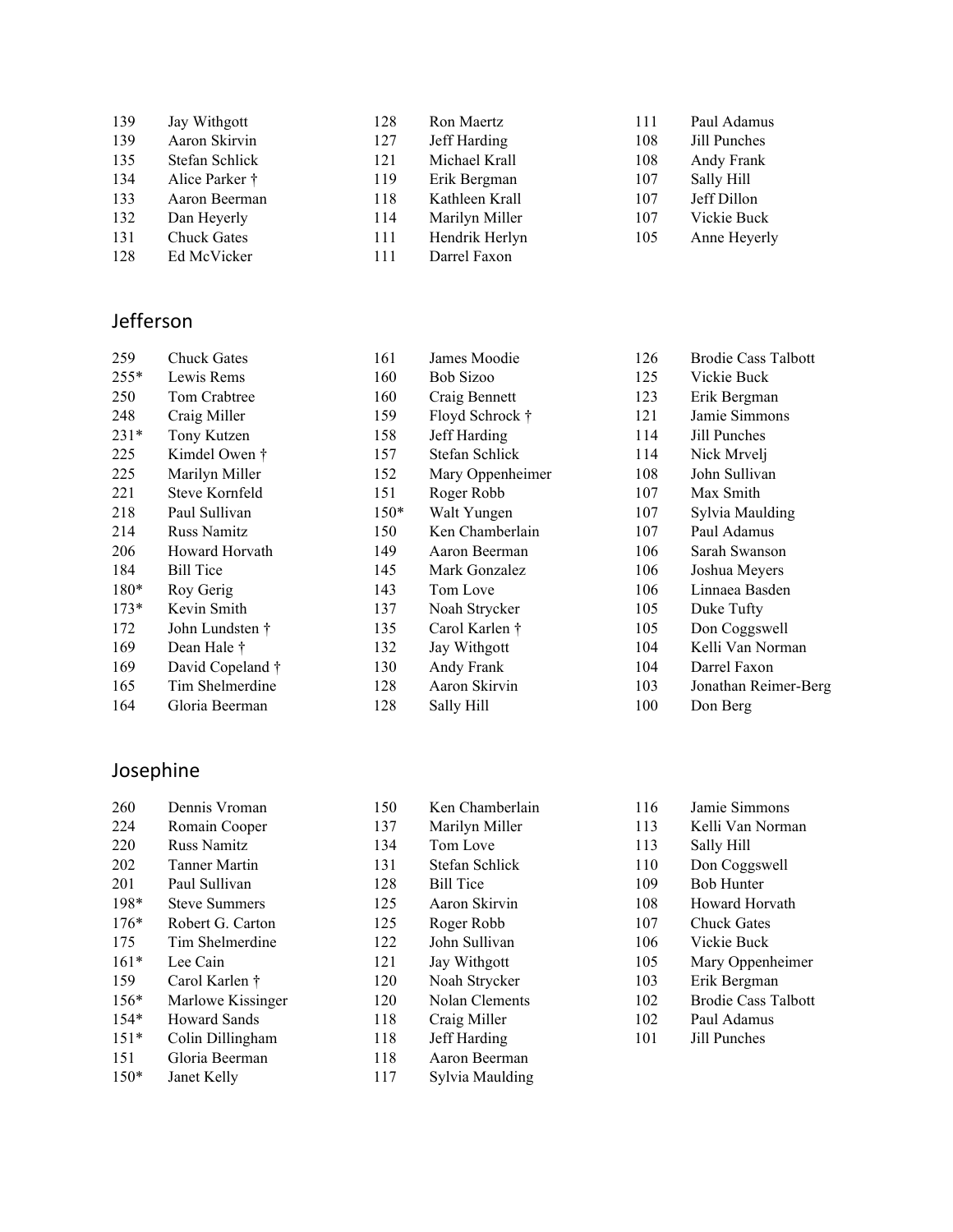### Klamath

| 325    | Kevin Spencer        | 200    | MerryLynn Denny     | 161    | <b>Bill Tice</b>    |
|--------|----------------------|--------|---------------------|--------|---------------------|
| 294*   | <b>Steve Summers</b> | 197    | Alice Parker †      | 161    | Joshua Little       |
| 282*   | Julie Van Moorhem    | 197    | Romain Cooper       | 159*   | Henry Gilmore       |
| 275*   | Dave Hewitt          | 196*   | <b>Steve Heinl</b>  | 158*   | John Kemper         |
| 268    | <b>Russ Namitz</b>   | $193*$ | Barbara Combs       | 158    | Andy Frank          |
| 268*   | Frank Mayer          | $193*$ | Dennis Arendt       | 158    | Marion Corder †     |
| 267    | Elijah Hayes         | $191*$ | Walt Yungen         | $156*$ | Stuart Sparkman     |
| 261    | Jim Carlson          | 191    | John Sullivan       | 156    | Aaron Skirvin       |
| 258    | Steve Kornfeld       | 190    | Carol Karlen †      | 156    | Ken Chamberlain     |
| 253    | Paul Sullivan        | 189    | <b>Chuck Gates</b>  | 155    | Kelli Van Norman    |
| 249*   | Steve Gordon         | 188    | Jan Krabbe †        | 155    | Nicholas Martens    |
| 241    | Paul Sherrell †      | 188    | Jeff Harding        | $155*$ | <b>Steve Dowlan</b> |
| 234*   | Dave Irons           | 187*   | Skip Russell        | 154    | Don Coggswell       |
| 232*   | Mary Ellen Sargent   | 182*   | Greg Gillson        | $150*$ | Diane Cavaness      |
| 229*   | Don Schrouder        | $181*$ | Jack Corbett        | 148    | Mark Gonzalez       |
| 229    | Ulo Kiigemagi †      | 178    | Eva Schultz †       | 148    | Paul Adamus         |
| 228    | Roger Robb           | 178*   | Alan McGie          | 146    | Darrel Faxon        |
| 225    | Marilyn Miller       | 176    | Dan Heyerly         | 142    | Mark Nikas          |
| 222    | Ron Maertz           | 173    | Gloria Beerman      | 137    | Stefan Schlick      |
| 222*   | Frank Lospalluto     | $172*$ | <b>Steve Warner</b> | 137    | John Lundsten †     |
| 222*   | Janet Kelly          | 171    | Oscar Harper        | 134    | Mary Oppenheimer    |
| 222    | <b>Bob Hunter</b>    | 170    | Vickie Buck         | 133    | Dean Hale $\dagger$ |
| 222    | Nolan Clements       | $169*$ | Donna Lusthoff      | 131    | Jamie Simmons       |
| 218*   | Cody Smith           | 169    | Tom Love            | 130    | Kimdel Owen †       |
| 216*   | <b>Howard Sands</b>  | $169*$ | Glen Lindeman       | 130    | Tom Crabtree        |
| 213    | Craig Miller         | 169*   | <b>Brian Kruse</b>  | 127    | Nels Nelson         |
| 213    | Hendrik Herlyn       | 169*   | Marcia F. Cutler    | 124    | Ed McVicker         |
| 212    | David Copeland †     | 169    | Aaron Beerman       | 123    | <b>Bob Sizoo</b>    |
| 211    | Tim Shelmerdine      | 168    | Sally Hill          | 111    | Erik Bergman        |
| $210*$ | Larry Goodhew        | $167*$ | Wayne Weber         | 106    | <b>Jill Punches</b> |
| 209    | Noah Strycker        | 167    | Craig Bennett       | 105    | Robert Lockett      |
| 208*   | Will Wright          | 166*   | Craig Corder        | 104    | <b>Trent Bray</b>   |
| 208*   | Jacque Goodhew       | $164*$ | Lewis Rems          | 103    | Sarah Swanson       |
| 206*   | Harry Fuller         | 164    | Kathleen Krall      | 103    | Max Smith           |
| 204    | Mike Denny           | 164    | Howard Horvath      | 101    | Duke Tufty          |
| 201    | Jay Withgott         | 162    | Michael Krall       |        |                     |
| 201    | Sylvia Maulding      | 162    | Anne Heyerly        |        |                     |
|        |                      |        |                     |        |                     |

## Lake

| 291    | Craig Miller   | $233*$ | Lewis Rems         | 221    | <b>Chuck Gates</b> |
|--------|----------------|--------|--------------------|--------|--------------------|
| 269    | Marilyn Miller | $230*$ | Anne Archie        | 219    | John Sullivan      |
| 258*   | Roy Gerig      | 228    | Noah Strycker      | 218    | Gloria Beerman     |
| $250*$ | Kevin Spencer  | 228    | Jim Carlson        | 216    | Hendrik Herlyn     |
| 247    | Paul Sullivan  | 225    | Dean Hale †        | $214*$ | Tony Kutzen        |
| 242    | Howard Horvath | 223    | Jay Withgott       | 214    | Ulo Kiigemagi †    |
| $240*$ | Merle Archie   | 223    | <b>Russ Namitz</b> | 214    | Carol Karlen †     |
| 238*   | Karen Theodore | $221*$ | Dave Irons         | 213    | David Copeland †   |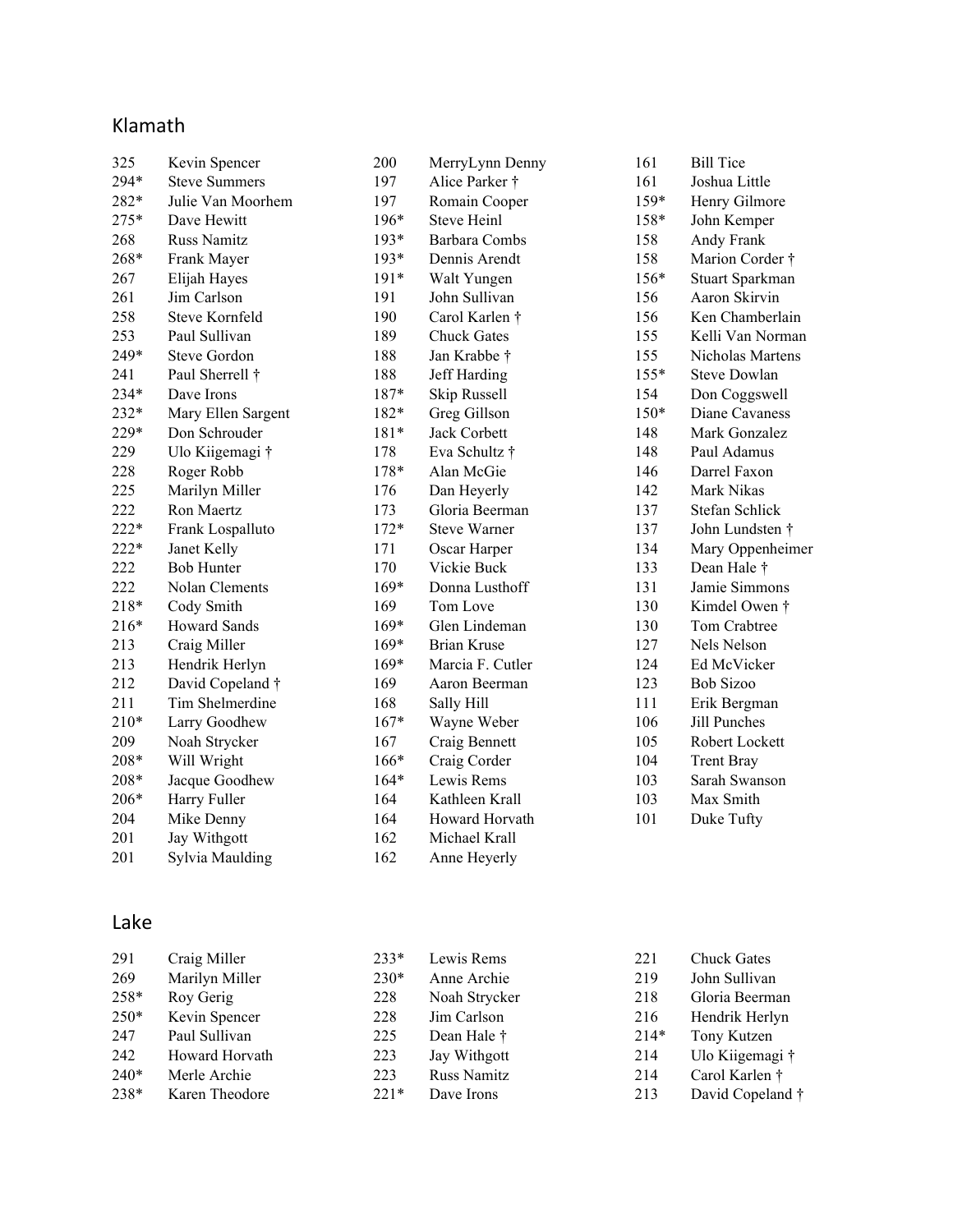| 212    | Cal Elshoff †     | 181 | Kelli Van Norman | 140 | Tye Jeske            |
|--------|-------------------|-----|------------------|-----|----------------------|
| 212    | Aaron Beerman     | 180 | Kimdel Owen †    | 140 | Oscar Harper         |
| 211    | Roger Robb        | 177 | Jamie Simmons    | 139 | Nicholas Martens     |
| 210    | Em Scattaregia    | 174 | Pamela Otley     | 137 | Mark Nikas           |
| 208    | Paul Sherrell †   | 174 | Joshua Little    | 135 | Ed McVicker          |
| 206    | Tim Shelmerdine   | 172 | Eva Schultz †    | 134 | Elzy Eltzroth †      |
| 204    | John Lundsten †   | 172 | Tom Love         | 133 | <b>Trent Bray</b>    |
| $200*$ | Skip Russell      | 170 | Ken Chamberlain  | 131 | Sarah Swanson        |
| 199    | Tom Crabtree      | 169 | Aaron Skirvin    | 131 | Max Smith            |
| 197*   | Patty Meehan      | 169 | James Moodie     | 131 | Vjera Thompson       |
| $195*$ | Henry Horvat      | 168 | Bob Sizoo        | 130 | Tom Myers            |
| 190    | <b>Bill Tice</b>  | 165 | Romain Cooper    | 129 | Joshua Meyers        |
| 189    | Nolan Clements    | 164 | Jim Arneson      | 129 | Linnaea Basden       |
| 188    | Dan Heyerly       | 163 | Don Coggswell    | 127 | John Bishop          |
| $*187$ | Walt Yungen       | 159 | Audrey Addison   | 122 | Paul Adamus          |
| 187    | Ron Maertz        | 158 | Andy Frank       | 119 | Jonathan Reimer-Berg |
| $*187$ | Greg Gillson      | 157 | Jim Kopitzke     | 119 | Erik Bergman         |
| 186    | Sally Hill        | 156 | Jeff Harding     | 119 | Don Berg             |
| 186    | Mike Denny        | 152 | Anne Heyerly     | 118 | Robert Lockett       |
| 186    | MerryLynn Denny   | 150 | Mary Oppenheimer | 114 | Mark Gonzalez        |
| 185    | <b>Bob Hunter</b> | 150 | Jan Krabbe †     | 112 | Jill Punches         |
| 185    | Vickie Buck       | 149 | Stefan Schlick   | 111 | Ezra Cohen           |
| 184    | Sylvia Maulding   | 149 | Nick Mrvelj      |     |                      |
| 184    | Darrel Faxon      | 144 | Craig Bennett    |     |                      |

### Lane

| 365    | Alan Contreras  | $316*$ | Steve Gordon     | $253*$ | Norm Barrett         |
|--------|-----------------|--------|------------------|--------|----------------------|
| 353    | Paul Sherrell † | 311    | Tye Jeske        | 252    | Jan Krabbe †         |
| 352    | Jim Carlson     | 310    | Joshua Little    | $250*$ | Thomas Meinzen       |
| 351    | Mark Nikas      | 306    | Clarice Watson † | 245    | Jamie Simmons        |
| 350    | Sylvia Maulding | $305*$ | Steve Heinl      | 244    | Nolan Clements       |
| 348*   | Tom Mickel      | 302    | Russ Namitz      | $243*$ | Laura Johnson        |
| 348    | Dan Heyerly     | 293*   | Reid Freeman     | 239    | Marilyn Miller       |
| 346    | John Sullivan   | 282    | Eva Schultz †    | 239*   | <b>Rick Maulding</b> |
| 344    | Roger Robb      | 282*   | Gerry Meenaghan  | 238    | Pamela Otley         |
| 343    | Daniel Farrar   | 280    | Neil Bjorklund   | 234*   | Skip Russell         |
| 340    | Sally Hill      | 277    | Paul Sullivan    | 234    | Craig Miller         |
| 340    | Anne Heyerly    | 274    | David W. Smith   | $233*$ | Joe Fontaine         |
| 335*   | Dave Irons      | $272*$ | Lukas Ferrenburg | $232*$ | Tanya E. Bray        |
| 333    | Linda Gilbert   | 269    | Lars Skalnes     | $231*$ | Mark Elliott         |
| 332*   | Don Schrouder   | 263    | Tim Shelmerdine  | $230*$ | Marcia F. Cutler     |
| 330    | Noah Strycker   | $260*$ | Walt Yungen      | 221    | Paul Adamus          |
| 329    | Don DeWitt †    | 260    | <b>Bill Tice</b> | 218    | Jeff Harding         |
| 328*   | Dennis Arendt   | $260*$ | Mike Patterson   | $215*$ | Scott McNeeley       |
| 325*   | Barbara Combs   | 260    | Ulo Kiigemagi †  | 211    | <b>Chuck Gates</b>   |
| 325    | Vickie Buck     | 258    | Rebecca Waterman | $211*$ | Jack Corbett         |
| 324    | Hendrik Herlyn  | 258    | Ron Maertz       | 209    | Stefan Schlick       |
| 322    | Vjera Thompson  | 255    | Jay Withgott     | 208    | David Copeland †     |
| $319*$ | Diane Pettey    | $253*$ | Tom Snetsinger   | 206    | Em Scattaregia       |
| $318*$ | Allison Mickel  | 253    | Oscar Harper     | 205    | Carol Karlen †       |
|        |                 |        |                  |        |                      |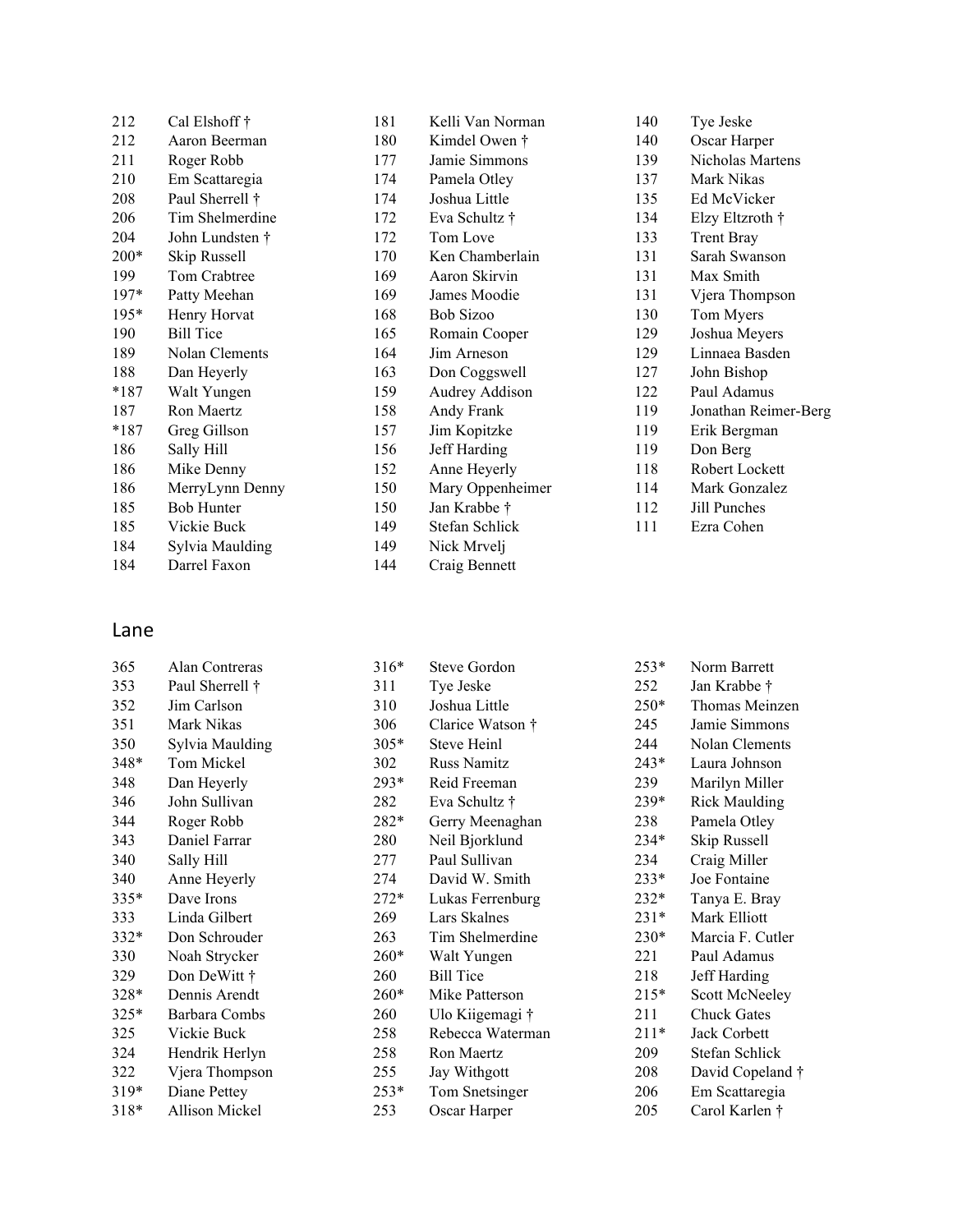| $202*$ | Greg Gillson          | $173*$ | Karen Viste-Sparkman | 147 | Tom Myers                  |
|--------|-----------------------|--------|----------------------|-----|----------------------------|
| 199    | Alice Parker †        | $172*$ | Kaplan Yalcin        | 145 | Philip Kline               |
| 199*   | <b>Rich Armstrong</b> | $171*$ | Cody Smith           | 145 | Dean Hale †                |
| 198*   | Kelsey O'Sullivan     | 171    | Jill Punches         | 141 | Nicholas Martens           |
| 196    | Aaron Beerman         | 171    | Ken Chamberlain      | 139 | Robert Lockett             |
| $195*$ | Wayne Weber           | 170    | Ed McVicker          | 139 | Deanna Emig                |
| $195*$ | Stephan Nance         | $168*$ | Glen Lindeman        | 135 | Mary Oppenheimer           |
| 194*   | Nanette Armstrong     | $168*$ | Tony Kutzen          | 134 | Nels Nelson                |
| $192*$ | Caleb Centanni        | 167    | Kelli Van Norman     | 132 | Joshua Meyers              |
| $191*$ | Will Wright           | $166*$ | Stuart Sparkman      | 131 | Grace Fowler - Gore        |
| 190*   | Karl Fairchild        | $165*$ | <b>Brian Kruse</b>   | 129 | Erik Bergman               |
| 190    | Joe Evanich †         | 165    | Audrey Addison       | 123 | Don Coggswell              |
| 189    | <b>Bob Hunter</b>     | $164*$ | Craig Tumer          | 125 | Linnaea Basden             |
| 188*   | Jeff Hayes            | $164*$ | Michael Nomina       | 119 | Jeff Dillon                |
| $186*$ | Tori Morgan           | 162    | Aaron Skirvin        | 117 | Nick Mrvelj                |
| 186    | Gloria Beerman        | 160    | Howard Horvath       | 117 | Darrel Faxon               |
| 185    | Don Berg              | $159*$ | Paul Osburn          | 115 | Max Smith                  |
| 184*   | Isaac Denzer          | $159*$ | Rebecca Hartman      | 115 | Kyle Landstra              |
| 183    | Tom Love              | 159    | Mike Denny           | 111 | Duke Tufty                 |
| 182    | Elsie Eltzroth †      | 159    | MerryLynn Denny      | 111 | <b>Brodie Cass Talbott</b> |
| 182    | Elzy Eltzroth †       | 158    | Jim Kopitzke         | 110 | Mark Ludwick               |
| 181    | <b>Trent Bray</b>     | 158*   | John F. Gatchet      | 110 | Janet Lamberson            |
| $179*$ | Tyler Hallman         | 156    | Ted Buerger          | 110 | John Bishop                |
| $179*$ | <b>Steve Dowlan</b>   | $155*$ | Jack Maynard         | 109 | Kathleen Krall             |
| 177    | Andy Frank            | 155    | Deb Holland †        | 108 | <b>Rick Bennett</b>        |
| 177    | Andrew Aldrich        | 151    | Floyd Schrock †      | 105 | Michael Krall              |
| 176    | Allen Brooks          | $151*$ | Keith Phifer         | 105 | Craig Bennett              |

### Lincoln

| 393    | Darrel Faxon       | $252*$ | Roy Gerig           | 229    | <b>Chuck Gates</b> |
|--------|--------------------|--------|---------------------|--------|--------------------|
| 299    | <b>Bill Tice</b>   | 249*   | Walt Yungen         | 228    | Stefan Schlick     |
| 295    | Paul Sullivan      | 248*   | Tom Snetsinger      | 225    | Jim Carlson        |
| 294    | <b>Russ Namitz</b> | 248    | Mark Nikas          | 224    | Carol Karlen †     |
| 292    | Hendrik Herlyn     | 247*   | Will Wright         | 223    | Tom Crabtree       |
| 290    | Jamie Simmons      | 246    | Sylvia Maulding     | 222    | Pamela Otley       |
| 284    | Tim Shelmerdine    | 246    | Oscar Harper        | $221*$ | Steve Heinl        |
| 282    | Janet Lamberson    | 245    | Deb Holland †       | $219*$ | Jack Corbett       |
| 278*   | Mark Elliott       | 243    | Jay Withgott        | $219*$ | Barbara Combs      |
| $274*$ | Dave Irons         | 243    | Jen Sanford         | 216    | Craig Miller       |
| 268*   | Greg Gillson       | $243*$ | Skip Russell        | 216    | Sally Hill         |
| $263*$ | Rick Krabbe        | 242    | David Copeland †    | $214*$ | Dawn Villaescusa   |
| 262    | Roger Robb         | 238*   | <b>Steve Dowlan</b> | $214*$ | Cody Smith         |
| 261    | Floyd Schrock †    | 237    | Ken Chamberlain     | 214    | Nolan Clements     |
| 258    | Em Scattaregia     | 236    | Tom Love            | 213    | Dan Heyerly        |
| 258*   | Isaac Denzer       | 235    | Noah Strycker       | $212*$ | Richard C. Hoyer   |
| 258*   | Alan Contreras     | 234    | Jeff Harding        | 212    | Jeff Gilligan      |
| 256*   | Adrian Hinkle      | 233    | Ulo Kiigemagi †     | 212    | Andy Frank         |
| 254    | David W. Smith     | 230    | Ed McVicker         | 210    | Philip Kline       |
| 254    | Joe Evanich †      | 229    | John Sullivan       | 210    | Mike Denny         |
| 252    | Jan Krabbe †       | 229    | Joshua Little       | 210    | MerryLynn Denny    |
|        |                    |        |                     |        |                    |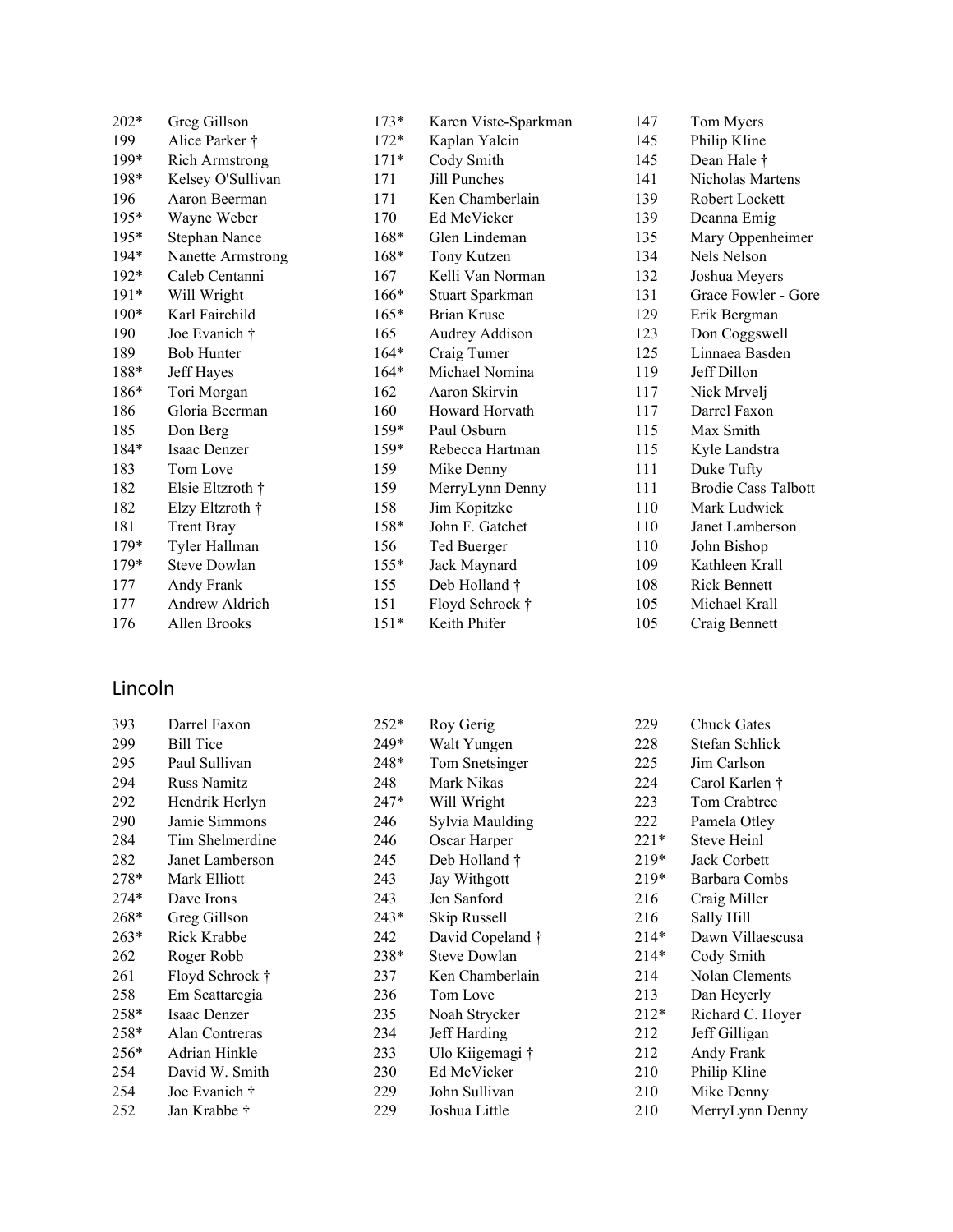| $210*$ | Marcia F. Cutler  | 178    | Robert Lockett        |
|--------|-------------------|--------|-----------------------|
| 210    | Audrey Addison    | 178    | Howard Horvath        |
| 209*   | Tyler Hallman     | 178    | Ted Buerger           |
| 208*   | Donna Lusthoff    | $178*$ | Darlene Betat         |
| $205*$ | Steve Gordon      | $176*$ | Craig Tumer           |
| 205    | Aaron Beerman     | $175*$ | Craig Corder          |
| $204*$ | Caleb Centanni    | 175    | Linnaea Basden        |
| $203*$ | John F. Gatchet   | 174    | James Moodie          |
| $203*$ | Joe Fontaine      | 173    | Kelli Van Norman      |
| 203    | Vickie Buck       | 173    | Don Berg              |
| 201    | Paul Adamus       | $172*$ | Glen Lindeman         |
| 200    | John Lundsten †   | 171    | Paul Sherrell †       |
| $193*$ | Jacob Mathison    | 171    | Nels Nelson           |
| 193    | Nicholas Martens  | $171*$ | Alan McGie            |
| 193    | Gloria Beerman    | $170*$ | Mike Patterson        |
| 188*   | Sarah Swanson     | $169*$ | Karen Viste-Sparkman  |
| 188    | Joshua Meyers     | 169    | Tye Jeske             |
| 188*   | Karl Fairchild    | 168    | Ron Maertz            |
| 187    | Jim Kopitzke      | $168*$ | David Leal            |
| 187    | <b>Trent Bray</b> | $167*$ | Tony Kutzen           |
| 185*   | Maureen Leong-Kee | $167*$ | David Anderson        |
| 185*   | David C. Bailey   | $166*$ | <b>Rich Armstrong</b> |
| 184*   | Jesse Laney       | $166*$ | Dennis Arendt         |
| 184    | Anne Heyerly      | 166    | Andrew Aldrich        |
| 184    | Elzy Eltzroth †   | $165*$ | Stuart Sparkman       |
| 184    | Elsie Eltzroth †  | 164    | Vjera Thompson        |
| $183*$ | Wayne Weber       | 164    | <b>Rick Bennett</b>   |
| 183    | Mark Ludwick      | 163    | Jeff Dillon           |
| 182    | Eva Schultz †     | 162    | Tom Myers             |
| 181    | Max Smith         | 161    | Daniel Farrar         |
| 181*   | Tanya E. Bray     | 160    | Dean Hale †           |
| 179    | Aaron Skirvin     | 159*   | Dena Turner           |

| 159    | Nick Mrvelj                |
|--------|----------------------------|
| 158*   | Nanette Armstrong          |
| 156    | Marilyn Miller             |
| 156*   | Patty Meehan               |
| 156*   | Ray Korpi                  |
| $155*$ | Gerry Meenaghan            |
| $154*$ | Jack Maynard               |
| 154*   | Reid Freeman               |
| $151*$ | Henry Gilmore              |
| 150    | Craig Bennett              |
| 143    | Jonathan Reimer-Berg       |
| 141    | <b>Brodie Cass Talbott</b> |
| 141    | Diana Byrne                |
| 140    | Don Coggswell              |
| 139    | Mary Oppenheimer           |
| 139    | Erik Bergman               |
| 131    | Ezra Cohen                 |
| 128    | Mike Unger                 |
| 128    | Jeff Hayes                 |
| 128    | John Bishop                |
| 125    | Kyle Landstra              |
| 117    | <b>Bob Sizoo</b>           |
| 113    | Jill Punches               |
| 113    | Deanna Emig                |
| 110    | Duke Tufty                 |
| 108    | Jim Arneson                |
| 104    | Michael Krall              |
| 103    | Erik Ostrander             |
| 102    | Neil Bjorklund             |
| 100    | <b>Bob Hunter</b>          |
|        |                            |

## Linn

| 276    | Mark Nikas       | 203        | Tim Shelmerdine   | 178    | Don Berg            |
|--------|------------------|------------|-------------------|--------|---------------------|
| 265    | Jeff Harding     | $203*$     | Anthony Floyd     | $176*$ | <b>Steve Dowlan</b> |
| $259*$ | Roy Gerig        | $203*$     | Marcia F. Cutler  | $176*$ | Barbara Combs       |
| 244    | Jamie Simmons    | $200*$     | Maureen Leong-Kee | 174    | Paul Sherrell †     |
| $240*$ | Tom Snetsinger   | <b>200</b> | David Copeland †  | 174    | Stefan Schlick      |
| 233    | <b>Bill Tice</b> | $198*$     | Kaplan Yalcin     | $173*$ | Walt Yungen         |
| 225    | Sylvia Maulding  | 197        | Paul Adamus       | 173    | Noah Strycker       |
| $225*$ | Dave Irons       | 196        | Pamela Otley      | 173    | Vickie Buck         |
| 222    | Paul Sullivan    | 192        | Ulo Kiigemagi †   | $172*$ | Isaac Denzer        |
| 222    | Roger Robb       | 192        | Deanna Emig       | 171    | Joshua Little       |
| $222*$ | Thomas Gilg      | 185        | Carol Karlen †    | 171    | Jan Krabbe †        |
| 219    | Hendrik Herlyn   | $183*$     | Richard C. Hoyer  | $170*$ | Paula Vanderheul    |
| $217*$ | Rick Krabbe      | 181        | Dan Heyerly       | 169    | John Sullivan       |
| 208    | Nicholas Martens | 180        | Jay Withgott      | 169    | Oscar Harper        |
| $208*$ | Greg Gillson     | $179*$     | Kathy Krabbe      | $168*$ | Cody Smith          |
| 206    | Russ Namitz      | 178        | Sally Hill        | $166*$ | Joe Fontaine        |
|        |                  |            |                   |        |                     |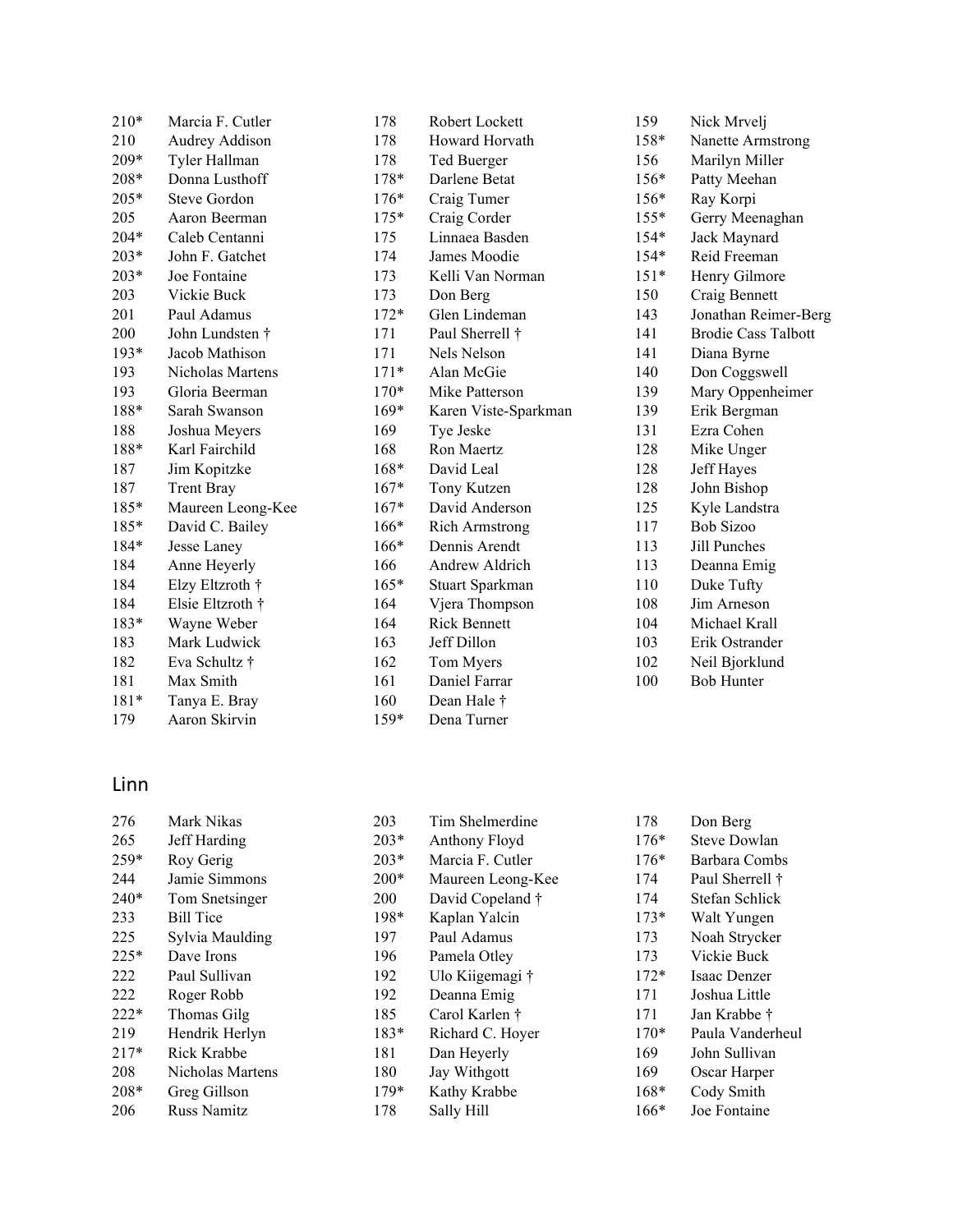| 166    | Gloria Beerman        | 141 | Marilyn Miller     | 113 | Vjera Thompson   |
|--------|-----------------------|-----|--------------------|-----|------------------|
| 163    | Jim Kopitzke          | 133 | Howard Horvath     | 111 | Aaron Skirvin    |
| 163    | Aaron Beerman         | 130 | Craig Miller       | 110 | Mike Denny       |
| $158*$ | Craig Corder          | 129 | <b>Chuck Gates</b> | 110 | MerryLynn Denny  |
| $155*$ | <b>Steve Warner</b>   | 128 | Anne Heyerly       | 107 | Jeff Hayes       |
| $154*$ | Alan McGie            | 128 | Darrel Faxon       | 107 | Andrew Aldrich   |
| 154    | Ken Chamberlain       | 126 | Mike Unger         | 106 | Jeff Dillon      |
| $153*$ | Skip Russell          | 122 | Don Coggswell      | 106 | Erik Bergman     |
| $150*$ | Karen Viste-Sparkman  | 121 | Max Smith          | 104 | Linnaea Basden   |
| $150*$ | <b>Rich Armstrong</b> | 119 | Mary Oppenheimer   | 101 | Kelli Van Norman |
| 149    | Elzy Eltzroth †       | 118 | Jill Punches       | 100 | Duke Tufty       |
| 147    | Tom Love              | 115 | Nolan Clements     | 100 | Philip Kline     |
| 143    | Elsie Eltzroth †      | 114 | Joshua Meyers      | 100 | Andy Frank       |

#### Malheur

| $242*$ | John F. Gatchet    | 144 | Aaron Beerman      | 123 | Joshua Meyers    |
|--------|--------------------|-----|--------------------|-----|------------------|
| $216*$ | Craig Corder       | 142 | Jeff Harding       | 121 | Craig Miller     |
| 214    | Paul Sullivan      | 138 | Aaron Skirvin      | 118 | Marilyn Miller   |
| 209    | David W. Smith     | 138 | Don Coggswell      | 116 | Roger Robb       |
| 206    | Marion Corder †    | 136 | Tom Love           | 116 | Mark Gonzalez    |
| 204    | Mike Denny         | 136 | Nolan Clements     | 111 | Kelli Van Norman |
| 201    | MerryLynn Denny    | 134 | Stefan Schlick     | 111 | Howard Horvath   |
| 197    | Jay Withgott       | 134 | David Copeland †   | 107 | Sean Cozart      |
| $194*$ | Alan Contreras     | 133 | Jamie Simmons      | 107 | Kent Coe         |
| $194*$ | Tim Blount         | 133 | Hendrik Herlyn     | 106 | Vickie Buck      |
| 180    | <b>Russ Namitz</b> | 132 | Carol Karlen †     | 104 | Mary Oppenheimer |
| 173    | Noah Strycker      | 128 | Darrel Faxon       | 104 | Erik Bergman     |
| $156*$ | Henry Horvat       | 128 | Paul Adamus        | 101 | Jill Punches     |
| 154    | Tim Shelmerdine    | 125 | <b>Bill Tice</b>   | 100 | Sally Hill       |
| 151    | Ken Chamberlain    | 124 | <b>Chuck Gates</b> |     |                  |
| 151    | Gloria Beerman     | 124 | Linnaea Basden     |     |                  |

### Marion

| Roy Gerig            | $213*$ | Glen Lindeman      | 178    | Paul Adamus       |
|----------------------|--------|--------------------|--------|-------------------|
| John Lundsten †      | 212    | Tim Shelmerdine    | $177*$ | Matthew Schneider |
| <b>Steve Dowlan</b>  | 203    | Mike Unger         | 176    | Jay Withgott      |
| Jack Corbett         | 201    | <b>Russ Namitz</b> | $176*$ | Skip Russell      |
| David Copeland †     | 192    | Carol Karlen †     | $173*$ | Brandon Wagner    |
| <b>Bill Tice</b>     | 191    | Nicholas Martens   | 172    | Stefan Schlick    |
| Jeff Harding         | 189*   | Maureen Leong-Kee  | 172    | Tom Love          |
| Paul Sullivan        | 188*   | Tim Johnson        | $170*$ | Dave Irons        |
| Walt Yungen          | 185    | Floyd Schrock †    | 168    | Noah Strycker     |
| Jim Kopitzke         | 183    | Pamela Otley       | $168*$ | Tyler Hallman     |
| Stuart Sparkman      | 181    | Sylvia Maulding    | $168*$ | John F. Gatchet   |
| Karen Viste-Sparkman | $179*$ | Cody Smith         | 163    | Gloria Beerman    |
| Don Berg             | 179    | Hendrik Herlyn     | $161*$ | Tom Snetsinger    |
| Michel Kleinbaum     | 178    | Roger Robb         | 157    | Aaron Beerman     |
|                      |        |                    |        |                   |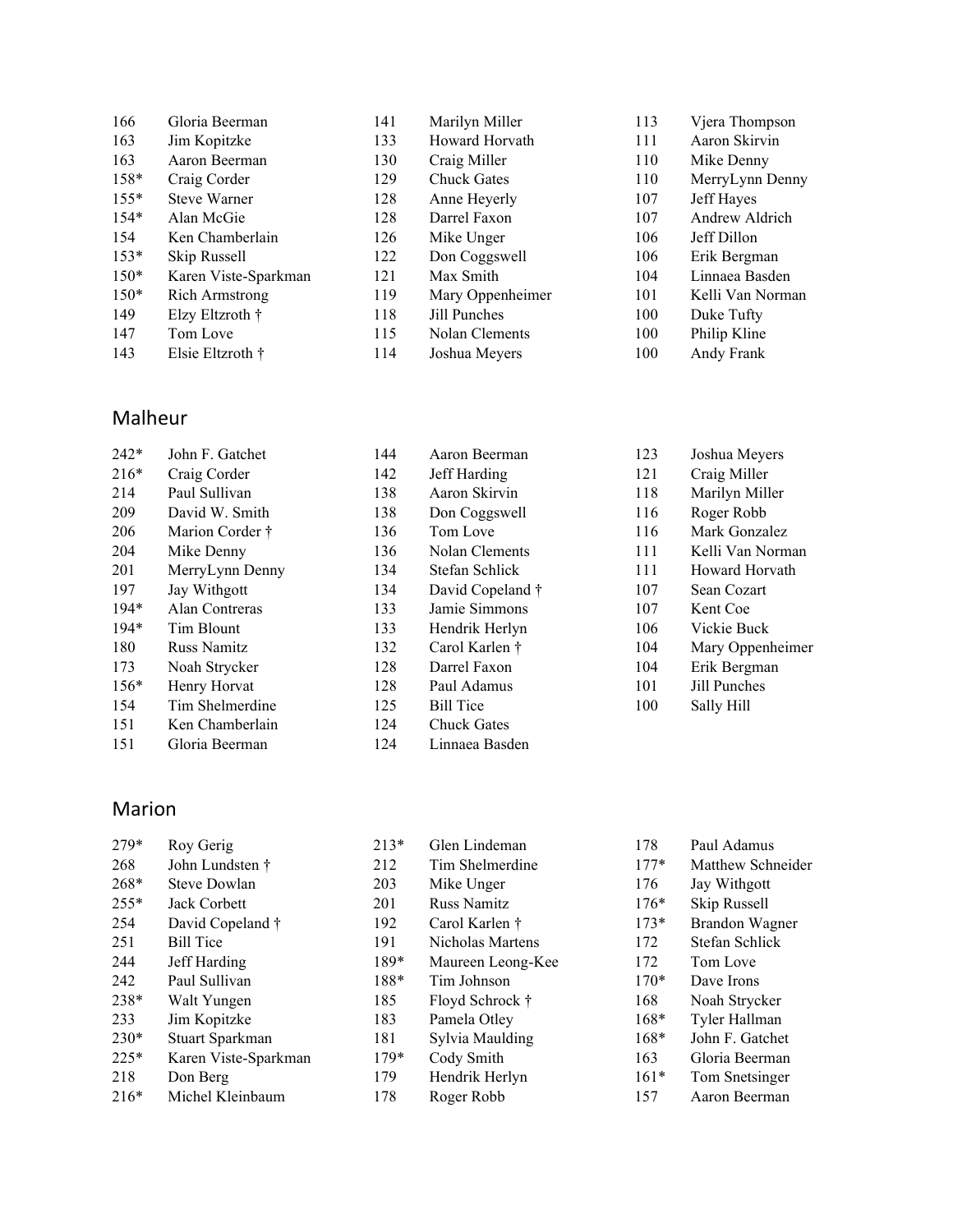| $155*$ | Jonathan Reimer-Berg    |
|--------|-------------------------|
| 155    | Ken Chamberlain         |
| 155*   | <b>Grant Canterbury</b> |
| 154    | Ulo Kiigemagi †         |
| 154    | Jeff Hayes              |
| 153    | <b>Rick Bennett</b>     |
| 152    | Jamie Simmons           |
| 152    | Ed McVicker             |
| 152    | Andy Frank              |
| $151*$ | Kaplan Yalcin           |
| 151    | Darrel Faxon            |
| 150*   | Harry Fuller            |
| $150*$ | Barbara Combs           |
| 146    | Erik Bergman            |
| 145    | Tom Crabtree            |
| 143    | Vickie Buck             |

#### Morrow

| $241*$ | Craig Corder       | 151 | Aaron Skirvin    | 114 | Marilyn Miller    |
|--------|--------------------|-----|------------------|-----|-------------------|
| $223*$ | Judy Corder        | 141 | Darrel Faxon     | 113 | <b>Bill Tice</b>  |
| 215    | Paul Sullivan      | 139 | Jay Withgott     | 108 | Kelli Van Norman  |
| 209    | Marion Corder †    | 135 | David Copeland † | 108 | Nick Mrvelj       |
| $208*$ | Neal Hinds         | 132 | Mark Ludwick     | 107 | Philip Kline      |
| 202    | Jamie Simmons      | 132 | Tom Love         | 107 | <b>Trent Bray</b> |
| 191    | Mike Denny         | 132 | Vickie Buck      | 106 | Jeff Dillon       |
| 189    | MerryLynn Denny    | 129 | Howard Horvath   | 105 | Craig Miller      |
| 175    | <b>Russ Namitz</b> | 129 | Andy Frank       | 104 | Paul Adamus       |
| $173*$ | Donna Lusthoff     | 128 | Kent Coe         | 103 | Joshua Meyers     |
| $161*$ | Peter Szasz        | 125 | Mary Oppenheimer | 103 | Erik Bergman      |
| 158    | Stefan Schlick     | 125 | Carol Karlen †   | 103 | Linnaea Basden    |
| 158    | Ken Chamberlain    | 123 | Nolan Clements   | 102 | Noah Strycker     |
| 158    | Gloria Beerman     | 116 | Sally Hill       | 101 | Jill Punches      |
| 156    | Aaron Beerman      | 115 | Jeff Harding     | 100 | Don Coggswell     |
| 155    | Tim Shelmerdine    | 114 | Roger Robb       |     |                   |

 Howard Horvath Chuck Gates Joshua Meyers Linnaea Basden Sally Hill Max Smith Joshua Little Marilyn Miller Philip Kline Oscar Harper Mary Oppenheimer Andrew Aldrich Deanna Emig Jeff Dillon Robert Lockett Dan Heyerly

 Anne Heyerly Don Coggswell Jill Punches

 Brodie Cass Talbott Nolan Clements John Sullivan Mark Nikas Craig Miller Aaron Skirvin Duke Tufty Kelli Van Norman Trent Bray Tom Myers John Bishop

#### Multnomah

| 310    | Andy Frank        | 263    | David W. Smith             | 237    | Tim Shelmerdine   |
|--------|-------------------|--------|----------------------------|--------|-------------------|
| 304    | <b>Bob Stites</b> | 261    | Audrey Addison             | $237*$ | Skip Russell      |
| $302*$ | John Fitchen      | $260*$ | Wink Gross                 | $237*$ | Jim Johnson       |
| 292    | Em Scattaregia    | 255    | Jen Sanford                | $236*$ | Shawneen Finnegan |
| 289    | Jay Withgott      | $255*$ | Art Clausing               | 232    | Paul Sullivan     |
| 287    | Tom Love          | $254*$ | Dave Irons                 | $229*$ | Peyton Cook       |
| 282*   | Jeff Gilligan     | 254    | Jeff Hayes                 | 227    | Andrew Aldrich    |
| 276    | Nick Mrvelj       | $254*$ | David C. Bailey            | 226    | Jenny Jones       |
| 275    | Philip Kline      | 249*   | Patty Newland              | 226    | Joe Evanich †     |
| $264*$ | Iain Tomlinson    | 243    | <b>Brodie Cass Talbott</b> | 226    | Erik Bergman      |
| 264    | Ed McVicker       | 238*   | David Leal                 | 225    | Sarah Swanson     |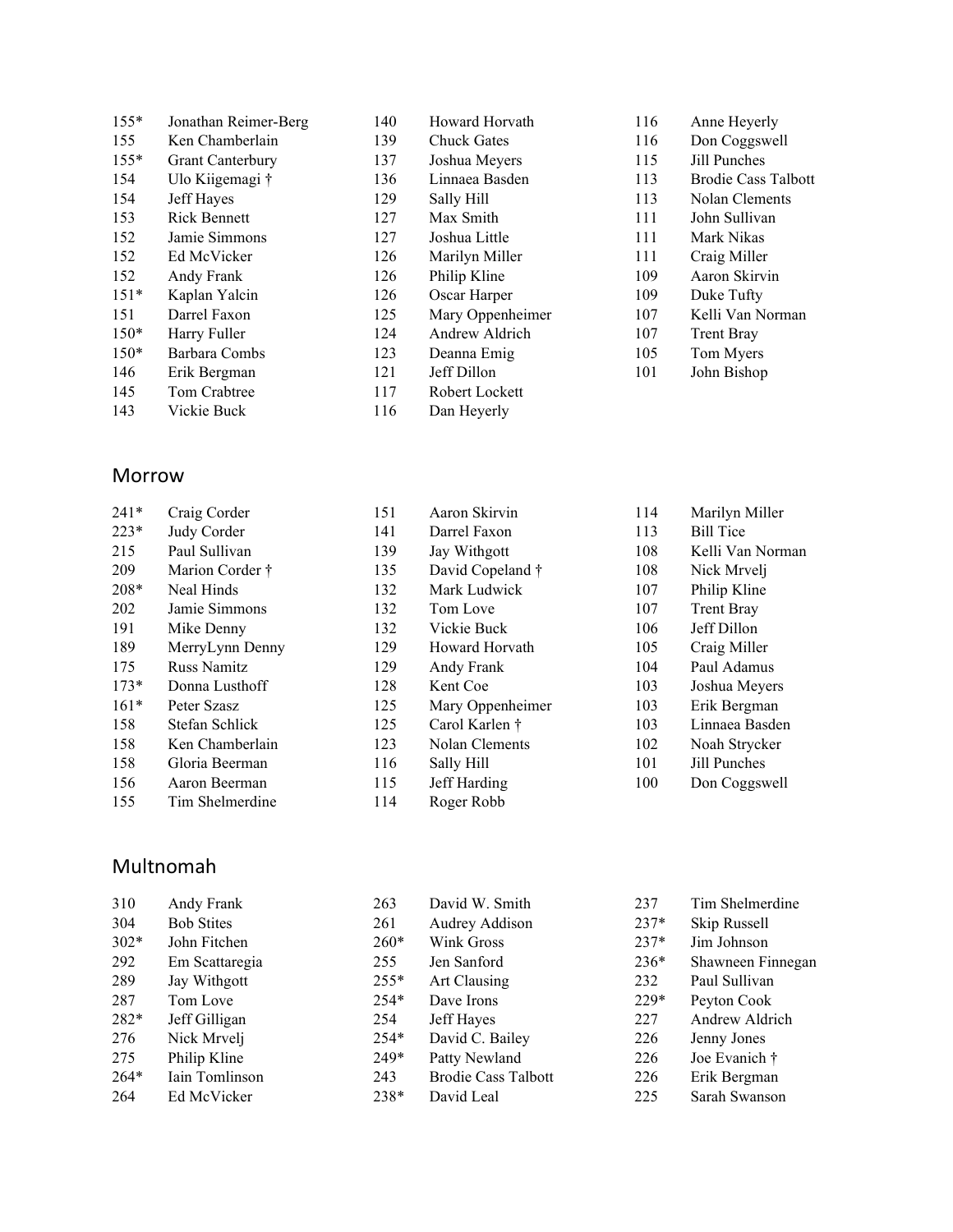| 225    | Stefan Schlick          | 192    | France Davis       | 157    | Kathleen Krall      |
|--------|-------------------------|--------|--------------------|--------|---------------------|
| 224*   | Lyn Topinka             | $191*$ | Dena Turner        | 156    | Joshua Little       |
| 224    | Kyle Landstra           | 189    | Tom Myers          | $154*$ | Mike Patterson      |
| $223*$ | Paul Osburn             | 189    | Diana Byrne        | 152    | Roger Robb          |
| 222    | Duke Tufty              | 188*   | Michael Nomina     | 145    | Nicholas Martens    |
| 221    | Max Smith               | 187*   | Ray Korpi          | 145    | Hendrik Herlyn      |
| $221*$ | John F. Gatchet         | 186*   | Craig Tumer        | 142    | Don Berg            |
| 221    | Ezra Cohen              | 179    | Kevin Scaldeferri  | 137    | Jamie Simmons       |
| 220    | Ken Chamberlain         | 178    | Ted Buerger        | 132    | Ulo Kiigemagi †     |
| 219    | Jeff Dillon             | 175    | Robert Lockett     | 128    | Howard Horvath      |
| 218    | Joshua Meyers           | 171    | Tom Crabtree       | 128    | Dan Heyerly         |
| 214    | Kelli Van Norman        | $171*$ | David Anderson     | 123    | Sylvia Maulding     |
| $214*$ | Jack Maynard            | 170    | Carol Karlen †     | 122    | Anne Heyerly        |
| 214    | John Bishop             | 169    | <b>Bill Tice</b>   | 121    | Kent Coe            |
| 214    | Linnaea Basden          | 168*   | Greg Gillson       | 120    | Mary Oppenheimer    |
| 212    | Jill Punches            | 168    | Gloria Beerman     | 120    | <b>Rick Bennett</b> |
| $206*$ | Eric Carlson            | 167    | Don Coggswell      | 116    | Aaron Skirvin       |
| 206    | Aaron Beerman           | 166    | Noah Strycker      | 115    | <b>Trent Bray</b>   |
| 204*   | Darlene Betat           | $165*$ | Walt Yungen        | 113    | Craig Miller        |
| $203*$ | Susan Kirkbride         | $163*$ | Jack Williamson    | 111    | Mike Denny          |
| 198*   | <b>Rhett Wilkins</b>    | 163    | David Copeland †   | 110    | MerryLynn Denny     |
| 197    | <b>Russ Namitz</b>      | 162    | Jeff Harding       | 109    | Oscar Harper        |
| $195*$ | Henry Gilmore           | 161    | Paul Adamus        | 105    | Mike Unger          |
| $194*$ | <b>Grant Canterbury</b> | $160*$ | Wayne Weber        | 105    | Jim Kopitzke        |
| 193    | Nels Nelson             | 158    | <b>Chuck Gates</b> | 105    | Vickie Buck         |
| $193*$ | Donna Lusthoff          | $157*$ | Kathleen Moon      | 104    | Janet Lamberson     |
| $192*$ | Pamela Johnston         | 157    | Michael Krall      | 102    | Sally Hill          |

### Polk

| 298    | <b>Bill Tice</b>     | 185    | Hendrik Herlyn    | $159*$ | Maureen Leong-Kee |
|--------|----------------------|--------|-------------------|--------|-------------------|
| $279*$ | Roy Gerig            | 183    | Pamela Otley      | 156    | Oscar Harper      |
| $243*$ | Walt Yungen          | 178*   | Marcia F. Cutler  | 156    | Mike Unger        |
| 241    | Don Berg             | 176    | Roger Robb        | 156    | Ed McVicker       |
| 239*   | Brandon Wagner       | $176*$ | Mark Elliott      | $155*$ | Donna Lusthoff    |
| 229    | Paul Sullivan        | $175*$ | Stuart Sparkman   | $155*$ | Susan Kirkbride   |
| 226*   | Jack Corbett         | $175*$ | Tom Snetsinger    | $154*$ | Barbara Combs     |
| $223*$ | <b>Steve Dowlan</b>  | $175*$ | Jeff Hayes        | 153    | John Sullivan     |
| 221    | David Copeland †     | $174*$ | Dave Irons        | $153*$ | Glen Lindeman     |
| 215    | Floyd Schrock †      | 173    | Jeff Harding      | 153    | Ken Chamberlain   |
| $215*$ | Mitch Ratzlaff       | $173*$ | Tyler Hallman     | 152    | Gloria Beerman    |
| 215    | Carol Karlen †       | 172    | Jay Withgott      | $151*$ | Kaplan Yalcin     |
| 204*   | Jonathan Reimer-Berg | $172*$ | Christopher Adlam | 147    | Aaron Beerman     |
| $203*$ | Caleb Centanni       | 171    | Stefan Schlick    | 143    | Philip Kline      |
| 201    | Russ Namitz          | 170    | Jamie Simmons     | 142    | Darrel Faxon      |
| 201    | Paul Adamus          | 166    | Sylvia Maulding   | 142    | Nolan Clements    |
| $200*$ | Karen Viste-Sparkman | $164*$ | Quinton Nice      | 138    | Sarah Swanson     |
| 200    | Tim Shelmerdine      | 162    | Nicholas Martens  | 137    | Max Smith         |
| 195    | John Lundsten †      | $161*$ | Alan McGie        | 137    | Sally Hill        |
| 188    | Tom Love             | 160    | Jim Kopitzke      | 136    | Ulo Kiigemagi †   |
| 187*   | Evan Centanni        | $160*$ | Joe Fontaine      | 135    | Dan Heyerly       |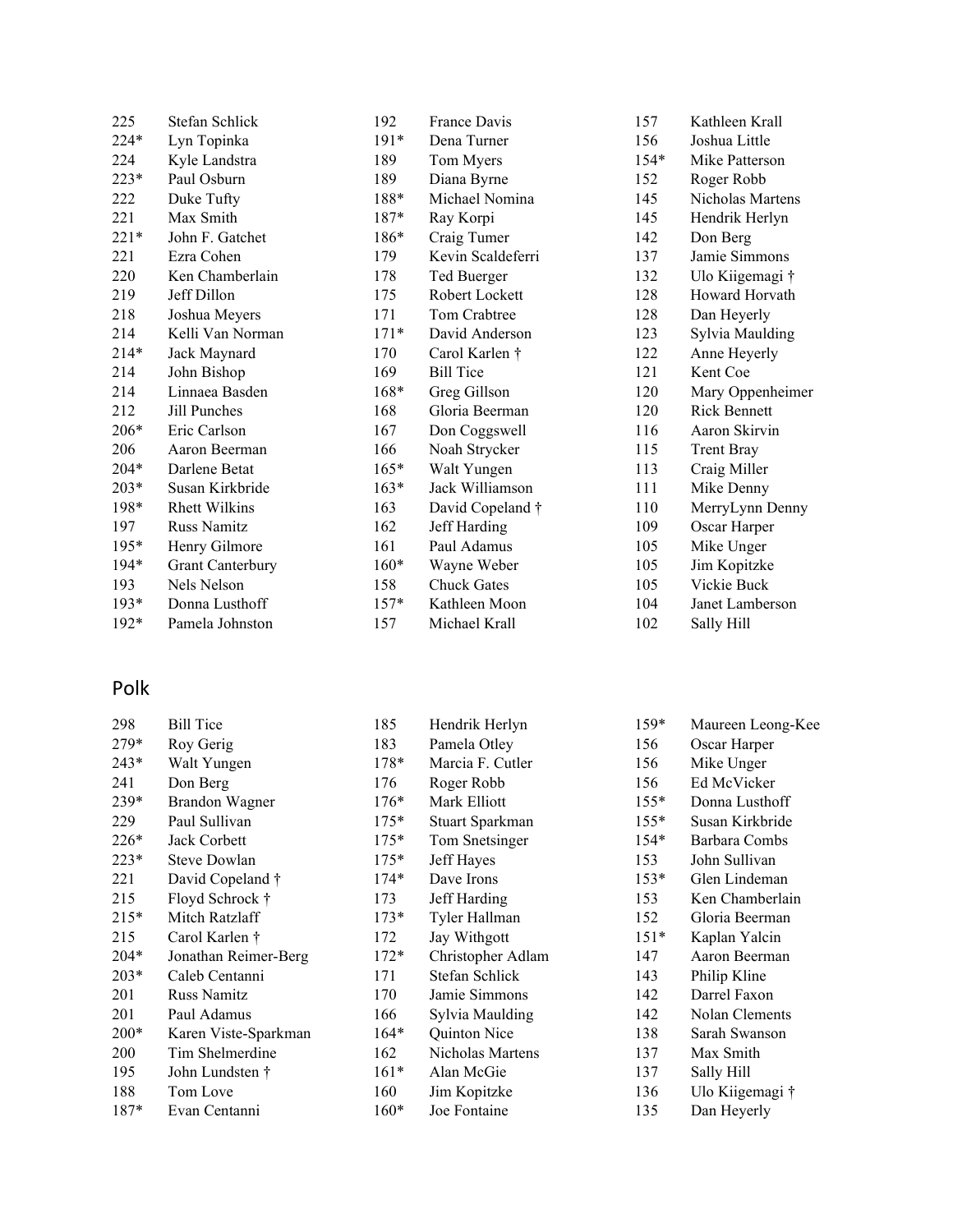| 131 | Jan Krabbe †   | 116 | <b>Rick Bennett</b>        | 107 | Joshua Meyers  |
|-----|----------------|-----|----------------------------|-----|----------------|
| 128 | Noah Strycker  | 115 | Kelli Van Norman           | 106 | Duke Tufty     |
| 126 | Vickie Buck    | 113 | Howard Horvath             | 106 | Neil Bjorklund |
| 122 | Deanna Emig    | 111 | Nels Nelson                | 106 | Linnaea Basden |
| 121 | Tye Jeske      | 110 | Jeff Dillon                | 104 | Aaron Skirvin  |
| 121 | Andrew Aldrich | 108 | <b>Brodie Cass Talbott</b> | 103 | Andy Frank     |
| 118 | Jill Punches   | 108 | <b>Chuck Gates</b>         | 103 | Ted Buerger    |
| 117 | Erik Bergman   | 107 | Mary Oppenheimer           | 102 | Don Coggswell  |

#### Sherman

| $212*$ | David C. Bailey    | 145 | David Copeland †   | 108 | Tom Myers                  |
|--------|--------------------|-----|--------------------|-----|----------------------------|
| $207*$ | Lewis Rems         | 141 | Mike Denny         | 108 | Erik Bergman               |
| 202    | Paul Sullivan      | 141 | MerryLynn Denny    | 108 | Paul Adamus                |
| $201*$ | Roy Gerig          | 139 | Joshua Meyers      | 107 | Jill Punches               |
| 179    | Craig Miller       | 139 | Linnaea Basden     | 107 | Jeff Hayes                 |
| 175    | <b>Russ Namitz</b> | 137 | Philip Kline       | 106 | Noah Strycker              |
| 173    | Tim Shelmerdine    | 134 | Tom Love           | 106 | Darrel Faxon               |
| $170*$ | Donna Lusthoff     | 128 | Marilyn Miller     | 106 | Jeff Dillon                |
| $166*$ | Dave Irons         | 127 | Aaron Skirvin      | 104 | Ed McVicker                |
| 165    | Andy Frank         | 126 | Jen Sanford        | 104 | <b>Trent Bray</b>          |
| 163    | Jay Withgott       | 126 | Howard Horvath     | 103 | Kelli Van Norman           |
| 162    | Nick Mrvelj        | 125 | Jeff Harding       | 103 | <b>Brodie Cass Talbott</b> |
| 159    | Stefan Schlick     | 125 | <b>Chuck Gates</b> | 103 | Roger Robb                 |
| 158    | Carol Karlen †     | 121 | <b>Bill Tice</b>   | 102 | Vickie Buck                |
| 156    | Ken Chamberlain    | 121 | Mary Oppenheimer   | 101 | Nolan Clements             |
| 156    | Aaron Beerman      | 116 | Don Coggswell      | 100 | Sally Hill                 |
| 152    | Gloria Beerman     | 109 | Jamie Simmons      | 100 | Ezra Cohen                 |
|        |                    |     |                    |     |                            |

### Tillamook

| $307*$ | Wink Gross         | $234*$ | Walt Yungen       | 208*   | Steve Dowlan    |
|--------|--------------------|--------|-------------------|--------|-----------------|
| $302*$ | Jeff Gilligan      | $233*$ | Greg Gillson      | 206    | Craig Miller    |
| 286*   | Dave Irons         | $233*$ | Roy Gerig         | 206    | Andy Frank      |
| 274    | Ken Chamberlain    | 231    | Sarah Swanson     | $205*$ | Barbara Combs   |
| $269*$ | Jim Johnson        | 231    | Max Smith         | $202*$ | Mark Elliott    |
| 263    | Paul Sullivan      | 231    | Ed McVicker       | 200    | Nick Mrvelj     |
| 261    | Tim Shelmerdine    | $227*$ | Jack Hurt         | $200*$ | David Anderson  |
| 258    | Tom Crabtree       | 226    | David Copeland †  | 199    | Ulo Kiigemagi † |
| $257*$ | David C. Bailey    | 225    | Stefan Schlick    | 199    | Jeff Harding    |
| $250*$ | Donna Lusthoff     | 221    | Jay Withgott      | 195    | Hendrik Herlyn  |
| 250    | Joe Evanich †      | $221*$ | Jack Corbett      | 195    | Gloria Beerman  |
| 249    | David W. Smith     | $218*$ | John F. Gatchet   | $192*$ | Craig Corder    |
| 247    | Jan Krabbe †       | 217    | Kevin Scaldeferri | 188    | Roger Robb      |
| 243    | Michael Krall      | $216*$ | Jack Booth        | 186    | Erik Bergman    |
| 242    | <b>Russ Namitz</b> | 214    | Philip Kline      | $185*$ | Wayne Weber     |
| 242    | Carol Karlen †     | 212    | Em Scattaregia    | 185    | Nels Nelson     |
| 240    | Tom Love           | 211    | Floyd Schrock †   | 179    | Jamie Simmons   |
| $239*$ | Skip Russell       | $210*$ | Steve Heinl       | 179    | Jen Sanford     |
| 239*   | Mike Patterson     | 210    | Aaron Beerman     | $177*$ | Scott O'Donnell |
| 238    | <b>Bill Tice</b>   | $208*$ | Dawn Villaescusa  | 176    | Nolan Clements  |
| 235    | Kathleen Krall     | 208    | John Lundsten †   | $175*$ | Steve Warner    |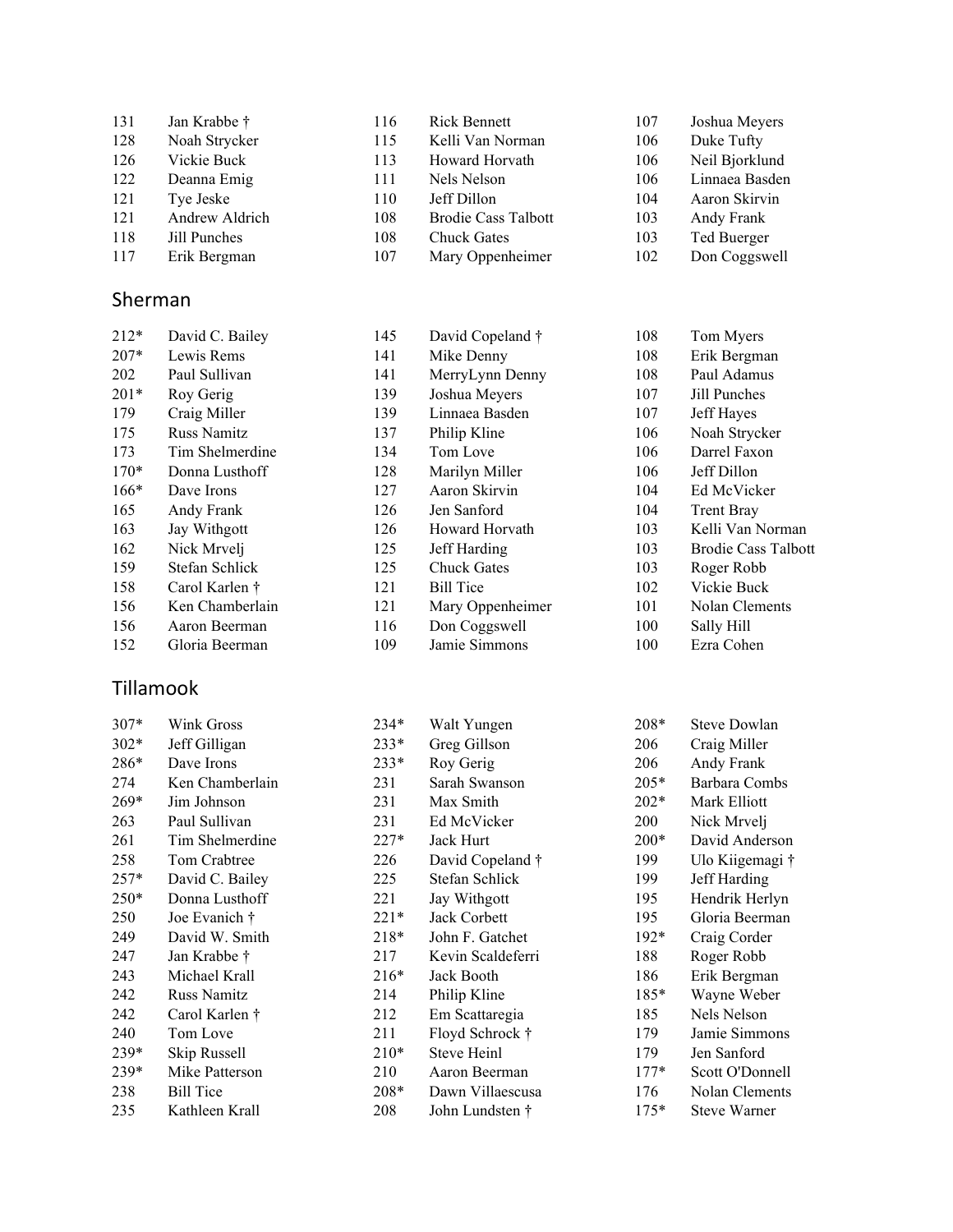| $173*$ | Susan Kirkbride            | 158    | Elsie Eltzroth †   | 134 | Alice Parker †       |
|--------|----------------------------|--------|--------------------|-----|----------------------|
| 171    | Darrel Faxon               | 158    | Jim Carlson        | 131 | Vickie Buck          |
| $170*$ | Stuart Sparkman            | $157*$ | Dena Turner        | 131 | <b>Rick Bennett</b>  |
| $169*$ | Peyton Cook                | $157*$ | Steve Gordon       | 130 | John Sullivan        |
| 168*   | Karen Viste-Sparkman       | 156    | Noah Strycker      | 130 | Jill Punches         |
| 168    | Tom Myers                  | $156*$ | Caleb Centanni     | 130 | Marilyn Miller       |
| 168    | Don Coggswell              | $153*$ | Judy Corder        | 125 | Kelli Van Norman     |
| 165    | Diana Byrne                | 151    | Andrew Aldrich     | 124 | Anne Heyerly         |
| 165    | Audrey Addison             | 149    | Linnaea Basden     | 122 | Craig Bennett        |
| 164    | Joshua Meyers              | 147    | Jeff Hayes         | 121 | Jonathan Reimer-Berg |
| 164    | Joshua Little              | 146    | Marion Corder †    | 119 | Paul Adamus          |
| 163    | <b>Brodie Cass Talbott</b> | 145    | Dan Heyerly        | 117 | Erik Ostrander       |
| 163    | Jeff Dillon                | 145    | <b>Trent Bray</b>  | 116 | Ezra Cohen           |
| $161*$ | David Leal                 | 144    | Pamela Otley       | 111 | Sylvia Maulding      |
| 160    | Mark Nikas                 | 142    | Sally Hill         | 108 | Mike Unger           |
| 159    | Todd Thornton †            | 142    | <b>Chuck Gates</b> | 108 | Duke Tufty           |
| 159    | Howard Horvath             | 142    | Ted Buerger        | 108 | Kyle Landstra        |
| 159    | Mike Denny                 | 141    | John Bishop        | 107 | Tanner Martin        |
| 159    | MerryLynn Denny            | 137    | Mary Oppenheimer   | 107 | Robert Lockett       |
| 159    | Don Berg                   | 136    | Paul Sherrell †    | 102 | Jim Kopitzke         |
| 158    | Elzy Eltzroth †            | 135    | Aaron Skirvin      | 100 | Ron Maertz           |

### Umatilla

| 300    | Aaron Skirvin     | $170*$ | Skip Russell     | 132 | Darrel Faxon       |
|--------|-------------------|--------|------------------|-----|--------------------|
| 292    | Mike Denny        | 170    | Craig Bennett    | 131 | Vickie Buck        |
| 290    | MerryLynn Denny   | 166    | Jan Krabbe †     | 129 | Tom Love           |
| 282*   | Craig Corder      | 164    | Ken Chamberlain  | 127 | Mary Oppenheimer   |
| 280*   | June Whitten      | 163    | Jamie Simmons    | 126 | Kelli Van Norman   |
| 275    | Mark Ludwick      | $162*$ | Dave Irons       | 126 | Jeff Harding       |
| 270*   | Judy Corder       | 162    | Gloria Beerman   | 126 | Andy Frank         |
| 269*   | Neal Hinds        | $161*$ | Glen Lindeman    | 125 | <b>Chuck Gates</b> |
| 262    | <b>Trent Bray</b> | 160    | Jay Withgott     | 123 | Joshua Meyers      |
| 257    | Marion Corder †   | 158    | Tim Shelmerdine  | 123 | Linnaea Basden     |
| 240    | Paul Sullivan     | 155    | Carol Karlen †   | 116 | Jill Punches       |
| 224    | Ken Knittle †     | $155*$ | John F. Gatchet  | 115 | Paul Adamus        |
| 222    | Sean Cozart       | $151*$ | David Leal       | 113 | Hendrik Herlyn     |
| 207    | Joe Evanich †     | 151    | Jim Carlson      | 110 | Noah Strycker      |
| $201*$ | Larry Goodhew     | 148    | Joshua Little    | 110 | Nels Nelson        |
| 201    | Kent Coe          | 148    | Ted Buerger      | 108 | Sylvia Maulding    |
| $200*$ | Jacque Goodhew    | 146    | Jeff Dillon      | 107 | <b>Bill Tice</b>   |
| 190    | Stefan Schlick    | 138    | Roger Robb       | 107 | Don Coggswell      |
| 183    | Nolan Clements    | 134    | Sally Hill       | 106 | Craig Miller       |
| 179    | Russ Namitz       | 134    | Dan Heyerly      | 106 | Jim Kopitzke       |
| $179*$ | Donna Lusthoff    | 134    | David Copeland † | 106 | Erik Bergman       |
| 177    | Aaron Beerman     | 132    | Howard Horvath   | 100 | Philip Kline       |
|        |                   |        |                  |     |                    |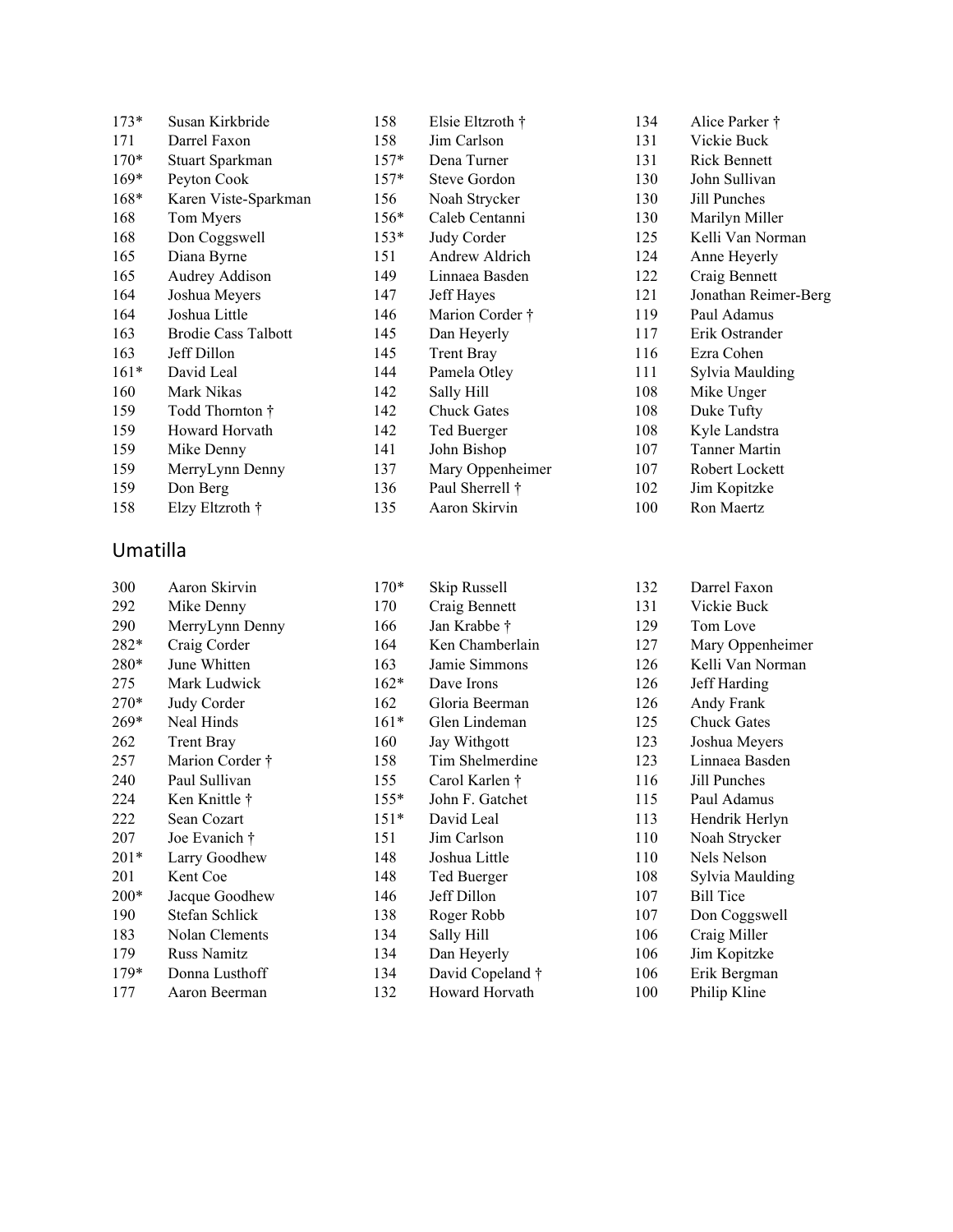### Union

| 300    | <b>Trent Bray</b>  | 165    | Roger Robb       |
|--------|--------------------|--------|------------------|
| 270    | Nolan Clements     | 165    | Ken Knittle †    |
| 263    | Kent Coe           | 164    | Marion Corder †  |
| $257*$ | Laura Mahrt        | 162    | Stefan Schlick   |
| 254    | Joe Evanich †      | 162    | Gloria Beerman   |
| 248*   | Michael Daugherty  | $160*$ | Walt Yungen      |
| 244    | Sean Cozart        | $160*$ | Wayne Weber      |
| 235*   | Kathy Nowak        | 158    | Aaron Beerman    |
| 223    | Paul Sullivan      | $157*$ | Caleb Centanni   |
| 212    | Craig Bennett      | 156    | Ken Chamberlain  |
| 207    | Mike Denny         | 154    | David Copeland † |
| 207    | MerryLynn Denny    | 153    | Jan Krabbe †     |
| $207*$ | Craig Corder       | $153*$ | Henry Gilmore    |
| 205    | Mark Ludwick       | 149    | Linnaea Basden   |
| 194    | Jay Withgott       | 147    | Jimi Soupir      |
| 189    | Joshua Little      | 147    | Joshua Meyers    |
| 186    | <b>Russ Namitz</b> | 146    | Aaron Skirvin    |
| 182*   | Rebecca Hartman    | 145    | Hendrik Herlyn   |
| $176*$ | Donna Lusthoff     | 136    | Howard Horvath   |
| 173    | Carol Karlen †     | 134    | Nick Mrvelj      |
| 171    | Paul Sherrell †    | 134    | Don Coggswell    |
| 170    | Ulo Kiigemagi †    | 133    | Tom Myers        |
| $169*$ | Judy Corder        | 133    | Tom Love         |
| $168*$ | Skip Russell       | 133    | Dan Heyerly      |
| 167    | Tim Shelmerdine    | 133    | Audrey Addison   |

### Wallowa

| 288    | Frank Conley †    | 1 |
|--------|-------------------|---|
| $274*$ | Sue Conley        | 1 |
| 240    | Paul Sullivan     | 1 |
| 236    | <b>Trent Bray</b> | 1 |
| 233    | Mike Hansen       | 1 |
| 229    | Kim Zumwalt       | 1 |
| $217*$ | Scott O'Donnell   | 1 |
| $213*$ | Craig Corder      | 1 |
| $212*$ | Judy Corder       | 1 |
| 210    | Gloria Beerman    | 1 |
| 207    | Ken Chamberlain   | 1 |
| 206    | Aaron Beerman     | 1 |
| 205    | David W. Smith    | 1 |
| 189    | Stefan Schlick    | 1 |
| 189    | Nolan Clements    | 1 |
| 187    | Mike Denny        | 1 |
| 187    | MerryLynn Denny   | 1 |
| 186    | Joe Evanich †     | 1 |
| 185    | Kent Coe          | 1 |
| $172*$ | Colin Dillingham  | 1 |
| 166    | Sean Cozart       | 1 |
| 166    | Don Coggswell     | 1 |
|        |                   |   |

| 163    | Tim Shelmerdine    |
|--------|--------------------|
| 163    | Mary Oppenheimer   |
| $163*$ | <b>Wink Gross</b>  |
| 162    | Carol Karlen †     |
| 162    | Howard Horvath     |
| 160    | <b>Russ Namitz</b> |
| 157    | David Copeland †   |
| 155    | Jamie Simmons      |
| 153    | Marion Corder †    |
| 149    | Craig Bennett      |
| 143    | Ulo Kiigemagi †    |
| 141    | Philip Kline       |
| 141    | Jim Carlson        |
| 139    | Kelli Van Norman   |
| 139    | Joshua Little      |
| 137    | Roger Robb         |
| 132    | Craig Miller       |
| 132    | France Davis       |
| 131    | Aaron Skirvin      |
| 131    | Hendrik Herlyn     |
| 130    | Andy Frank         |
| 128    | Darrel Faxon       |

| 130 | Mary Oppenheimer   |
|-----|--------------------|
| 129 | Kelli Van Norman   |
| 128 | John Sullivan      |
| 127 | Jamie Simmons      |
| 127 | Andy Frank         |
| 126 | Noah Strycker      |
| 125 | Sarah Swanson      |
| 125 | Max Smith          |
| 124 | Jeff Harding       |
| 123 | Marilyn Miller     |
| 123 | Sally Hill         |
| 122 | Vickie Buck        |
| 120 | Darrel Faxon       |
| 118 | Philip Kline       |
| 117 | Jim Kopitzke       |
| 116 | Anne Heyerly       |
| 116 | <b>Chuck Gates</b> |
| 115 | Mike Hansen        |
| 108 | Jill Punches       |
| 105 | Erik Bergman       |
| 104 | Paul Adamus        |
| 103 | <b>Bill Tice</b>   |
| 102 | Nicholas Martens   |

| 126 | Tom Love           |
|-----|--------------------|
| 125 | <b>Bob Stites</b>  |
| 125 | Ron Maertz         |
| 124 | Jay Withgott       |
| 124 | Noah Strycker      |
| 121 | <b>Chuck Gates</b> |
| 120 | Marilyn Miller     |
| 118 | <b>Bill Tice</b>   |
| 117 | Sarah Swanson      |
| 117 | Max Smith          |
| 117 | Erik Bergman       |
| 116 | Paul Adamus        |
| 114 | Sally Hill         |
| 106 | John Sullivan      |
| 106 | Sylvia Maulding    |
| 103 | Nick Mrvelj        |
| 101 | Jill Punches       |
| 101 | Jeff Harding       |
| 101 | Vickie Buck        |
| 100 | Joshua Meyers      |
| 100 | Linnaea Basden     |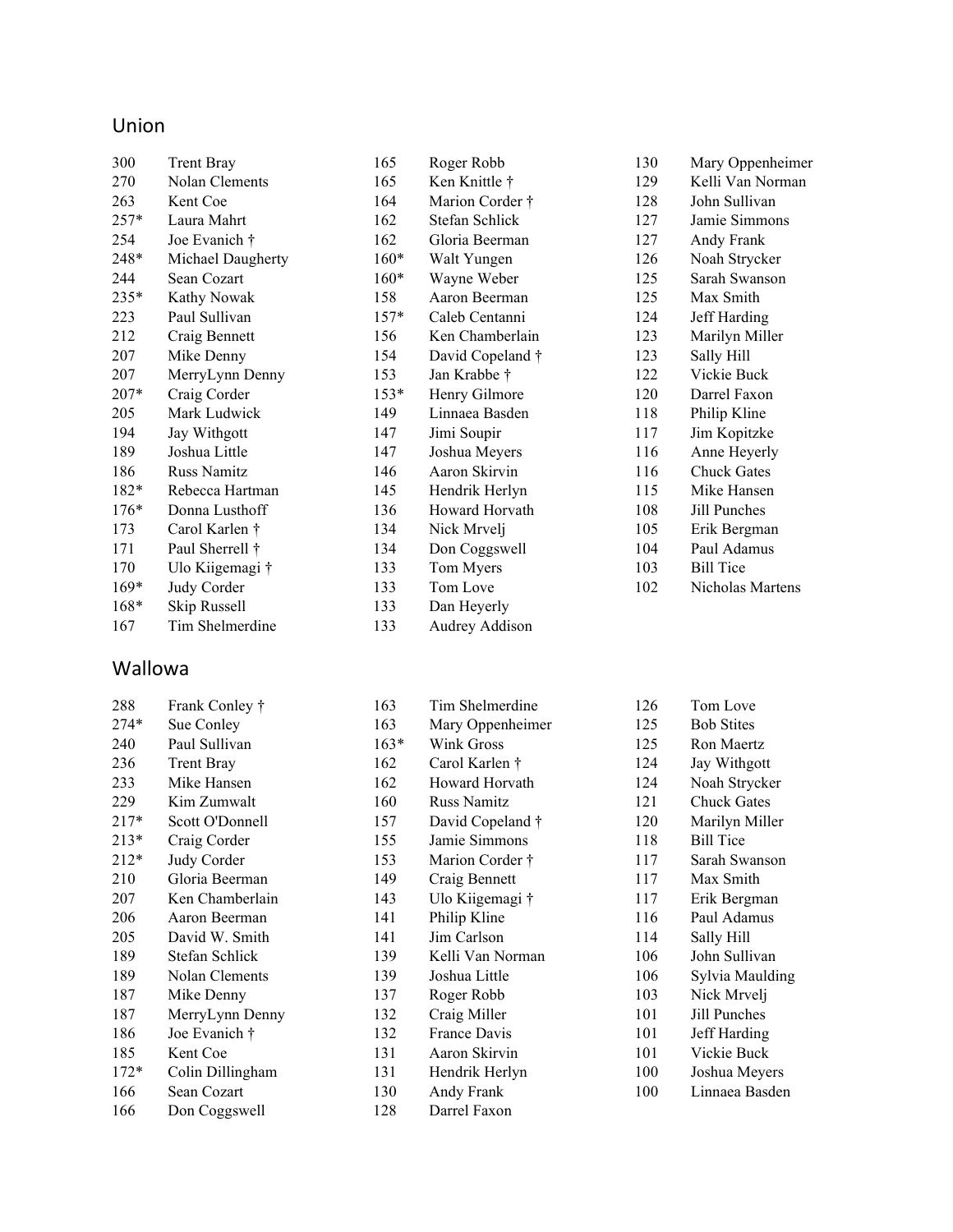#### Wasco

| $255*$ | Donna Lusthoff             |
|--------|----------------------------|
| 237    | <b>Brodie Cass Talbott</b> |
| 229    | Stefan Schlick             |
| 219    | David Copeland †           |
| $216*$ | Craig Corder               |
| 211    | Ken Chamberlain            |
| 208    | Jeff Hayes                 |
| 207    | Marion Corder †            |
| 206    | Jay Withgott               |
| 204    | Paul Sullivan              |
| 203    | Nick Mrvelj                |
| $202*$ | David Anderson             |
| 201    | Tim Shelmerdine            |
| 183*   | Dave Irons                 |
| 182    | Andy Frank                 |
| 181    | <b>Russ Namitz</b>         |
| 180    | John Bishop                |
| $178*$ | Wink Gross                 |
| 174    | Tom Love                   |
| 173    | Philip Kline               |
| 171*   | Walt Yungen                |
| $169*$ | Roy Gerig                  |

#### Washington

 Stefan Schlick 253\* Greg Gillson Tom Love Ted Buerger Nels Nelson David W. Smith Rick Bennett Paul Sullivan 235\* John F. Gatchet Joe Evanich † Jay Withgott 231\* Donna Lusthoff 224\* Dwight Porter Kayla McCurry Ed McVicker 223\* Dave Irons<br>217\* Susan Kirkl

Susan Kirkbride

 Erik Bergman Andy Frank Sarah Swanson Bob Stites Tim Shelmerdine 210\* Skip Russell Philip Kline

| $167*$ | John F. Gatchet    |
|--------|--------------------|
| 166    | Erik Bergman       |
|        |                    |
| 166    | Aaron Beerman      |
| 160    | <b>Bill Tice</b>   |
| $157*$ | Skip Russell       |
| 157    | Joshua Meyers      |
| 156    | Linnaea Basden     |
| 151    | Gloria Beerman     |
| 146    | Andrew Aldrich     |
| 143    | <b>Chuck Gates</b> |
| 140    | Noah Strycker      |
| 139    | Howard Horvath     |
| 137    | Duke Tufty         |
| 131    | Tom Myers          |
| 131    | Craig Miller       |
| 130    | Paul Adamus        |
| 129    | Mary Oppenheimer   |
| 129    | Jeff Harding       |
| 128    | Jeff Dillon        |
| 127    | Kelli Van Norman   |
| 127    | Aaron Skirvin      |
| 126    | Carol Karlen †     |

| 125 | Marilyn Miller      |
|-----|---------------------|
| 123 | Audrey Addison      |
| 121 | Nels Nelson         |
| 120 | Sarah Swanson       |
| 120 | Max Smith           |
| 120 | Robert Lockett      |
| 118 | Jamie Simmons       |
| 118 | Roger Robb          |
| 118 | <b>Trent Bray</b>   |
| 116 | Ezra Cohen          |
| 116 | <b>Rick Bennett</b> |
| 114 | Darrel Faxon        |
| 114 | Mike Denny          |
| 114 | MerryLynn Denny     |
| 113 | Jill Punches        |
| 113 | Don Coggswell       |
| 112 | Ed McVicker         |
| 111 | Vickie Buck         |
| 110 | Don Berg            |
| 100 | Sally Hill          |
|     |                     |

| 206*   | Wink Gross         |
|--------|--------------------|
| 206    | Ken Chamberlain    |
| 205    | Jeff Dillon        |
| 205*   | Peyton Cook        |
| 200*   | Max Smith          |
| 200    | <b>Russ Namitz</b> |
| 199*   | Jeff Hayes         |
| 198*   | David Leal         |
| 196    | Carol Karlen †     |
| $193*$ | Michele Ray        |
| $193*$ | Jack Hurt          |
| 191    | <b>Bill Tice</b>   |
| $187*$ | William Griffiths  |
| $181*$ | Darlene Betat      |
| 180    | Gloria Beerman     |
| 178    | Aaron Beerman      |
| $177*$ | Craig Tumer        |
| $176*$ | Walt Yungen        |
| $172*$ | Paul Jaussi        |
| 172    | Andrew Aldrich     |
| 170    | David Copeland †   |
| $169*$ | Marlowe Kissinger  |
| $168*$ | Dena Turner        |
| 165    | Kelli Van Norman   |

| 164    | Jenny Jones                |
|--------|----------------------------|
| 163    | Joshua Meyers              |
| 162    | <b>France Davis</b>        |
| $161*$ | Pamela Johnston            |
| 161    | Linnaea Basden             |
| $161*$ | David C. Bailey            |
| 160*   | Kathleen Moon              |
| 159    | Audrey Addison             |
| 158    | Don Coggswell              |
| 157*   | Don Wardwell               |
| 157    | Jill Punches               |
| 157*   | Ray Korpi                  |
| 154*   | Keith Phifer               |
| 154*   | Tom Ewert                  |
| 153*   | <b>Grant Canterbury</b>    |
| 152    | Nick Mrvelj                |
| 152    | Robert Lockett             |
| 152    | Tom Crabtree               |
| 150    | Don Berg                   |
| 145    | Duke Tufty                 |
| 142    | <b>Brodie Cass Talbott</b> |
| 138    | Michael Krall              |
| 138    | Kathleen Krall             |
| 136    | Tom Myers                  |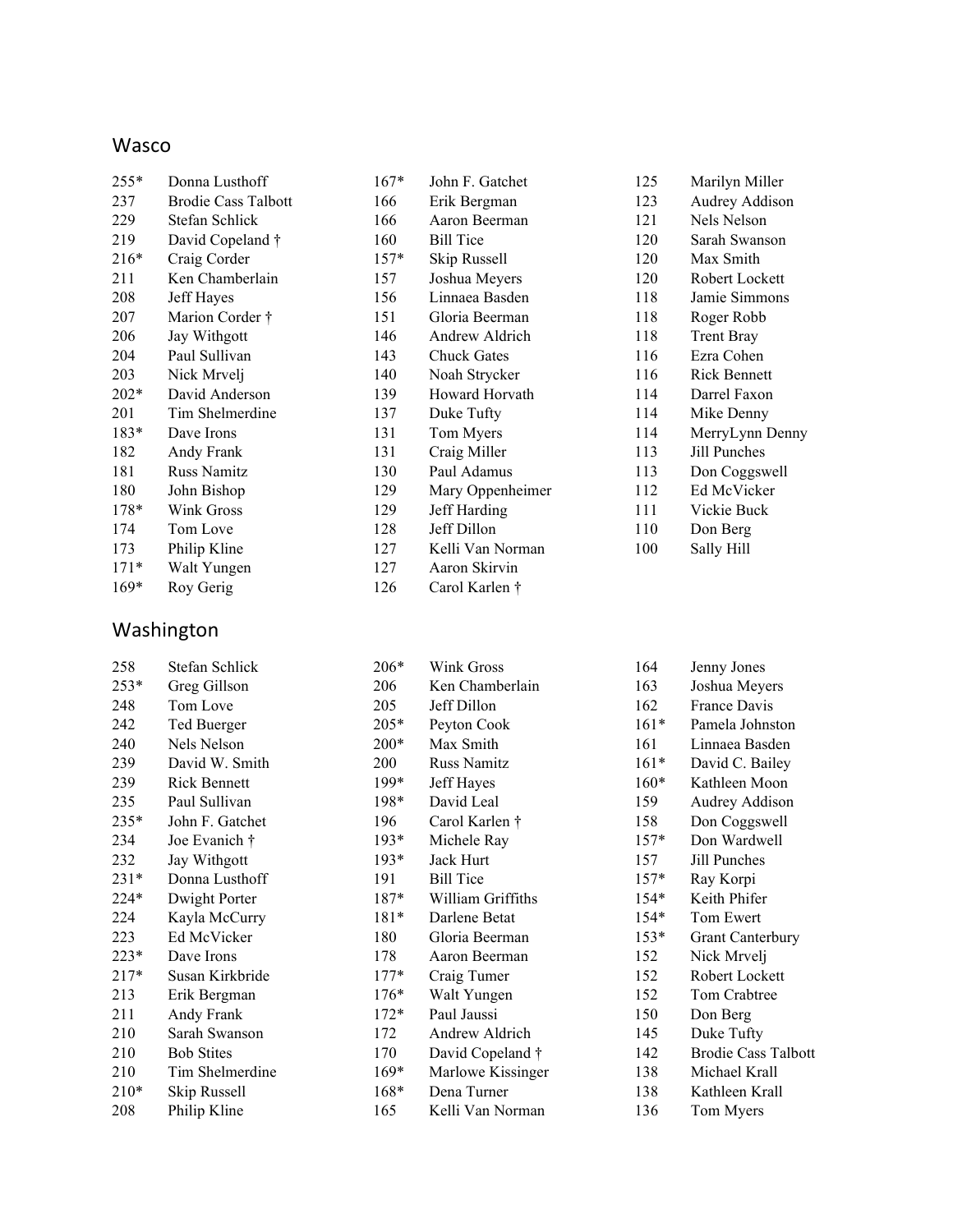| 135 | Jeff Harding    |
|-----|-----------------|
| 135 | Paul Adamus     |
| 134 | Roger Robb      |
| 133 | Todd Thornton † |
| 132 | Mike Denny      |
| 132 | MerryLynn Denny |
| 126 | Diana Byrne     |
| 125 | Anne Heyerly    |

- 
- 122 Jamie Si John Bishop
- 

#### Wheeler

| $216*$ | Donna Lusthoff     |
|--------|--------------------|
| 214    | Paul Sullivan      |
| $211*$ | Lewis Rems         |
| $209*$ | David Anderson     |
| $202*$ | Judy Corder        |
| $202*$ | Craig Corder       |
| 183    | Craig Miller       |
| 176    | <b>Russ Namitz</b> |
| 169    | David Copeland †   |
| 161    | Gloria Beerman     |
| 159    | Aaron Beerman      |
| 156    | Tim Shelmerdine    |
| $155*$ | Patty Newland      |
| 153    | Carol Karlen †     |

#### Yamhill

| 243    | Carol Karlen †      | 170 | Don Berg            | 112 | Jonathan Reimer-Berg |
|--------|---------------------|-----|---------------------|-----|----------------------|
| 241    | Tom Love            | 163 | Ken Chamberlain     | 108 | Sarah Swanson        |
| 235    | Paul Sullivan       | 162 | Tim Shelmerdine     | 108 | Noah Strycker        |
| 225    | Floyd Schrock †     | 160 | Stefan Schlick      | 108 | Max Smith            |
| 223    | <b>Bill Tice</b>    | 157 | Gloria Beerman      | 106 | Kelli Van Norman     |
| $208*$ | Quinton Nice        | 138 | Jeff Hayes          | 105 | Don Coggswell        |
| $203*$ | Roy Gerig           | 138 | Aaron Beerman       | 104 | Jill Punches         |
| 200    | David Copeland †    | 135 | Jeff Harding        | 103 | Vickie Buck          |
| 199    | Marilyn van Dyk †   | 133 | Paul Adamus         | 103 | Duke Tufty           |
| 193    | Catherine Spaulding | 128 | Roger Robb          | 103 | Audrey Addison       |
| 188    | <b>Russ Namitz</b>  | 126 | Andy Frank          | 102 | Nels Nelson          |
| $186*$ | Dave Irons          | 123 | Ed McVicker         | 102 | Howard Horvath       |
| $182*$ | Christopher Adlam   | 119 | Jamie Simmons       | 102 | Sally Hill           |
| $173*$ | Walt Yungen         | 119 | Darrel Faxon        | 102 | Jeff Dillon          |
| 173    | Jay Withgott        | 117 | Aaron Skirvin       | 101 | Jim Kopitzke         |
| $173*$ | John F. Gatchet     | 117 | <b>Rick Bennett</b> | 101 | Linnaea Basden       |
| $172*$ | Harry Fuller        | 115 | Erik Bergman        | 100 | Mary Oppenheimer     |
| $171*$ | Donna Lusthoff      | 112 | Jen Sanford         | 100 | Joshua Meyers        |
|        |                     |     |                     |     |                      |

| ding      | 119 | Nicholas Martens     |
|-----------|-----|----------------------|
| amus      | 117 | Howard Horvath       |
| obb       | 116 | Kent Coe             |
| nornton † | 114 | Jonathan Reimer-Berg |
| enny      | 112 | Aaron Skirvin        |
| ynn Denny | 112 | Sally Hill           |
| yrne      | 111 | John Sullivan        |
| eyerly    | 111 | Darrel Faxon         |
| immons    | 111 | Vickie Buck          |
|           |     |                      |

Mary Oppenheimer

 Ken Chamberlain Joshua Meyers Jay Withgott Stefan Schlick 133 Marilyn Miller<br>135 Linnaea Basder

 Aaron Skirvin Chuck Gates Darrel Faxon Paul Adamus Noah Strycker Tom Love Howard Horvath Jamie Simmons

Linnaea Basden

 Chuck Gates Noah Strycker Kyle Landstra Trent Bray Mike Unger Marilyn Miller Sylvia Maulding Craig Miller

| 115 | <b>Bill Tice</b> |
|-----|------------------|
| 112 | Sally Hill       |
| 112 | Jeff Harding     |
| 111 | Philip Kline     |
| 111 | Erik Bergman     |
| 110 | Mary Oppenheimer |
| 106 | Vickie Buck      |
| 105 | Roger Robb       |
| 104 | Andy Frank       |
| 104 | Don Coggswell    |
| 103 | Nick Mrvelj      |
| 101 | Jill Punches     |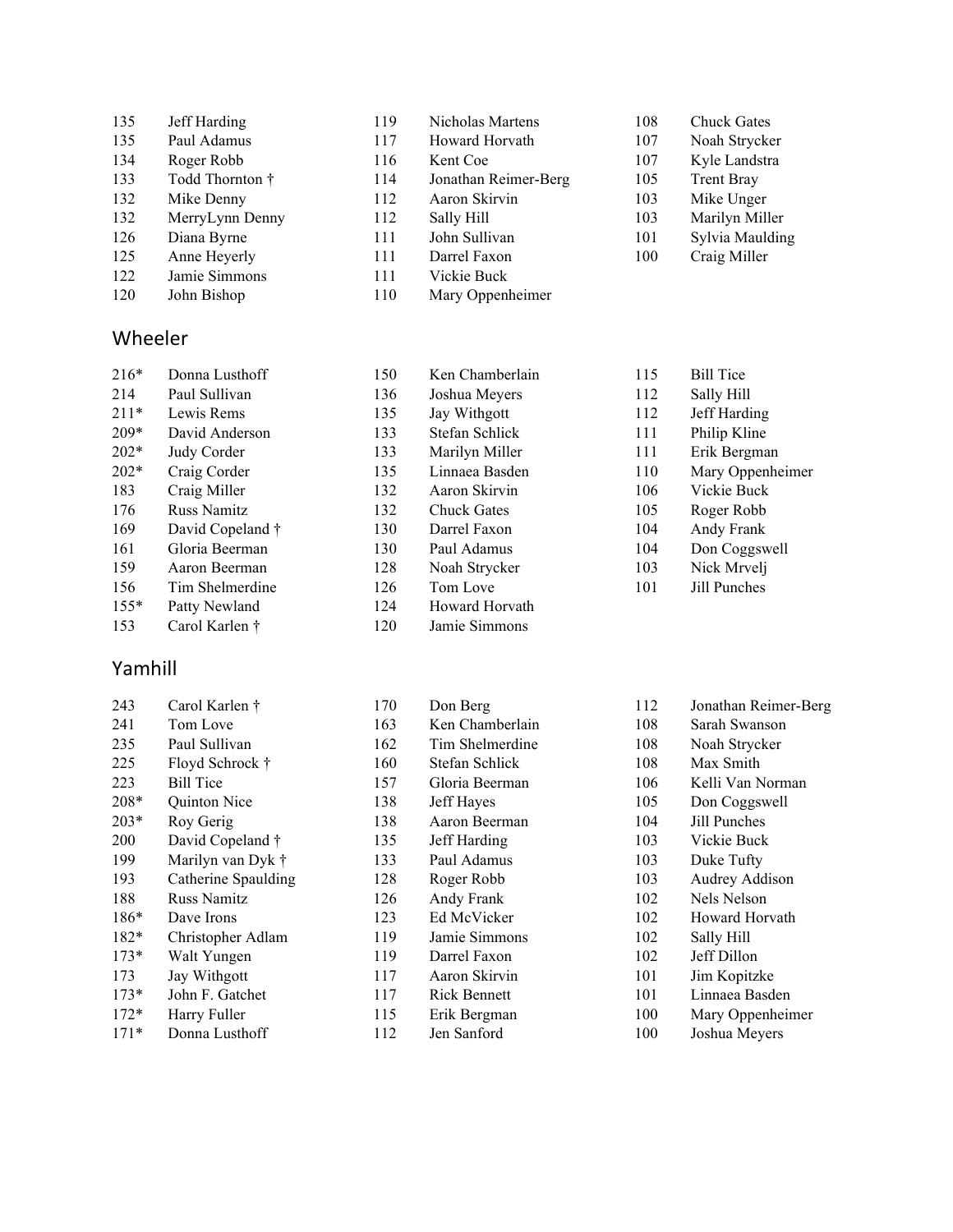# County Year Lists (threshold 100)

### Baker

| 187<br>123<br>118 | Sean Cozart<br>Ken Chamberlain<br><b>Trent Bray</b> | 112<br>101<br>101 | Kent Coe<br>Jill Punches<br>Jim Kopitzke | 100        | Jimi Soupir                |
|-------------------|-----------------------------------------------------|-------------------|------------------------------------------|------------|----------------------------|
| Benton            |                                                     |                   |                                          |            |                            |
|                   |                                                     |                   |                                          |            |                            |
| 228               | Hendrik Herlyn                                      | 137               | Jamie Simmons                            | 106        | Allen Brooks               |
| 219               | Pamela Otley                                        | 131               | Oscar Harper<br>Andrew Aldrich           | 101        | Kyle Landstra              |
| 157<br>153        | Paul Adamus<br>Nolan Clements                       | 120<br>117        | Roger Robb                               | 100<br>100 | Joshua Little<br>Don Berg  |
|                   | Clackamas                                           |                   |                                          |            |                            |
| 134               | Jenny Jones                                         | 129               | Gloria Beerman                           | 115        | Erik Bergman               |
| 131               | Tim Shelmerdine                                     | 126               | Jeff Hayes                               |            |                            |
| Clatsop           |                                                     |                   |                                          |            |                            |
| 217               | <b>Steve Warner</b>                                 | 150               | Andrew Aldrich                           | 116        | Jill Punches               |
| 211               | Diana Byrne                                         | 141               | Jay Withgott                             | 101        | <b>Rick Bennett</b>        |
| 159               | Tom Myers                                           | 129               | Erik Ostrander                           |            |                            |
|                   | Columbia                                            |                   |                                          |            |                            |
| 211               | Tom Myers                                           | 140               | Jay Withgott                             | 106        | Linnaea Basden             |
| 190               | Philip Kline                                        | 120               | Tim Shelmerdine                          | 105        | <b>Brodie Cass Talbott</b> |
| 143               | Andrew Aldrich                                      | 113               | Joshua Meyers                            | 103        | Rick Bennet                |
| 141               | Jeff Hayes                                          | 111               | Kelli Van Norman                         |            |                            |
| Coos              |                                                     |                   |                                          |            |                            |
| 151               | Russ Namitz                                         | 123               | Roger Robb                               | 105        | Kelli Van Norman           |
| 139               | Joshua Little                                       | 113               | Dan Heyerly                              | 104        | <b>Brodie Cass Talbott</b> |
| Crook             |                                                     |                   |                                          |            |                            |
| 217               | <b>Chuck Gates</b>                                  | 125               | Russ Namitz                              |            |                            |
| 130               | Craig Miller                                        | 110               | Ken Chamberlain                          |            |                            |
| Curry             |                                                     |                   |                                          |            |                            |
| 156               | <b>Russ Namitz</b>                                  | 127               | Jay Withgott                             | 102        | <b>Brodie Cass Talbott</b> |
| 149               | Mike Hansen                                         | 125               | Joshua Little                            | 100        | Erik Bergman               |
| 146               | Kim Zumwalt                                         | 106               | Nolan Clements                           |            |                            |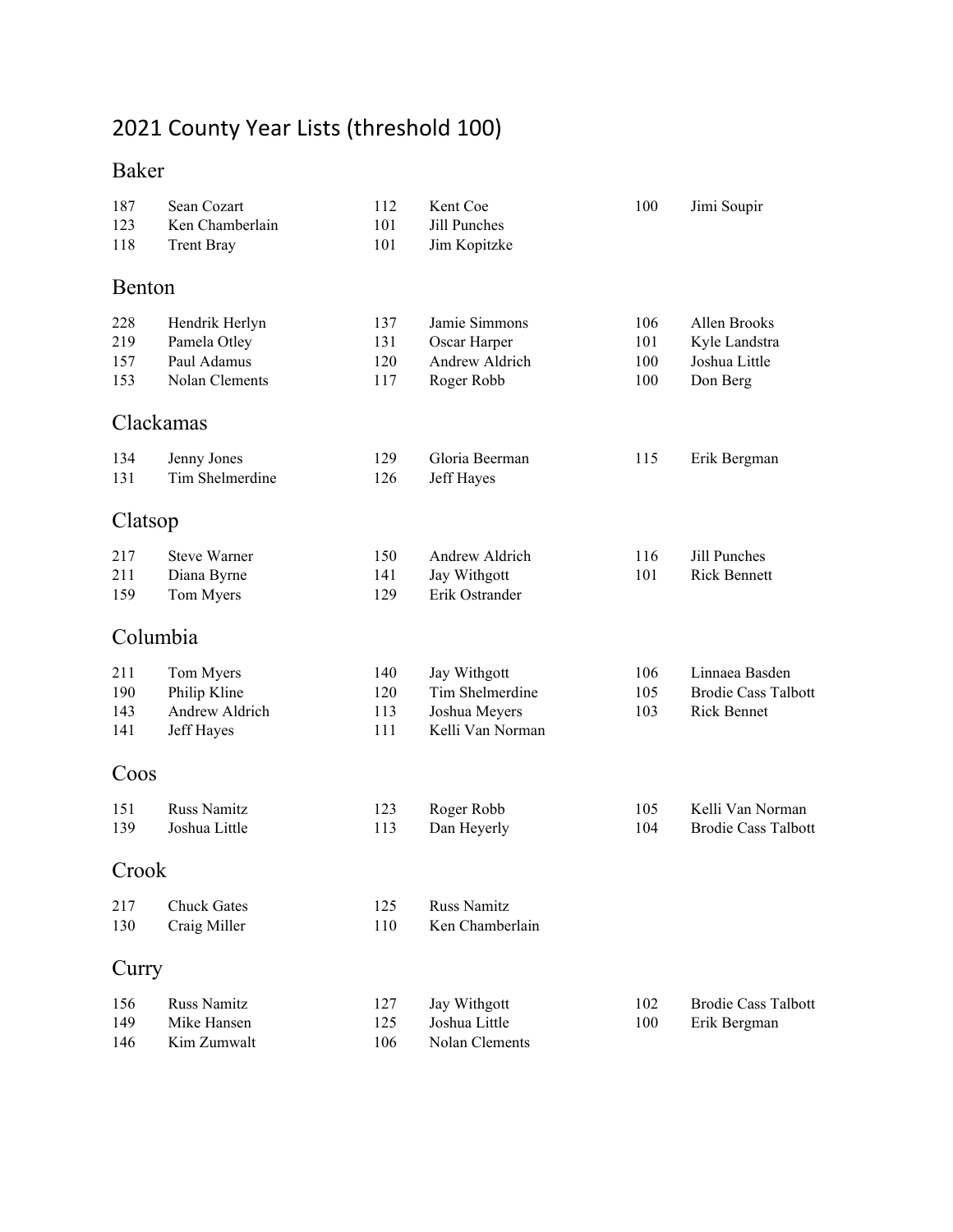### Deschutes

| 258        | Peter Low                  | 199        | James Moodie                  | 146 | Jim Arneson         |
|------------|----------------------------|------------|-------------------------------|-----|---------------------|
| 213        | Howard Horvath             | 184        | Craig Miller                  | 139 | Pamela Otley        |
| 211        | Chris Johnson              | 181        | <b>Bob Sizoo</b>              | 126 | Duke Tufty          |
| 203        | Mary Oppenheimer           | 175        | Glenn Cantor / Inge           | 116 | Roger Robb          |
| 203        | Mark Gonzalez              |            | Eriks                         | 112 | <b>Rick Bennett</b> |
| 201        | Sevilla Rhoads             | 167        | Brian MacDonald               | 107 | Tom Myers           |
| Douglas    |                            |            |                               |     |                     |
| 195        | Ron Maertz                 | 140        | <b>Russ Namitz</b>            |     |                     |
| 156        | Madrone Ruggiero           | 108        | Daniel Farrar                 |     |                     |
| Gilliam    |                            |            |                               |     |                     |
| 181        | Joshua Meyers              | 125        | Ezra Cohen                    |     |                     |
| 180        | Linnaea Basden             | 109        | Erik Bergman                  |     |                     |
| Grant      |                            |            |                               |     |                     |
| 140        | Jimi Soupir                | 123        | Philip Kline                  | 123 | Andy Frank          |
| Harney     |                            |            |                               |     |                     |
| 242        | <b>Rick Vetter</b>         | 150        | Andrew Aldrich                | 125 | Daniel Farrar       |
| 229        | Joan Suther                | 146        | Jay Withgott                  | 124 | <b>Rick Bennett</b> |
| 212        | Noah Strycker              | 145        | Pamela Otley                  | 122 | Jimi Soupir         |
| 186        | Tom Myers                  | 141        | Hendrik Herlyn                | 120 | Kevin Scaldeferri   |
| 182        | Linnaea Basden             | 136        | <b>Brodie Cass Talbott</b>    | 111 | Kyle Landstra       |
| 181        | Joshua Meyers              | 138        | Oscar Harper                  | 108 | Glenn Cantor / Inge |
| 181        | Joshua Little              | 132        | Paul Sullivan                 |     | Eriks               |
| 159<br>151 | Roger Robb<br>Craig Miller | 128<br>126 | Kelli Van Norman<br>Tye Jeske | 100 | Chris Johnson       |
|            | <b>Hood River</b>          |            |                               |     |                     |
|            | 163 Andrew Solomon         | 156        | John Bishop                   | 118 | Jeff Hayes          |
| Jackson    |                            |            |                               |     |                     |
| 209        | <b>Bob Hunter</b>          | 130        | Tim Shelmerdine               | 101 | Jamie Simmons       |
| 159        | Tanner Martin              | 107        | Erik Bergman                  |     |                     |
| 130        | <b>Brodie Cass Talbott</b> | 104        | Kelli Van Norman              |     |                     |
| Jefferson  |                            |            |                               |     |                     |
| 113        | Craig Miller               | 103        | Gloria Beerman                |     |                     |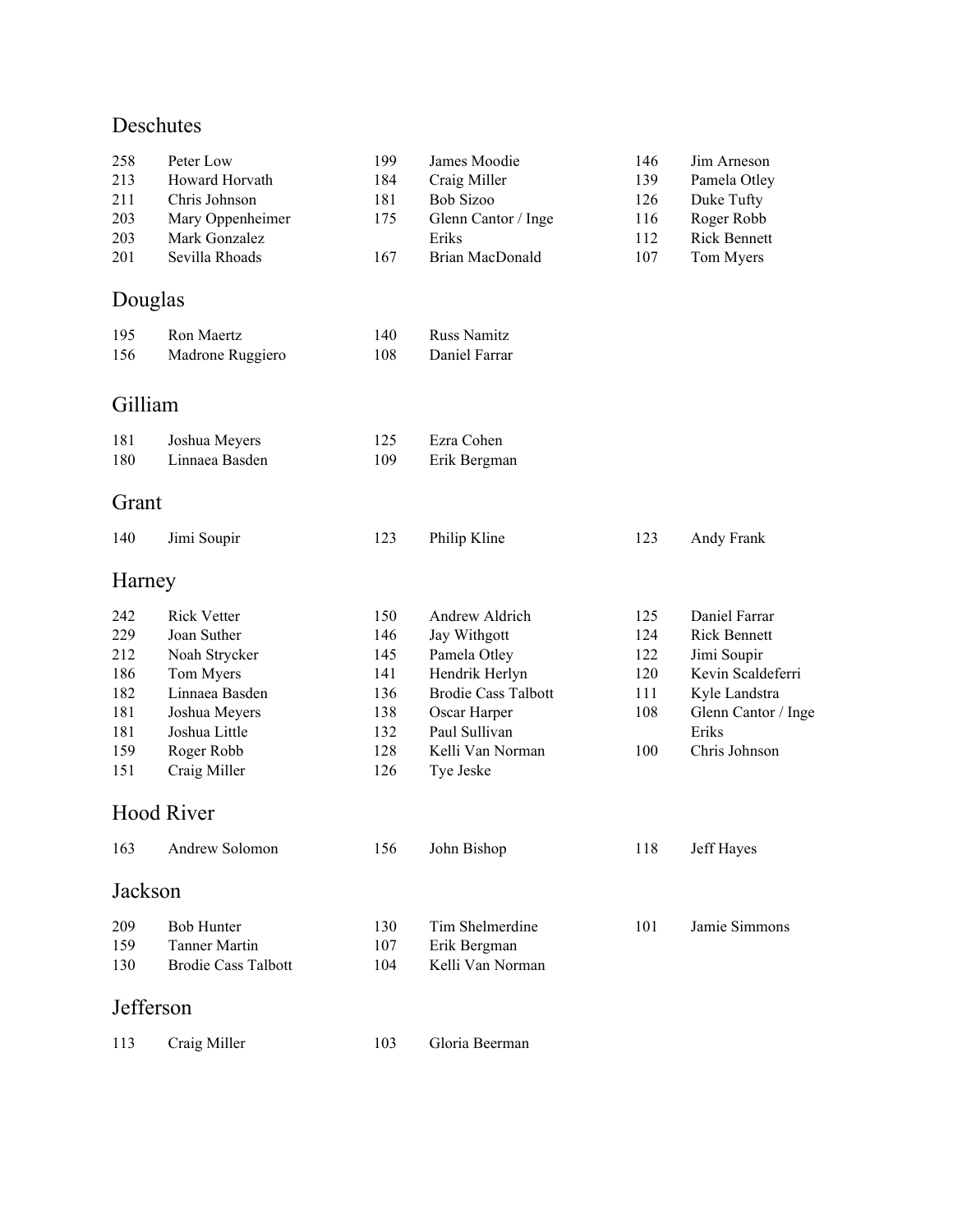# Josephine

| 182<br>134                                                  | <b>Tanner Martin</b><br><b>Russ Namitz</b>                                                                                                       | 129<br>116                                                  | Tim Shelmerdine<br>Nolan Clements                                                                                                                             | 103                                           | Ken Chamberlain                                                                                                         |
|-------------------------------------------------------------|--------------------------------------------------------------------------------------------------------------------------------------------------|-------------------------------------------------------------|---------------------------------------------------------------------------------------------------------------------------------------------------------------|-----------------------------------------------|-------------------------------------------------------------------------------------------------------------------------|
| Klamath                                                     |                                                                                                                                                  |                                                             |                                                                                                                                                               |                                               |                                                                                                                         |
| 264<br>206                                                  | Elijah Hayes<br>Nolan Clements                                                                                                                   | 137<br>132                                                  | <b>Bob Hunter</b><br>Roger Robb                                                                                                                               | 108                                           | Kelli Van Norman                                                                                                        |
| Lake                                                        |                                                                                                                                                  |                                                             |                                                                                                                                                               |                                               |                                                                                                                         |
| 188<br>154                                                  | Craig Miller<br>Joshua Little                                                                                                                    | 149<br>133                                                  | Jay Withgott<br>Roger Robb                                                                                                                                    | 127<br>127                                    | John Bishop<br>Gloria Beerman                                                                                           |
| Lane                                                        |                                                                                                                                                  |                                                             |                                                                                                                                                               |                                               |                                                                                                                         |
| 296<br>292<br>292<br>279<br>276<br>273<br>271<br>256        | Alan Contreras<br>John Sullivan<br>Sally Hill<br>Vickie Buck<br>Daniel Farrar<br>Roger Robb<br>Noah Strycker<br>Tye Jeske                        | 252<br>250<br>238<br>230<br>221<br>202<br>171<br>166        | Sylvia Maulding<br>Joshua Little<br>Vjera Thompson<br>Neil Bjorklund<br>Dan Heyerly<br>Nolan Clements<br>Rebecca Waterman<br>Andrew Aldrich                   | 164<br>145<br>143<br>129<br>125<br>115<br>103 | Pamela Otley<br>Jay Withgott<br>Jill Punches<br>Paul Adamus<br>Grace Fowler - Gore<br>Kyle Landstra<br>Hendrik Herlyn   |
| Lincoln                                                     |                                                                                                                                                  |                                                             |                                                                                                                                                               |                                               |                                                                                                                         |
| 218<br>212<br>182<br>168<br>162<br>156<br>154<br>148<br>143 | Janet Lamberson<br>Jen Sanford<br>Joshua Little<br>Paul Adamus<br>Jay Withgott<br>Pamela Otley<br>Jamie Simmons<br>Tim Shelmerdine<br>Roger Robb | 141<br>140<br>140<br>136<br>136<br>134<br>133<br>131<br>127 | Andrew Aldrich<br>Tom Myers<br>Nolan Clements<br>Joshua Meyers<br>Mark Ludwick<br>Hendrik Herlyn<br>Paul Sullivan<br>Kelli Van Norman<br>Jonathan Reimer-Berg | 125<br>122<br>118<br>116<br>114<br>114<br>110 | Kyle Landstra<br>Don Berg<br>Linnaea Basden<br>Dan Heyerly<br>Daniel Farrar<br>Ezra Cohen<br><b>Brodie Cass Talbott</b> |
| Linn                                                        |                                                                                                                                                  |                                                             |                                                                                                                                                               |                                               |                                                                                                                         |
| 194<br>181<br>156                                           | Jamie Simmons<br>Jeff Harding<br>Deanna Emig                                                                                                     | 154<br>144<br>123                                           | Paul Adamus<br>Roger Robb<br>Tim Shelmerdine                                                                                                                  | 108<br>101                                    | Don Berg<br>Gloria Beerman                                                                                              |
| Malheur                                                     |                                                                                                                                                  |                                                             |                                                                                                                                                               |                                               |                                                                                                                         |
| 113                                                         | Jay Withgott                                                                                                                                     | 101                                                         | Jen Sanford                                                                                                                                                   |                                               |                                                                                                                         |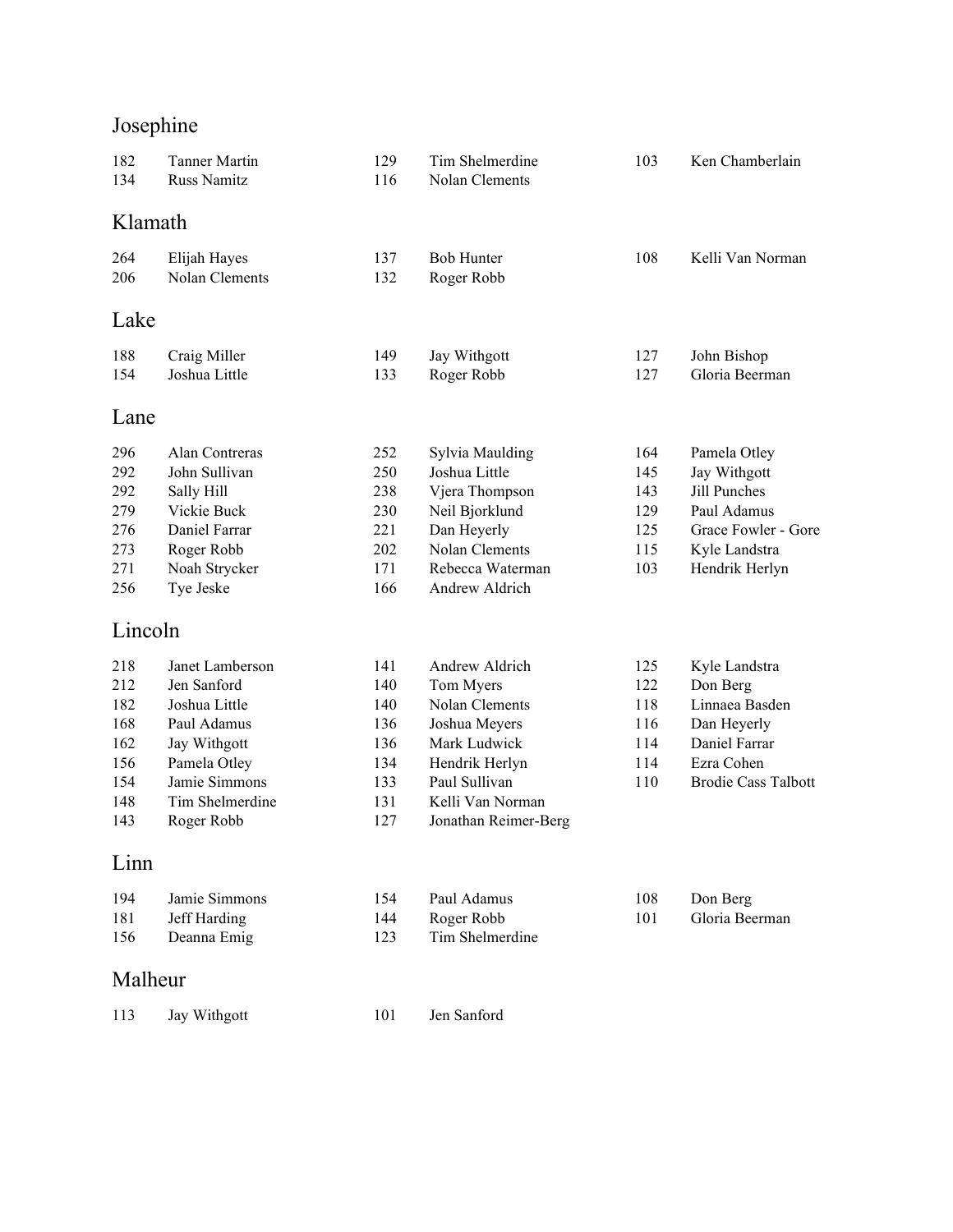### Marion

|            |                            | 127 | <b>Rick Bennett</b>   | 104 | <b>Brodie Cass Talbott</b> |
|------------|----------------------------|-----|-----------------------|-----|----------------------------|
| 156<br>151 | Jim Kopitzke<br>Mike Unger | 122 | Paul Adamus           | 100 | Paul Sullivan              |
| 143        | Don Berg                   | 115 | Roger Robb            |     |                            |
|            |                            |     |                       |     |                            |
| Morrow     |                            |     |                       |     |                            |
| 113        | Gloria Beerman             | 100 | Erik Bergman          |     |                            |
|            | Multnomah                  |     |                       |     |                            |
| 222        | Andrew Aldrich             | 183 | Ezra Cohen            | 144 | Linnaea Basden             |
| 221        | Kyle Landstra              | 178 | Philip Kline          | 132 | Sarah Swanson              |
| 219        | Andy Frank                 | 175 | Jill Punches          | 122 | Duke Tufty                 |
| 214        | Jenny Jones                | 169 | Kevin Scaldeferri     | 120 | Max Smith                  |
| 205        | <b>Brodie Cass Talbott</b> | 168 | Audrey Addison        | 115 | Ken Chamberlain            |
| 199        | Nick Mrvelj                | 160 | Joshua Meyers         | 103 | Sandy Leaptrott            |
| 189        | Jay Withgott               | 154 | Kelli Van Norman      |     |                            |
| 189        | Jeff Hayes                 | 152 | Erik Bergman          |     |                            |
| Polk       |                            |     |                       |     |                            |
| 190        | Don Berg                   | 120 | Tim Shelmerdine       | 104 | Jim Kopitzke               |
| 157        | Paul Adamus                | 117 | Mike Unger            | 100 | Roger Robb                 |
| 147        | Jonathan Reimer-Berg       | 116 | Paul Sullivan         |     |                            |
| 122        | Pamela Otley               | 106 | Duke Tufty            |     |                            |
|            |                            |     |                       |     |                            |
| Sherman    |                            |     |                       |     |                            |
|            | none reported              |     |                       |     |                            |
| Tillamook  |                            |     |                       |     |                            |
| 212        | Kevin Scaldeferri          | 183 | Sarah Swanson         | 122 | Roger Robb                 |
| 202        | Ken Chamberlain            | 178 | Max Smith             | 110 | Nolan Clements             |
| 187        | Kathleen Krall             | 149 | Tom Myers             | 106 | Jay Withgott               |
| 186        | Michael Krall              | 136 | John Bishop           | 100 | Paul Sullivan              |
|            |                            |     |                       |     |                            |
| Umatilla   |                            |     |                       |     |                            |
| 247        | Mark Ludwick               | 148 | <b>Trent Bray</b>     | 105 | Jill Punches               |
| 230        | Aaron Skirvin              | 122 | <b>Nolan Clements</b> | 102 | Gloria Beerman             |
| 185        | Sean Cozart                | 113 | Kent Coe              |     |                            |
| Union      |                            |     |                       |     |                            |
| 239        | <b>Trent Bray</b>          | 165 | Nolan Clements        | 122 | Linnaea Basden             |
| 222        | Sean Cozart                | 135 | Mark Ludwick          | 105 | Jill Punches               |
| 194        | Kent Coe                   | 122 | Joshua Meyers         |     |                            |
|            |                            |     |                       |     |                            |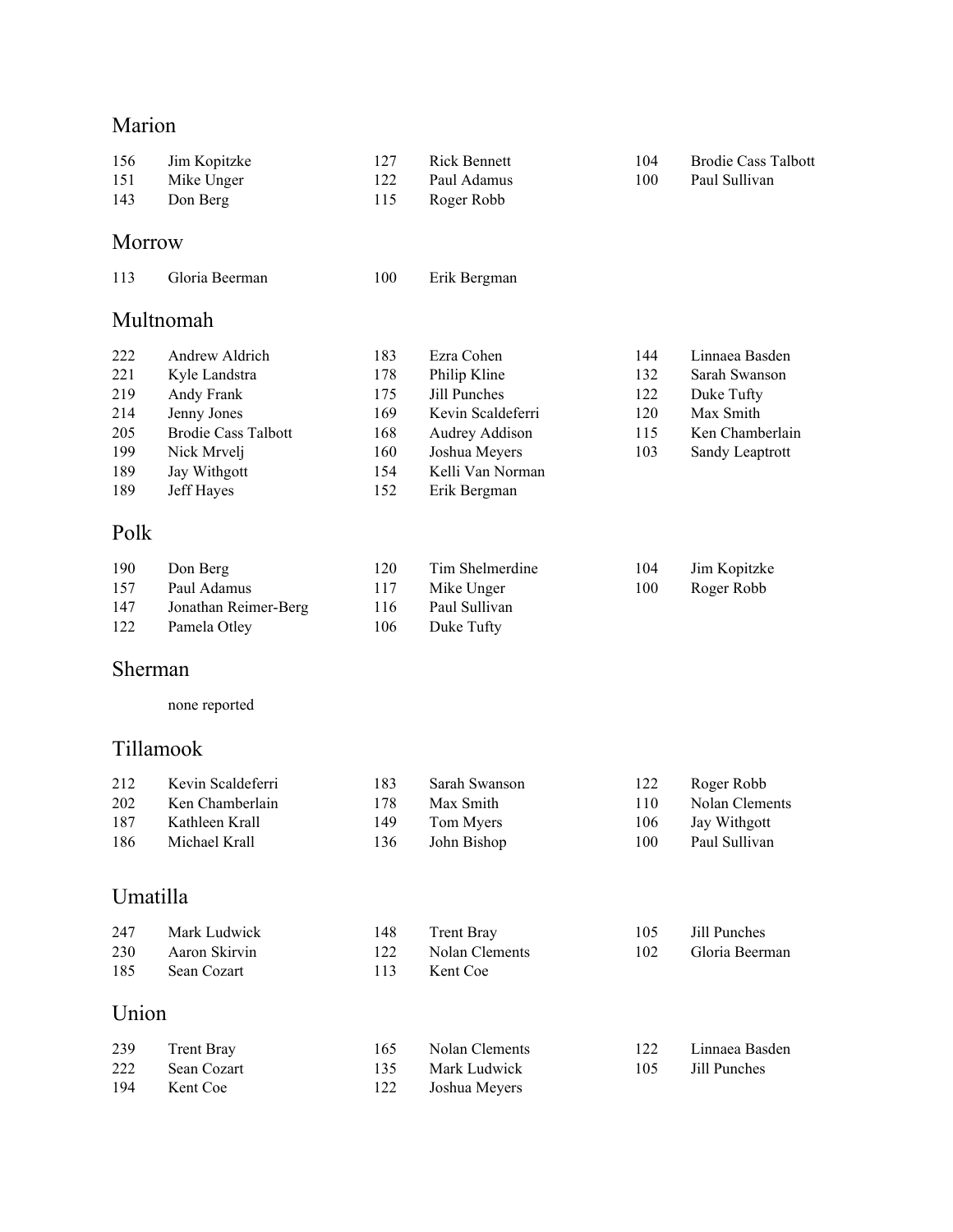## Wallowa

| 185     | Mike Hansen                | 120 | <b>Trent Bray</b> | 108 | Kelli Van Norman    |
|---------|----------------------------|-----|-------------------|-----|---------------------|
| 170     | Kim Zumwalt                | 119 | Gloria Beerman    | 107 | Kent Coe            |
| 136     | Sean Cozart                | 112 | Paul Sullivan     |     |                     |
| Wasco   |                            |     |                   |     |                     |
| 200     | <b>Brodie Cass Talbott</b> | 132 | Andrew Aldrich    | 113 | Linnaea Basden      |
| 151     | Jay Withgott               | 119 | Jeff Hayes        | 108 | John Bishop         |
| 135     | Tim Shelmerdine            | 117 | Joshua Meyers     |     |                     |
|         | Washington                 |     |                   |     |                     |
| 218     | <b>Rick Bennett</b>        | 142 | Andrew Aldrich    | 130 | Jenny Jones         |
| 209     | Stefan Schlick             | 140 | Sarah Swanson     | 125 | Kelli Van Norman    |
| 194     | Kayla McCurry              | 139 | Ted Buerger       | 107 | Jill Punches        |
| 149     | Jay Withgott               | 137 | Max Smith         | 106 | Gloria Beerman      |
| 147     | Erik Bergman               | 131 | Jeff Hayes        | 105 | Paul Sullivan       |
| Wheeler |                            |     |                   |     |                     |
| 121     | Gloria Beerman             | 107 | Erik Bergman      | 100 | Jen Sanford         |
| Yamhill |                            |     |                   |     |                     |
| 169     | Paul Sullivan              | 141 | Jay Withgott      | 104 | Jeff Hayes          |
| 153     | Catherine Spaulding        | 117 | Don Berg          | 100 | <b>Rick Bennett</b> |



**Golden-crowned Kinglet** in Multnomah County. *Photo by Ed McVicker.*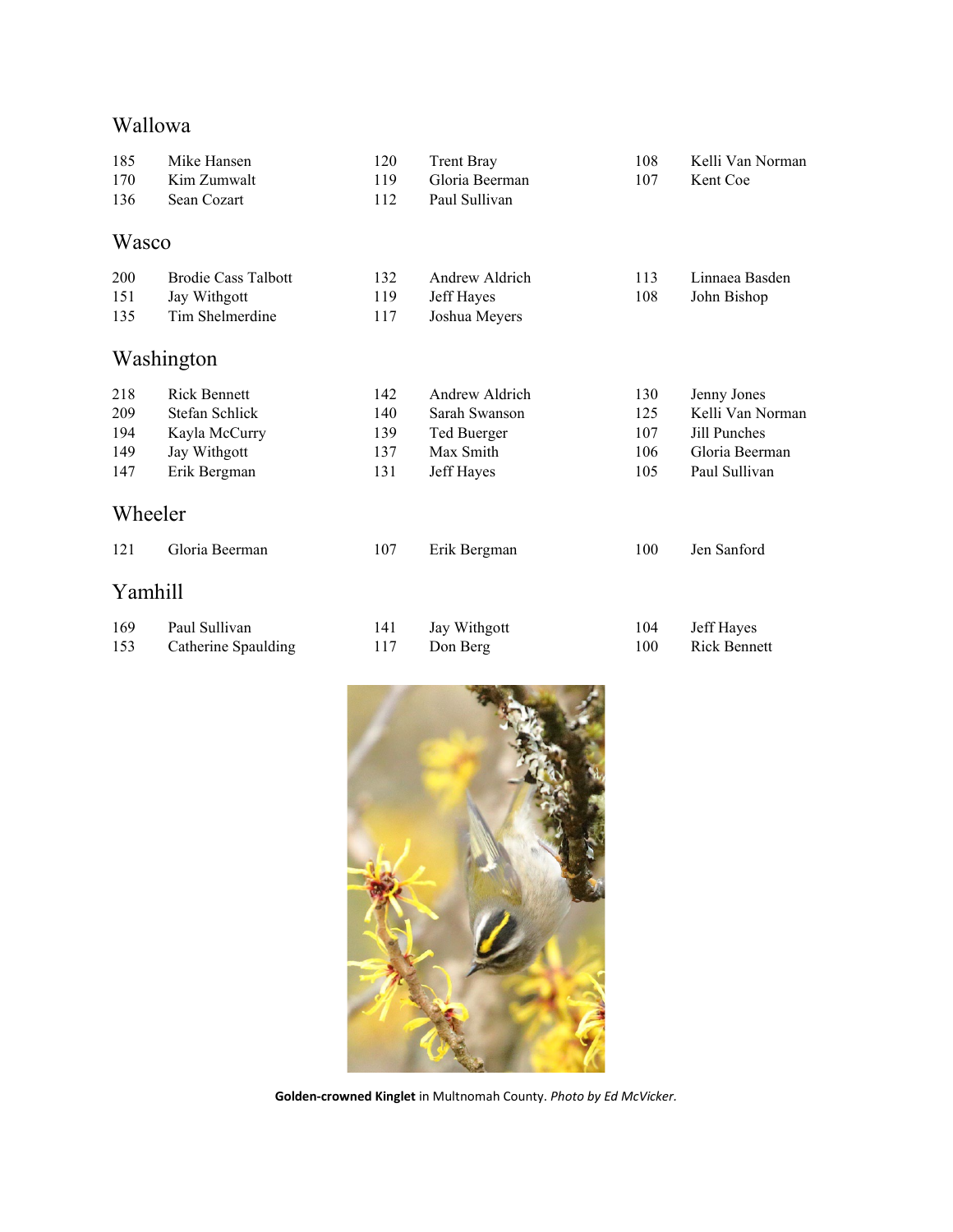## All-time County Year List Records

| Baker         | 211 | James Lawrence (2013)                   |
|---------------|-----|-----------------------------------------|
| <b>Benton</b> | 240 | W. Douglas Robinson (2007)              |
| Clackamas     | 209 | Tim Janzen (1995)                       |
| Clatsop       | 252 | Todd Thornton † (2001)                  |
| Columbia      | 215 | Tom Myers (2019)                        |
| Coos          | 272 | Tim Rodenkirk (2010)                    |
| Crook         | 239 | Chuck Gates (2013)                      |
| Curry         | 269 | Don Munson (1999)                       |
| Deschutes     | 264 | Lewis Rems (2013)                       |
| Douglas       | 265 | Matthew Hunter (2013)                   |
| Gilliam       | 194 | Linnaea Basden (2020)                   |
| Grant         | 196 | Jimi Soupir (2020)                      |
| Harney        | 261 | Tim Blount (2015)                       |
| Hood River    | 200 | John F. Gatchet (2010)                  |
| Jackson       | 250 | Janet Kelly (2020)/Russ Namitz (2016)   |
| Jefferson     | 222 | Chuck Gates (2014)                      |
| Josephine     | 202 | Russ Namitz (2014)                      |
| Klamath       | 264 | Elijah Hayes (2021)                     |
| Lake          | 241 | Steve Summers (1991)                    |
| Lane          | 296 | Alan Contreras (2021)                   |
| Lincoln       | 247 | Phil Pickering (2019)                   |
| Linn          | 224 | Mark Nikas (2008)                       |
| Malheur       | 224 | John F. Gatchet (1995)                  |
| Marion        | 222 | Roy Gerig (2014)                        |
| Morrow        | 224 | Craig Corder (1990)                     |
| Multnomah     | 248 | Colby Newman (2019)                     |
| Polk          | 218 | Bill Tice $(2017)$                      |
| Sherman       | 181 | Phil Pickering (1989)/Lewis Rems (1997) |
| Tillamook     | 234 | Phil Pickering (1985)                   |
| Umatilla      | 253 | Aaron Skirvin (2014)                    |
| Union         | 266 | Trent Bray (2020)                       |
| Wallowa       | 224 | Frank & Sue Conley (2003)               |
| Wasco         | 211 | Donna Lusthoff (1992)                   |
| Washington    | 218 | Rick Bennett (2021)                     |
| Wheeler       | 196 | Craig Corder & Judy Stevens (1996)      |
| Yamhill       | 193 | Carol Karlen $\dagger$ (2013)           |

### Birders who have reached a Life List of 100 in all 36 counties:

| Carol Karlen $\dagger$ (2008) | Howard Horvath (2018)   |
|-------------------------------|-------------------------|
| Craig Corder (2009)           | Mary Oppenheimer (2018) |
| Stefan Schlick (2012)         | Noah Strycker (2019)    |
| Russ Namitz (2013)            | Paul Adamus (2019)      |
| Wayne Weber (2014)            | Tom Love $(2020)$       |
| Jeff Harding (2015)           | Aaron Beerman (2020)    |
| Bill Tice $(2016)$            | Jamie Simmons (2020)    |
| Don Coggswell (2016)          | Vickie Buck (2021)      |
| Ken Chamberlain (2016)        | Jill Punches (2021)     |
| Jay Withgott (2017)           | Erik Bergman (2021)     |
| Gloria Beerman (2017)         |                         |
| Aaron Skirvin (2018)          |                         |
|                               |                         |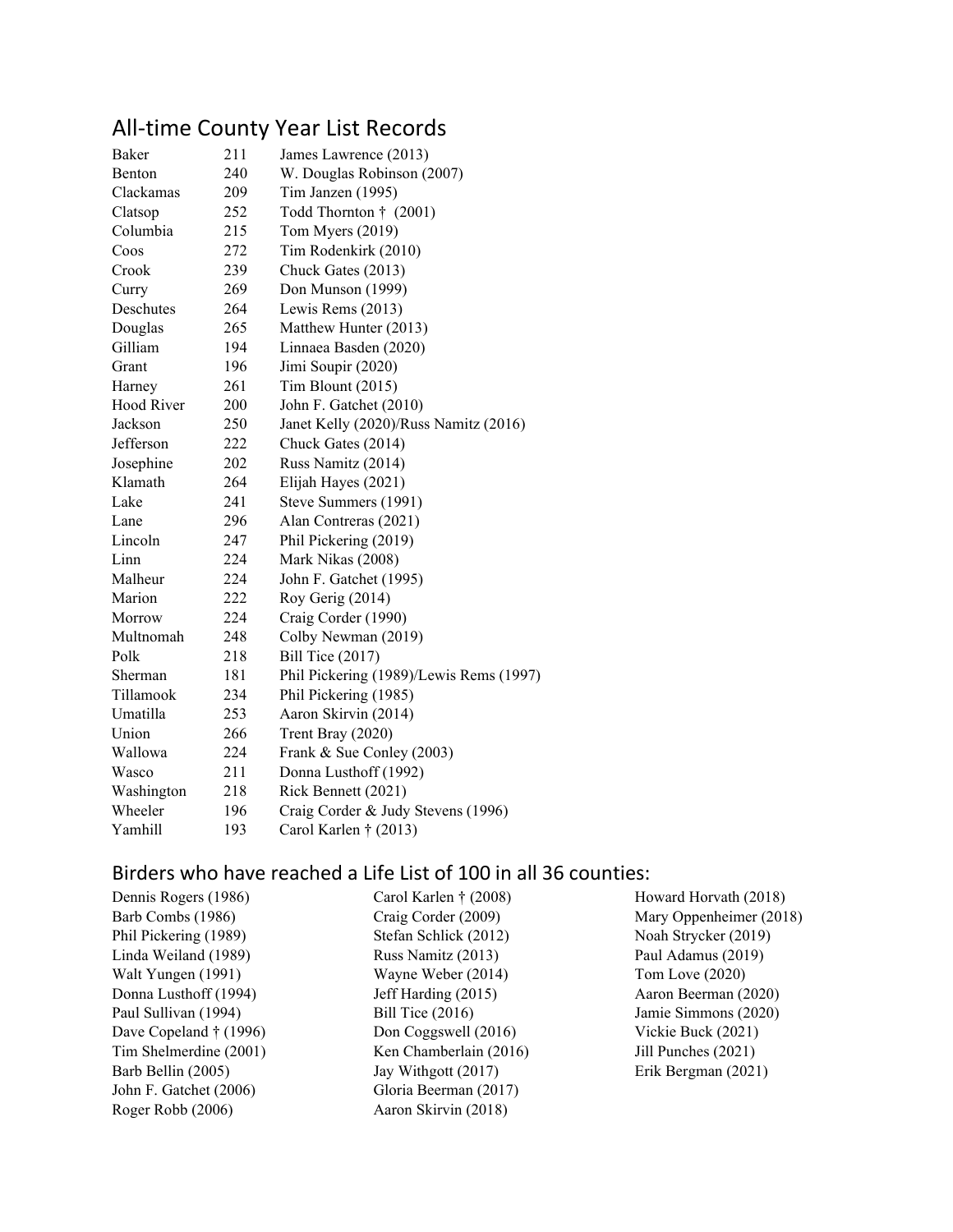### Birders who have reached a Life List of 125 in all 36 counties:

Paul Sullivan (1996) Tim Shelmerdine (2015) Russ Namitz (2015)

Ken Chamberlain (2018) Gloria Beerman (2019) Stefan Schlick (2021)

Tom Love (2021)

### Birders who have reached a Life List of 150 in all 36 counties:

Paul Sullivan (1997) Tim Shelmerdine (2018) Russ Namitz (2018) Gloria Beerman (2021) Ken Chamberlain (2021)

### Birders who have reached a Life List of 175 in all 36 counties:

Paul Sullivan (2005)

#### Birders who have reached a Life List of 200 in all 36 counties:

Paul Sullivan (2014)



**Great Grey Owl** in Jackson County. *Photo by Marty Karlin.*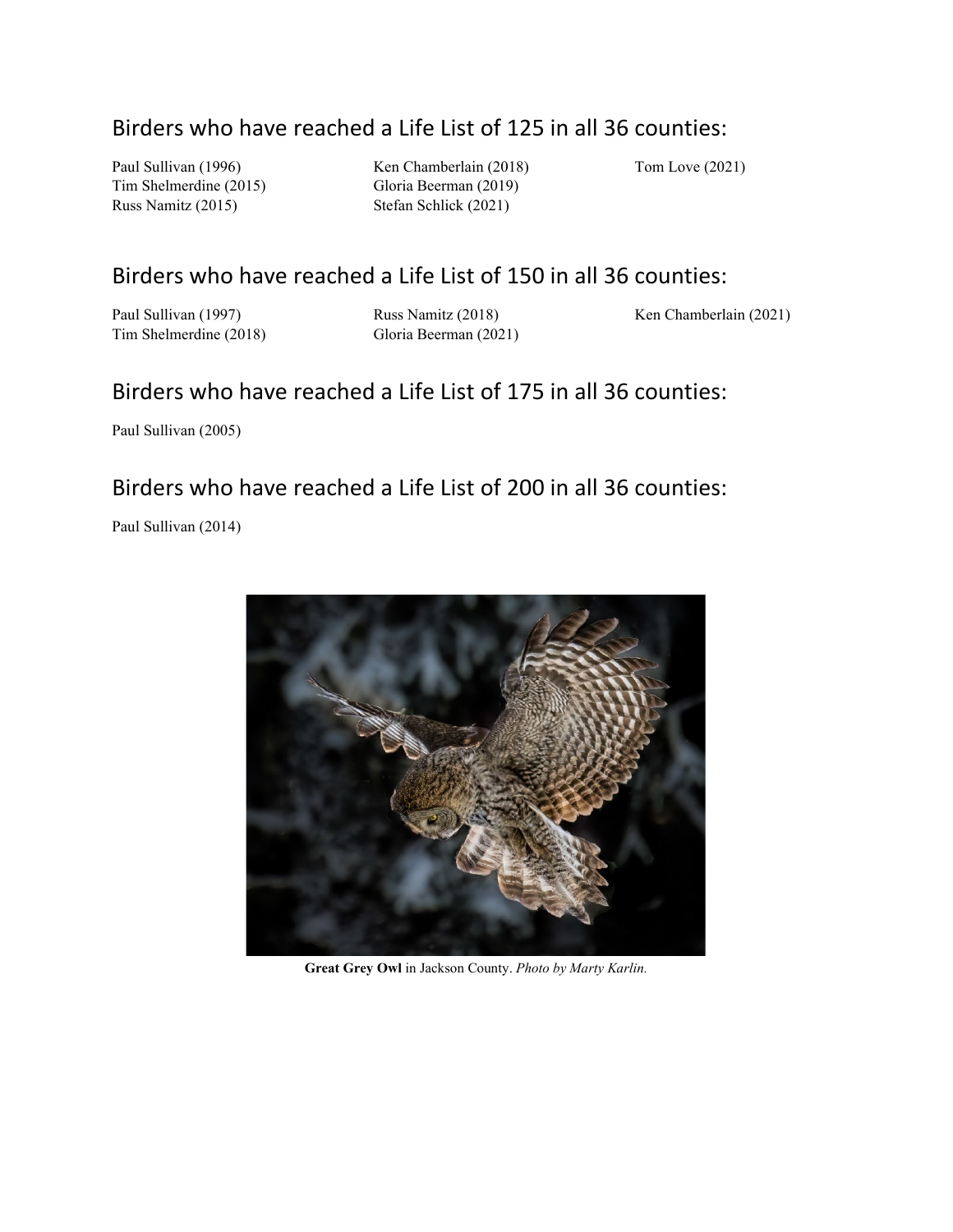# C. Local Counts

### 15 mile diameter Circle - Life List (threshold 100)

| 294    | Tom Crabtree            | Deschutes county, Bend CBC Circle                                           |
|--------|-------------------------|-----------------------------------------------------------------------------|
| 280    | Jamie Simmons           | Benton county, Corvallis CBC circle                                         |
| 276*   | Mark Nikas              | Lane county, centered on Eugene airport.                                    |
| 274    | Lois Miller †           | Curry county, Port Orford to Langlois                                       |
| 273    | <b>Steve Warner</b>     | Clatsop county, from Saddle Mt. to Haystack Rock at Cannon Beach.           |
| 273    | Andy Frank              | Multnomah county, Portland CBC circle                                       |
| 260    | <b>Trent Bray</b>       | Union county, Union county CBC circle                                       |
| 259    | Kimdel Owen †           | Deschuted & Crook counties, Redmond CBC circle                              |
| 249*   | Don Munson              | Curry county, centered 4 mi NE of Brookings, or 124° 14' 36"W, 42° 06' 13"N |
| 246    | Janet Lamberson         | Yaquina Bay CBC circle                                                      |
| 245    | Philip Kline            | Multnomah county, Sauvie Island CBC                                         |
| 244    | James Moodie            | Deschutes county, Bend CBC Circle                                           |
| 239*   | Mike Patterson          | Clatsop county, centered at UTM 10T 446930E 5115160N                        |
| 239    | Vjera Thompson          | Lane county, Eugene CBC circle                                              |
| 231*   | Don Coggswell           | Columbia county, including Sauvie Is., Scappoose Bottom, St. Helens         |
| 231    | Roger Robb              | Lane county, centered in Alton Baker Park (Eugene)                          |
| 217    | Tom Myers               | Columbia county, Sauvie Is CBC circle                                       |
| 215*   | Isaac Denzer            | Lincoln county, Yaquina Bay CBC circle                                      |
| 206*   | John F. Gatchet         | Columbia county, including Sauvie Is., Scappoose Bottom, St. Helens         |
| 201*   | Ken Chamberlain         | Tillamook county, centered at Beachcrest Dr. & Hwy 101, N of Neskowin       |
| 198    | Chris Johnson           | Bend to Sunriver                                                            |
| 196*   | Jacob Mathison          | Benton county, Corvallis CBC circle                                         |
| 196    | Kevin Scaldeferri       | Tillamook Bay CBC circle                                                    |
| 192    | Paul Adamus             | Polk county, Airlie-Albany CBC circle                                       |
| 182*   | Ron Halvorson           | Crook county, Prineville CBC circle                                         |
| $181*$ | Jeff Harding            | Linn county, centered near Providence Church between Lebanon & Scio         |
| $175*$ | Keith Phifer            | Douglas county, Roseburg/Sutherlin CBC circle                               |
| $175*$ | Tom Snetsinger          | Linn county, centered SE of Halsey.                                         |
| $162*$ | <b>Grant Canterbury</b> | Clackamas county, Milwaukie                                                 |
| $160*$ | Tori Morgan             | Lane county, Cottagre Grove CBC circle                                      |
| $157*$ | Harry Fuller            | Jackson county, Ashland CBC circle                                          |
| 156*   | Phillip White           | Coos county, Coos Bay CBC circle                                            |
| 156*   | Amrit Sidhu             | Coos county, Coos Bay CBC circle                                            |
| $151*$ | Tim Johnson             | Polk county, Minto Brown Island City Park, Salem                            |
| 119    | Grace Fowler - Gore     | Cottage Grove CBC circle                                                    |
| 102    | Allen Brooks            | Talking Waters Garden to McDonald Forest                                    |
|        |                         |                                                                             |

### 15 mile diameter Circle - 2021 Year List (threshold 100)

| 220 | Trent Bray          | Union county, Union county CBC circle                             |
|-----|---------------------|-------------------------------------------------------------------|
| 194 | Vjera Thompson      | Lane county, Eugene CBC circle                                    |
| 192 | Philip Kline        | Multnomah county, Sauvie Island CBC                               |
| 191 | <b>Steve Warner</b> | Clatsop county, from Saddle Mt. to Haystack Rock at Cannon Beach. |
| 190 | Andy Frank          | Multnomah county, Portland CBC circle                             |
| 188 | Chris Johnson       | Bend to Sunriver                                                  |
| 181 | Kevin Scaldeferri   | Tillamook Bay CBC circle                                          |
| 178 | Tom Myers           | Columbia county, Sauvie Is CBC circle                             |
|     |                     |                                                                   |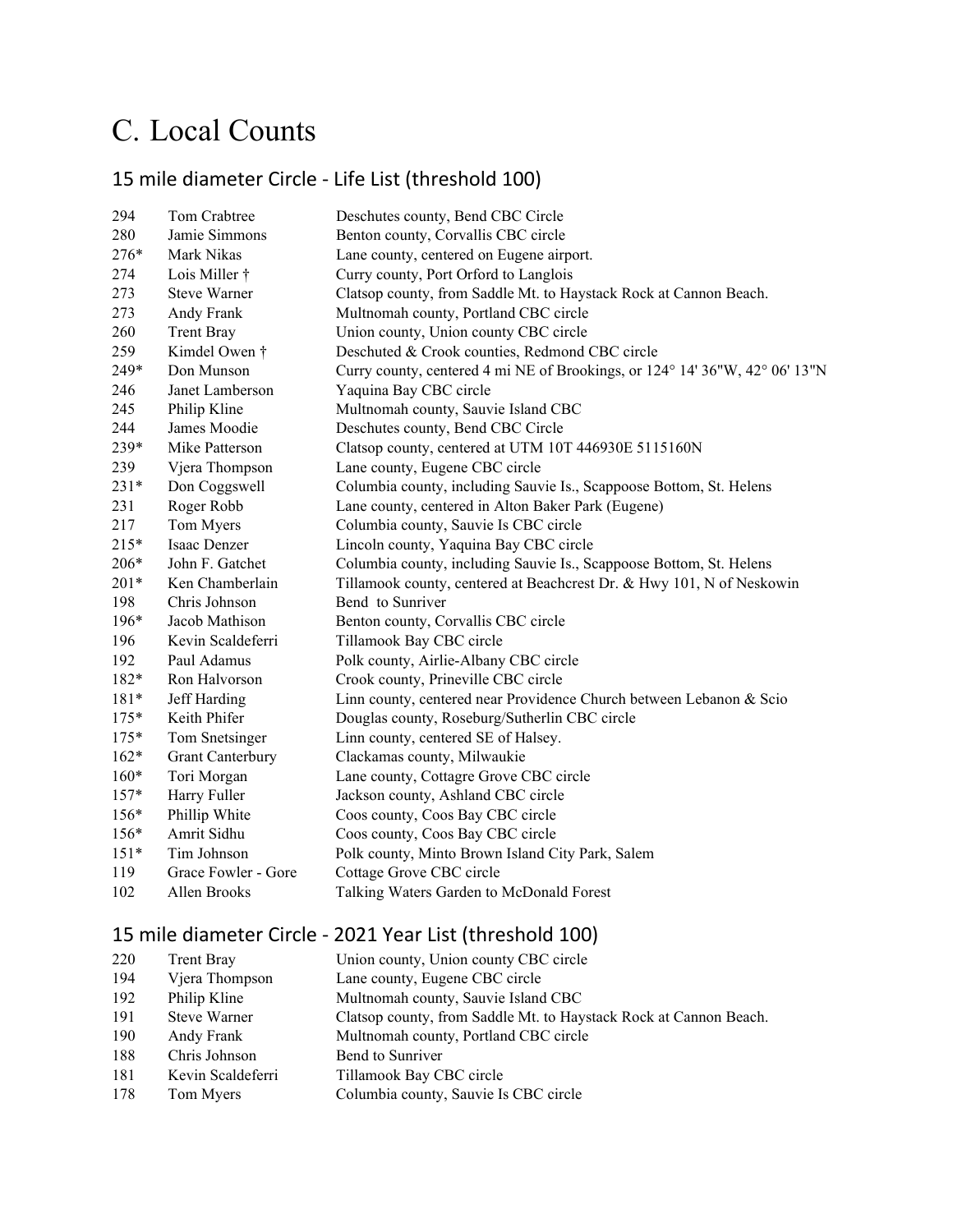| 150 | Roger Robb    | Lane county, My circle is centered in Alton Baker Park (Eugene) |
|-----|---------------|-----------------------------------------------------------------|
| 148 | Jamie Simmons | Benton county, Corvallis CBC circle                             |
| 102 | Allen Brooks  | Talking Waters Garden to McDonald Forest                        |

## 5MR (5 mile radius) Circle - Life List (threshold 100)

| 272    | Hendrik Herlyn             | Corvallis (Philomath Ponds, Corallis, McDonald Forest, Willamette Park) |
|--------|----------------------------|-------------------------------------------------------------------------|
| 249    | <b>Steve Warner</b>        | Seaside, Clatsop county                                                 |
| 245    | Nick Mrvelj                | North Portland                                                          |
| 242    | Daniel Farrar              | Lane County, West Woahink Lake                                          |
| 239*   | Phil Pickering             | Lincoln City, Devil's Lake, Siltez Bay                                  |
| 227    | Andy Frank                 | Multnomah, NW Portland                                                  |
| 214    | Sally Hill                 | Lane, North and West of Eugene                                          |
| 212    | Jen Sanford                | Lincoln City, Cascade Head to Siletz Bay                                |
| 207    | Em Scattaregia             | Portland                                                                |
| 206    | Tom Myers                  | Warren                                                                  |
| $203*$ | <b>Brodie Cass Talbott</b> | NW Portland, Multnomah and Washington counties                          |
| 203    | John Sullivan              | Springfield                                                             |
| 202    | Jamie Simmons              | Corvallis                                                               |
| $200*$ | Lyn Topinka                | Vancouver, WA, includes Force Lk, VanPort, Broughton Beach              |
| $199*$ | Ezra Cohen                 | Multnomah County, N Portland to Milwaukie riverfront                    |
| 199    | Jeff Hayes                 | Milwaukie, Multnomah/Clackamas                                          |
| 198    | Andrew Aldrich             | North Portland, PDX, Smith-Bybee, Forest Park                           |
| 195    | Philip Kline               | NW Multnomah county                                                     |
| 195    | Vjera Thompson             | Lane County, west Eugene                                                |
| $195*$ | Jen Sanford                | Vancouver, WA, includes Glen Jackson Bridge, PDX airort                 |
| 192    | Sylvia Maulding            | Springfield                                                             |
| 190    | Jill Punches               | Portland, Laurelhurst                                                   |
| 189    | James Moodie               | Deschutes River Woods, Bend                                             |
| 188    | Kevin Scaldeferri          | Cape Meares                                                             |
| 188    | Joshua Little              | Eugene near U of O                                                      |
| 187    | Kyle Landstra              | Portland, Arbor Lodge                                                   |
| 182    | Audrey Addison             | Portland                                                                |
| $181*$ | <b>Bob Hunter</b>          | Eagle Point - 1.5 mi radius                                             |
| $180*$ | Mark Nikas                 | Lane County centered on Oak Hill, west Eugene                           |
| 179    | Tye Jeske                  | Eugene                                                                  |
| 178    | Aaron Skirvin              | Pendleton                                                               |
| $176*$ | Dave Irons                 | Beaverton                                                               |
| 176    | Vickie Buck                | Walterville, Lane county                                                |
| 175    | Paul Adamus                | north Corvallis                                                         |
| $174*$ | Zachary Person             | SW Corvallis                                                            |
| 173    | Bob Sizoo                  | Bend                                                                    |
| $172*$ | Jeff Harding               | NE of Lebanon                                                           |
| 171    | Sarah Swanson              | SW Portland                                                             |
| 169    | Jenny Jones                | SW Portland, Knoll Center wetlands, Oaks Bottom                         |
| 168*   | Eric Carlson               | Portland, east side                                                     |
| 166    | Max Smith                  | Fanno Cr watershed                                                      |
| 163    | Don Berg                   | Salem                                                                   |
| 162    | Erik Ostrander             | Clatsop co, Sea Breeze motel                                            |
| $159*$ | Maureen Leong-Kee          | Albany                                                                  |
| $159*$ | Nicholas Martens           | Albany                                                                  |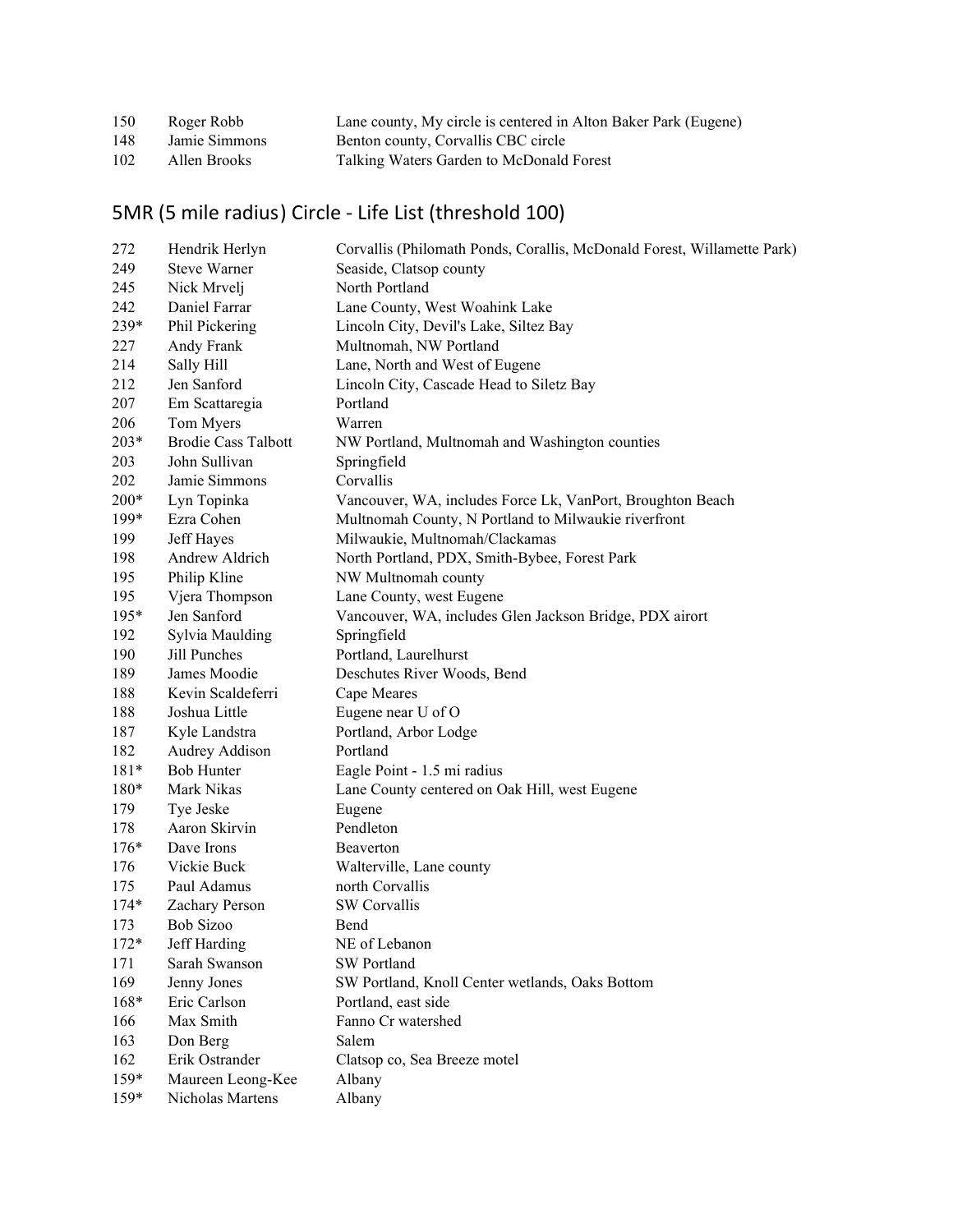| 141 | Janet Lamberson | <b>Siletz</b> |
|-----|-----------------|---------------|
| 139 | Chris Johnson   | <b>Bend</b>   |

### 5MR (5 mile radius) Circle - 2021 Year List (threshold 100)

| 201 | Hendrik Herlyn      | Corvallis (Philomath Ponds, Corvallis, McDonald Forest, Willamette Park) |
|-----|---------------------|--------------------------------------------------------------------------|
| 193 | Jen Sanford         | Lincoln City, Cascade Head to Siletz Bay                                 |
| 187 | Andrew Aldrich      | North Portland, PDX, Smith-Bybee, Forest Park                            |
| 186 | Kyle Landstra       | Portland, Arbor Lodge                                                    |
| 182 | <b>Steve Warner</b> | Seaside, Clatsop county                                                  |
| 179 | Vjera Thompson      | Lane County, west Eugene                                                 |
| 178 | Nick Mrvelj         | North Portland                                                           |
| 175 | Tom Myers           | Warren                                                                   |
| 173 | Kevin Scaldeferri   | Cape Meares                                                              |
| 158 | Andy Frank          | Multnomah, NW Portland                                                   |
| 153 | John Sullivan       | Springfield                                                              |
| 151 | Philip Kline        | NW Multnomah county                                                      |
| 148 | Jenny Jones         | SW Portland, Knoll Center wetlands, Oaks Bottom                          |
| 145 | Joshua Little       | Eugene near U of O                                                       |
| 134 | Audrey Addison      | Portland                                                                 |
| 133 | Aaron Skirvin       | Pendleton                                                                |
| 129 | Chris Johnson       | Bend                                                                     |
| 128 | Vickie Buck         | Walterville, Lane county                                                 |
| 123 | Jamie Simmons       | Corvallis                                                                |
| 120 | Tye Jeske           | Eugene                                                                   |
| 112 | Max Smith           | Fanno Cr watershed                                                       |
| 110 | Sarah Swanson       | <b>SW</b> Portland                                                       |

### Favorite Refuge (threshold 100)

| $156*$ | Tim Johnson        | Ankeny NWR                |
|--------|--------------------|---------------------------|
| 156    | Don Berg           | Ankeny NWR                |
| 190    | Don Berg           | <b>Baskett Slough NWR</b> |
| 107    | Max Smith          | <b>Baskett Slough NWR</b> |
| 151    | Mark Ludwick       | Cold Springs NWR          |
| 244    | Sally Hill         | Fern Ridge WMA            |
| 241    | Daniel Farrar      | Fern Ridge WMA            |
| 241    | John Sullivan      | Fern Ridge WMA            |
| 241    | Sylvia Maulding    | Fern Ridge WMA            |
| 223    | Vjera Thompson     | Fern Ridge WMA            |
| 197    | Tye Jeske          | Fern Ridge WMA            |
| 100    | Elijah Hayes       | Klamath Marsh NWR         |
| 126    | Elijah Hayes       | Lower Klamath NWR         |
| 210    | <b>Trent Bray</b>  | Ladd Marsh WMA            |
| 139    | Kent Coe           | Ladd Marsh WMA            |
| 287    | <b>Rick Vetter</b> | Malheur NWR               |
| $266*$ | Tim Blount         | Malheur NWR               |
| 259    | Paul Sullivan      | Malheur NWR               |
| 258    | Joan Suther        | Malheur NWR               |
| 257    | Tom Crabtree       | Malheur NWR               |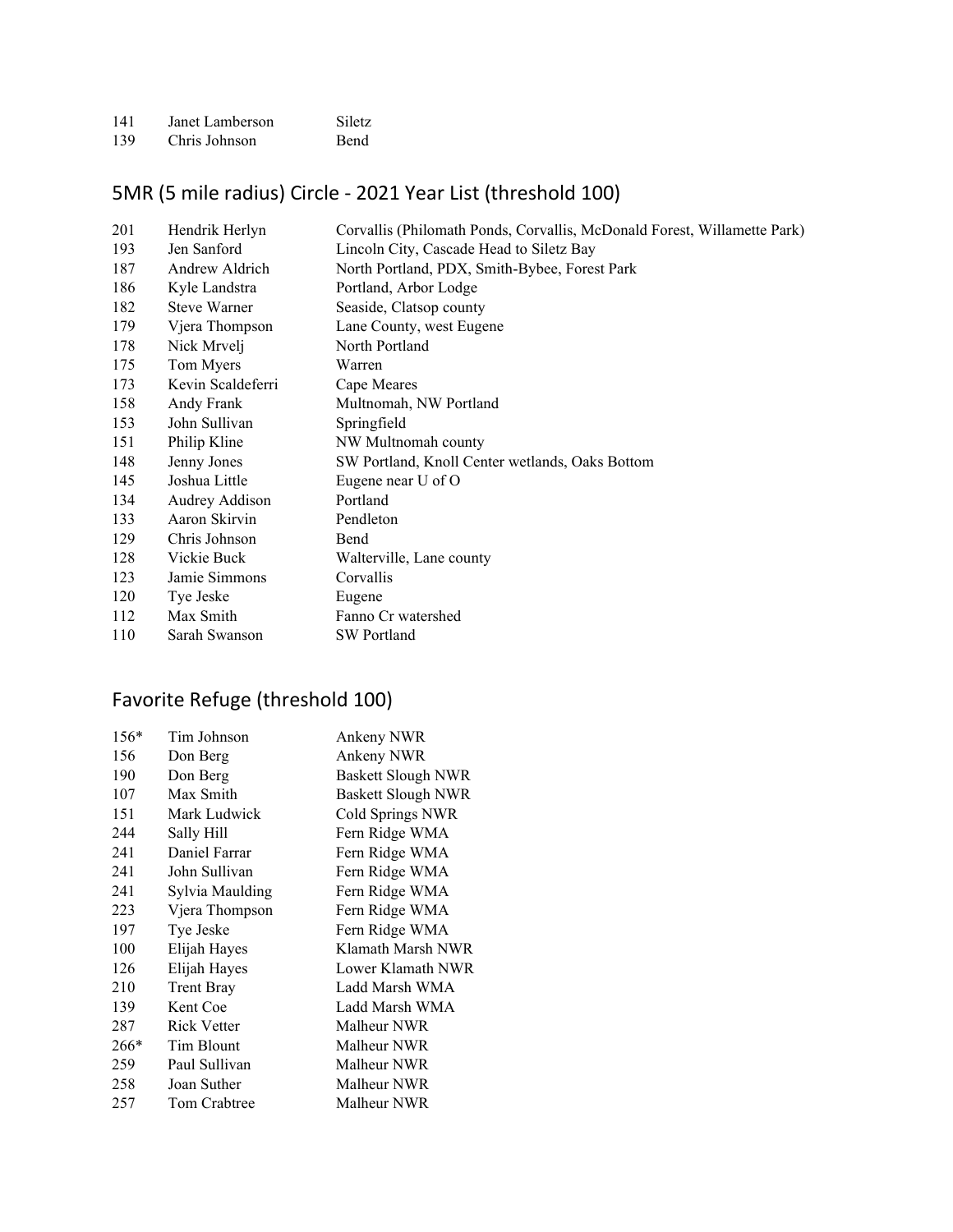| 213    | Hendrik Herlyn      | Malheur NWR           |
|--------|---------------------|-----------------------|
| $201*$ | Merle Greenway      | Malheur NWR           |
| 195    | Vjera Thompson      | Malheur NWR           |
| 193    | Jamie Simmons       | Malheur NWR           |
| 188*   | Harry Fuller        | Malheur NWR           |
| 180    | Tye Jeske           | Malheur NWR           |
| 178    | Oscar Harper        | Malheur NWR           |
| 174    | Janet Lamberson     | Malheur NWR           |
| 173    | Sylvia Maulding     | Malheur NWR           |
| $163*$ | Patty Newland       | Malheur NWR           |
| 159    | Ted Buerger         | Malheur NWR           |
| 173    | Jeff Hayes          | Oaks Bottom, Portland |
| 170    | Ezra Cohen          | Oaks Bottom, Portland |
| 248    | Craig Miller        | Summer Lake WMA       |
| 142    | Kelli Van Norman    | Summer Lake WMA       |
| 180    | <b>Rick Bennett</b> | Tualatin River NWR    |
| 176    | Ted Buerger         | Tualatin River NWR    |
| $151*$ | Neal Hinds          | Umatilla NWR          |
| 101    | Mark Ludwick        | Umatilla NWR          |
| 222    | Hendrik Herlyn      | Wm L. Finley NWR      |
| 186*   | Isaac Denzer        | Wm L. Finley NWR      |
| 185    | Jamie Simmons       | Wm L. Finley NWR      |
| 176    | Oscar Harper        | Wm L. Finley NWR      |
| $173*$ | Mark Nikas          | Wm L. Finley NWR      |
| $165*$ | Kaplan Yalcin       | Wm L. Finley NWR      |
| 165    | Sylvia Maulding     | Wm L. Finley NWR      |
| 113    | Deanna Emig         | Wm L. Finley NWR      |

# Favorite spot (threshold 100)

| $157*$ | Jeff Tufts                                    | Agate Lake                            |
|--------|-----------------------------------------------|---------------------------------------|
| 142    | Vjera Thompson                                | Alton Baker Park, Eugene              |
| 132    | Elijah Hayes                                  | Aspen Lake Road, Klamath Falls        |
| 120    | Andrew Aldrich                                | Broughton Beach, Portland             |
| 140    | Diana Byrne                                   | Cannon Beach settling ponds           |
| 175    | Kevin Scaldeferri                             | Cape Meares Lake, Bayocean Spit       |
| 107    | Oscar Harper                                  | Charleston area                       |
| 100    | Paul Adamus                                   | Duckflat Road & Ranch, Marion county  |
| $190*$ | Stefan Schlick                                | Fernhill Wetlands                     |
| 169    | Nels Nelson                                   | Fernhill Wetlands                     |
| 151    | Philip Kline                                  | Fernhill Wetlands                     |
| 129    | Ted Buerger                                   | Fernhill Wetlands                     |
| 101    | Kathleen Krall                                | Hamm Rd Marsh                         |
| 102    | Kyle Landstra                                 | Harbor View Park, Portland            |
| 213    | Tom Crabtree                                  | Hatfield Lake, Bend                   |
| 178    | James Moodie                                  | Hatfield Lake, Bend                   |
| 130    | Glenn Cantor / Inge Eriks Hatfield Lake, Bend |                                       |
| 79     | Oscar Harper                                  | Herbert Natural Area, Corvallis       |
| 158    | Jamie Simmons                                 | HP Corvallis including Stewart Lake   |
| 153    | <b>Trent Bray</b>                             | La Grande waste water treatment ponds |
| 128    | Jim Arneson                                   | La Pine State Park                    |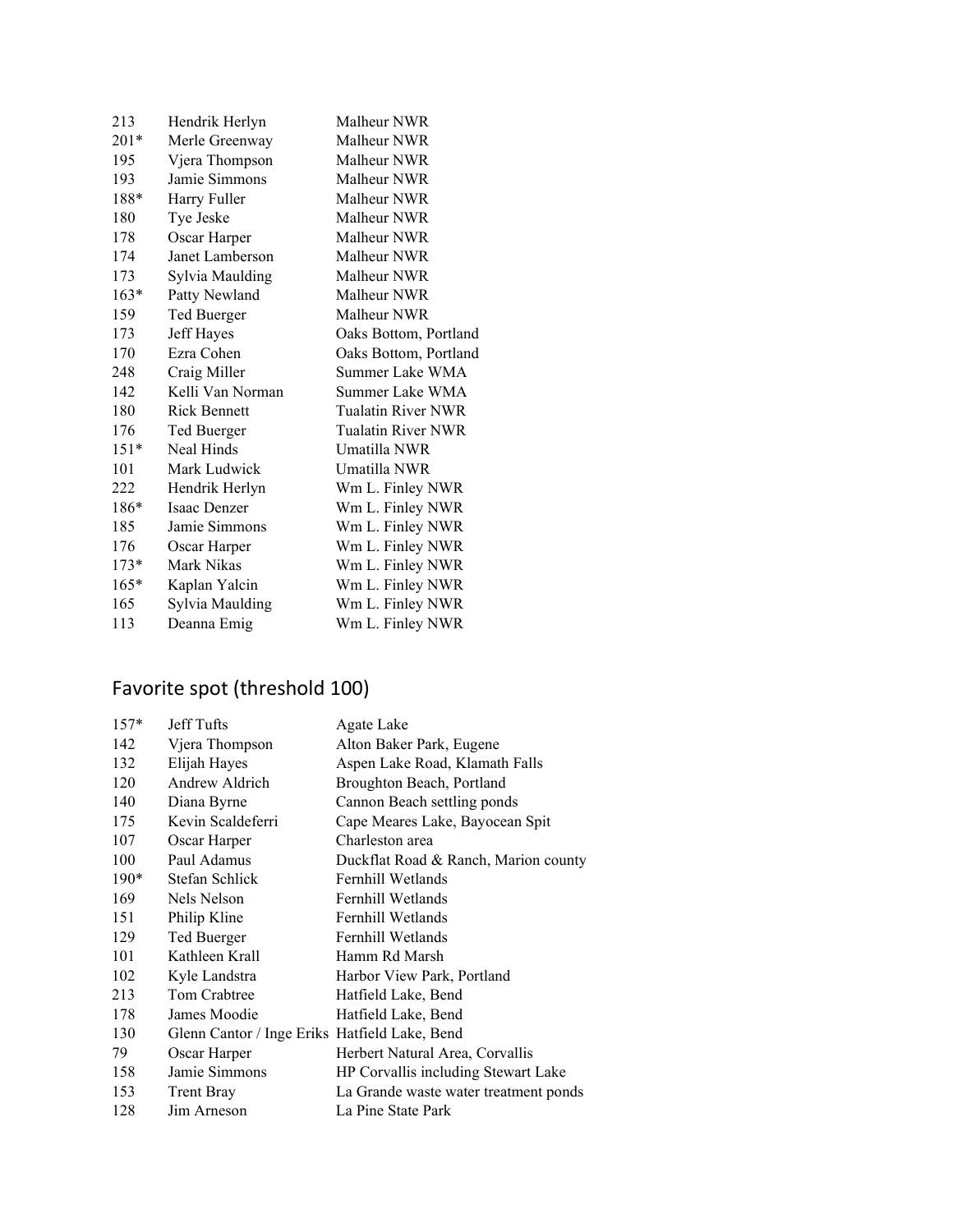| 142    | Jamie Simmons       | Malheur NWR headquarters                   |
|--------|---------------------|--------------------------------------------|
| 153    | Vjera Thompson      | Meadowlark Prairie, Eugene                 |
| 130    | Elijah Hayes        | Moore Park, Klamath Falls                  |
| 167    | Em Scattaregia      | Mt. Tabor park, Portland                   |
| $157*$ | Adrian Hinkle       | Mt. Tabor park, Portland                   |
| 147    | Gerard Lillie       | Mt. Tabor park, Portland                   |
| 112    | Max Smith           | Nestucca Ridge                             |
| $162*$ | Philip Kline        | North Portland                             |
| 65     | Catherine Spaulding | Our Lady of Guadalupe Trapist Abbey trails |
| 225    | Hendrik Herlyn      | Philomath sewage ponds                     |
| $186*$ | Isaac Denzer        | Philomath sewage ponds                     |
| 232    | Kimdel Owen †       | Redmond sewage pond area                   |
| 110    | Kyle Landstra       | Sandy River Delta                          |
| 226*   | Wink Gross          | Sauvie Island                              |
| 222    | Philip Kline        | Sauvie Island                              |
| 220    | Andy Frank          | Sauvie Island                              |
| $164*$ | Peyton Cook         | Sauvie Island                              |
| 151    | Kyle Landstra       | Sauvie Island                              |
| $169*$ | Don Coggswell       | Scappoose Bottoms                          |
| 130    | Tom Myers           | Scappoose Bottoms                          |
| 148    | Tom Myers           | Scappoose Crown-Zellerbach trail           |
| 147    | Philip Kline        | Scappoose Crown-Zellerbach trail           |
| $150*$ | Wink Gross          | Seblar - Pittock dogwalk, Portland         |
| 85     | Catherine Spaulding | Sheridan sewage ponds                      |
| 201    | Andy Frank          | Smith and Bybee Lakes, Portland            |
| 171    | Nick Mrvelj         | Smith and Bybee Lakes, Portland            |
| 126    | Kyle Landstra       | Smith and Bybee Lakes, Portland            |
| 188*   | <b>Trent Bray</b>   | Thief Valley                               |
| 126    | Kathleen Krall      | <b>Netarts</b>                             |
| 101    | Mark Ludwick        | Umatilla Marina Park                       |
| 163    | Nick Mrvelj         | Vanport Wetlands                           |
| 139    | Mark Ludwick        | Warehouse Beach Recreation Area            |
| 195    | Craig Miller        | Wickiup Reservoir                          |
| 146    | Hendrik Herlyn      | Willamette Park, Corvallis                 |
|        |                     |                                            |

### Yard Lists (No threshold)

| 78     | Nicholas Martens           | Albany      |
|--------|----------------------------|-------------|
| 70     | Deanna Emig                | Albany      |
| 56     | Deanna Emig                | Albany      |
| $102*$ | Harry Fuller               | Ashland     |
| 69*    | Roxanna Tessman            | Ashland     |
| $166*$ | Hary Schubothe             | Bandon      |
| 167    | James Moodie               | Bend        |
| 164    | Marilyn Miller             | Bend        |
| 158    | Craig Miller               | <b>Bend</b> |
| 156    | Tom Crabtree               | Bend        |
| 133    | Mark Gonzalez              | Bend        |
| 124    | Dean Hale † / Patty Meehan | Bend        |
| 110    | Bob Sizoo                  | Bend        |
| $64*$  | Mike Mayer                 | Bend        |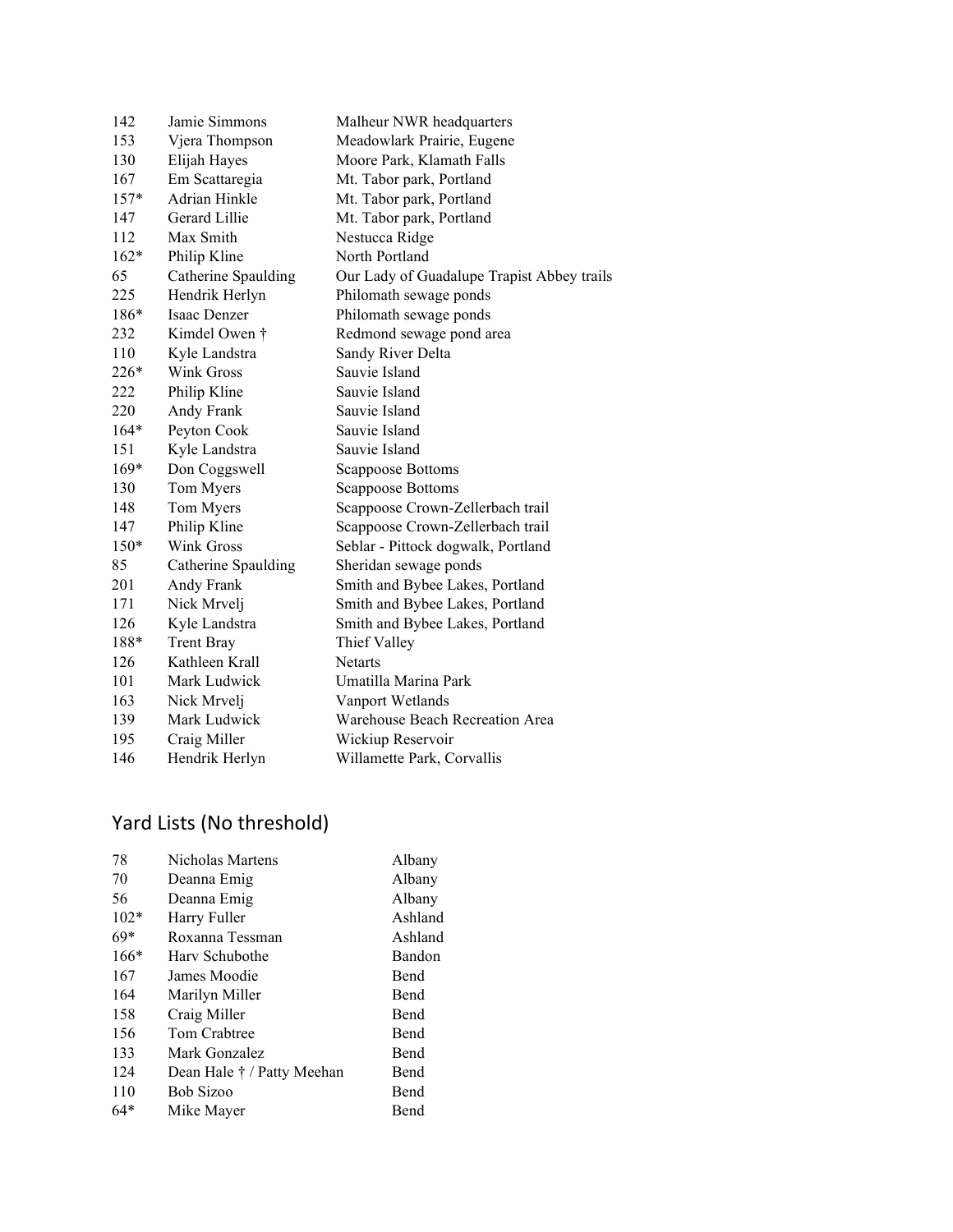| 60     | Chris Johnson                | Bend                    |
|--------|------------------------------|-------------------------|
| 54*    | Jacqueline Newbold           | Bend                    |
| 53     | Glenn Cantor / Inge Eriks    | Bend                    |
| $109*$ | Peter Szasz                  | Boardman                |
| 32     | Jamie Simmons                | Boardman                |
| 185*   | Don Munson                   | <b>Brookings</b>        |
| $112*$ | Thomas Gilg                  | Brownsville             |
| 165    | Rick Vetter / Joan Suther    | Burns/Hines             |
| 78     | Erik Ostrander               | Cannon Beach            |
| 135    | Kevin Scaldeferri            | Cape Meares Village     |
| $105*$ | Mike Wihler                  | Coquille                |
| 103    | Jamie Simmons                | Corvallis               |
| 101    | Paul Adamus                  | Corvallis               |
| 63     | Allen Brooks                 | Corvallis               |
| 116    | Hendrik Herlyn               | Corvallis - Witham Hill |
| 82     | Oscar Harper                 | Corvallis - Witham Hill |
| 98     | Hendrik Herlyn               | Corvallis, Grant Street |
| 185*   | Howard Sands                 | Eagle Point             |
| $121*$ | Scott O'Donnell              | Enterprise              |
| 151    | Mark Nikas                   | Eugene                  |
| $123*$ | Dick Lamster                 | Eugene                  |
| 108    | Dan & Anne Heyerly           | Eugene                  |
| 104    | Linda Gilbert                | Eugene                  |
| 90     | Vjera Thompson               | Eugene                  |
| 73     | Tye Jeske                    | Eugene                  |
| 57     | Jill Punches                 | Eugene                  |
| 59     | Allen Brooks                 | Florence                |
| 127    | <b>Ron Maertz</b>            | Glide                   |
| $153*$ | Linda Fink                   | <b>Grand Ronde</b>      |
| $137*$ | Marlowe Kissinger            | Grants Pass             |
| $108*$ | John F. Gatchet              | Gresham                 |
| $152*$ | Larry Hammond                | Hines                   |
| $119*$ | <b>Brandon Wagner</b>        | Independence            |
| 41     | Elijah Hayes                 | Klamath Falls           |
| $119*$ | <b>Trent Bray</b>            | La Grande               |
| $113*$ | Michael Daugherty            | La Grande               |
| 96     | Trent Bray                   | La Grande               |
| 92     | Nolan Clements               | La Grande               |
| 78     | Kent Coe                     | La Grande1              |
| 40     | Judith Sather                | La Grande               |
| 113    | Jim Arneson                  | La Pine / Bend          |
| 174    | Knute Andersson †            | Langlois                |
| $102*$ | Dawn Villaescusa             | Lincoln City            |
| 94     | Jen Sanford                  | Lincoln City            |
| $211*$ | Duncan Evered                | Malheur Field Station   |
| 125    | Carol Karlen †/Paul Sullivan | McMinnville             |
| $112*$ | Janet Kelly                  | Medford                 |
| 39     | Michael Krall                | Multnomah               |
| $92*$  | Robyn Henise                 | Myrtle Point            |
| 95     | Michael Krall                | <b>Netarts</b>          |
| 100    | Gloria Beerman               | Oregon City             |
| $120*$ | Isaac Denzer                 | Philomath               |